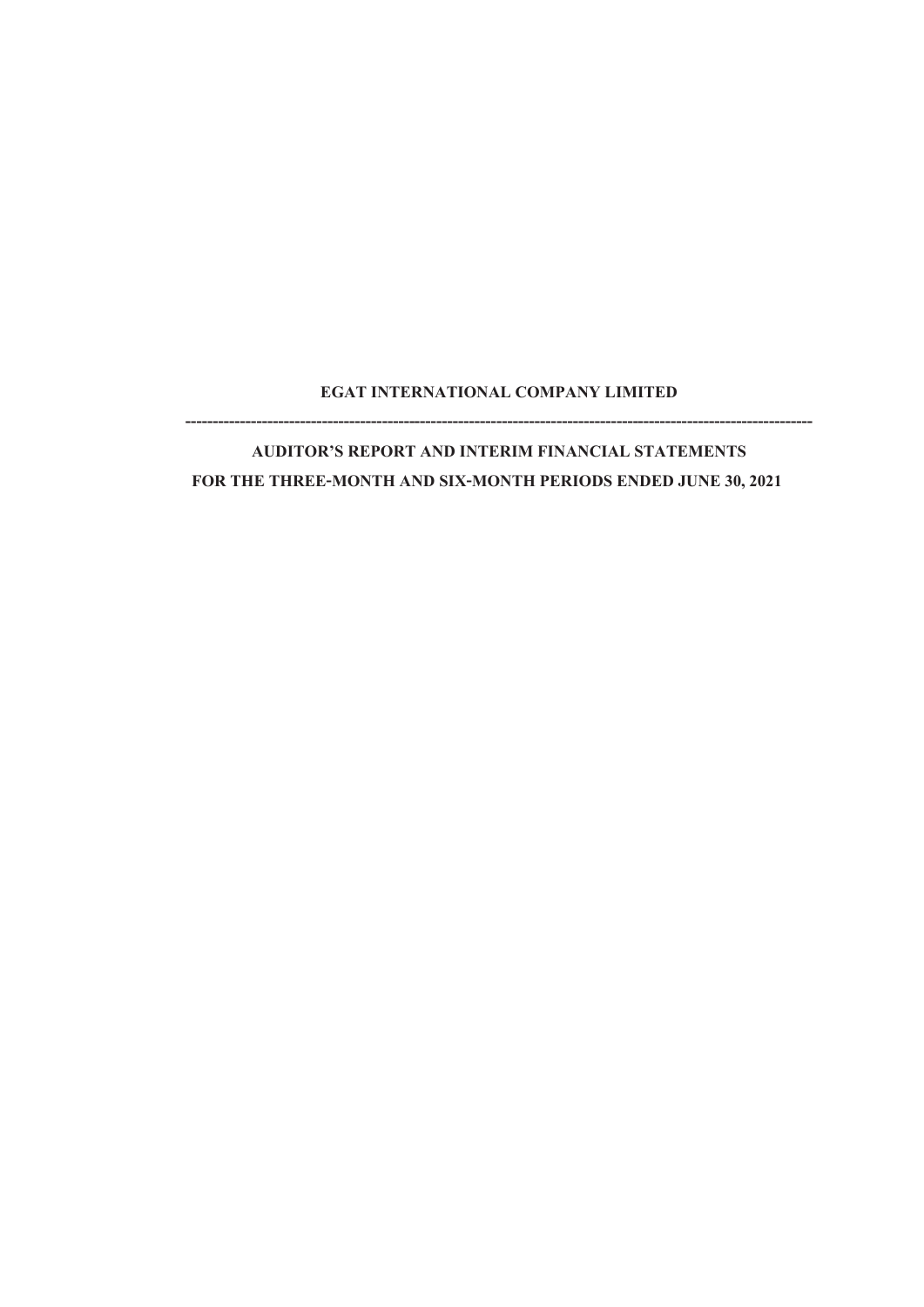# **INDEPENDENT AUDITOR'S REPORT**

# To The Shareholders and Board of Directors of EGAT International Company Limited

ี ข้าพเจ้าใด้สอบทานงบแสดงฐานะการเงินที่แสดงเงินลงทุนตามวิธีส่วนใด้เสีย ณ วันที่ 30 ่ มิถุนายน 2564 งบกำไรขาดทุนเบ็ดเสร็จที่แสดงเงินลงทุนตามวิธีส่วนได้เสียสำหรับงวดสามเดือนและหกเดือน ้สิ้นสุดวันเดียวกัน งบแสดงการเปลี่ยนแปลงส่วนของผู้ถือหุ้นที่แสดงเงินลงทุนตามวิธีส่วนใด้เสียและงบ ึกระแสเงินสดที่แสดงเงินลงทนตามวิธีส่วนใด้เสียสำหรับงวดหกเดือนสิ้นสดวันเดียวกันของบริษัท กฟผ. ้อินเตอร์เนชั่นแนล จำกัด และได้สอบทานงบแสดงฐานะการเงิน ณ วันที่ 30 มิถุนายน 2564 งบกำไรขาดทุน เบ็ดเสร็จสำหรับงวดสามเดือนและหกเดือนสิ้นสุดวันเดียวกัน งบแสดงการเปลี่ยนแปลงส่วนของผู้ถือหุ้นและ งบกระแสเงินสดสำหรับงวดหกเดือนสิ้นสุดวันเดียวกัน และหมายเหตุประกอบงบการเงินแบบย่อของบริษัท ึกฟผ. อินเตอร์เนชั่นแนล จำกัด ซึ่งผู้บริหารของกิจการเป็นผู้รับผิดชอบในการจัดทำและนำเสนอข้อมูลทาง ึ การเงินระหว่างกาลเหล่านี้ตามมาตรฐานการบัญชี ฉบับที่ 34 เรื่อง การรายงานทางการเงินระหว่างกาล ส่วน ้ ข้าพเจ้าเป็นผ้รับผิดชอบในการให้ข้อสรปเกี่ยวกับข้อมลทางการเงินระหว่างกาลดังกล่าวจากผลการสอบทาน ของข้าพเจ้า

# **Scope of review**

้ ข้าพเจ้าใค้ปฏิบัติงานสอบทานตามมาตรฐานงานสอบทาน รหัส 2410 "การสอบทานข้อมลทาง ึ การเงินระหว่างกาลโดยผู้สอบบัญชีรับอนุญาตของกิจการ" การสอบทานดังกล่าวประกอบด้วย การใช้วิธีการ สอบถามบุคลากรซึ่งส่วนใหญ่เป็นผู้รับผิดชอบด้านการเงินและบัญชีและการวิเคราะห์เปรียบเทียบและวิธีการ ้ สอบทานอื่น การสอบทานนี้มีขอบเขตจำกัดกว่าการตรวจสอบตามมาตรฐานการสอบบัญชี ทำให้ข้าพเจ้าไม่ ี สามารถได้ความเชื่อมั่นว่าจะพบเรื่องที่มีนัยสำคัญทั้งหมดซึ่งอาจพบได้จากการตรวจสอบ ดังนั้นข้าพเจ้าจึงไม่ ้ แสดงความเห็นต่อข้อมูลทางการเงินระหว่างกาลที่สอบทาน

# **Conclusion**

้ ข้าพเจ้า ไม่พบสิ่งที่เป็นเหตุให้เชื่อว่าข้อมูลทางการเงินระหว่างกาลดังกล่าว ไม่ ได้จัดทำขึ้นตาม ิมาตรฐานการบัญชี ฉบับที่ 34 เรื่อง การรายงานทางการเงินระหว่างกาล ในสาระสำคัญจากการสอบทานของข้าพเจ้า

> (นางสาวสุลลิต อาคสว่าง) ศู้สอบบัญชีรับอนุญาต ทะเบียนเลขที่ 7517

Dharmniti Auditing Company Limited Bangkok, Thailand 17 August, 2021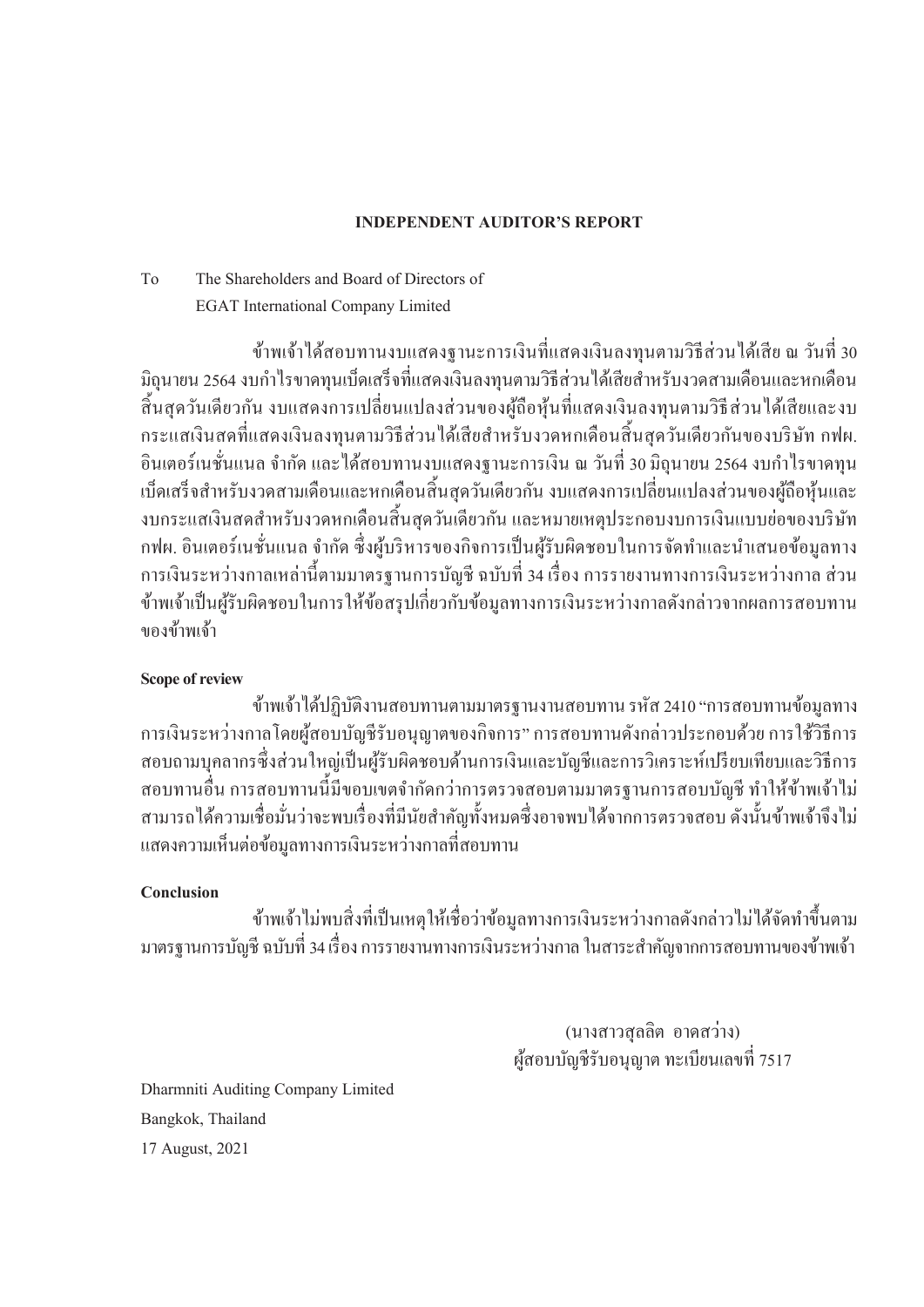#### $-2 -$

### **EGAT INTERNATIONAL COMPANY LIMITED**

### **STATEMENT OF FINANCIAL POSITION**

### **AS AT 30 JUNE, 2021**

#### **ASSETS**

|                                            |              | Baht                                  |                   |                                      |                   |  |  |
|--------------------------------------------|--------------|---------------------------------------|-------------------|--------------------------------------|-------------------|--|--|
|                                            |              | Financial statements                  |                   | <b>Separate Financial Statements</b> |                   |  |  |
|                                            |              | in which the equity method is applied |                   |                                      |                   |  |  |
|                                            |              | As at 30                              | As at 31          | As at 30                             | As at 31          |  |  |
|                                            | <b>Notes</b> | June, 2021                            | December, 2020    | June, 2021                           | December, 2020    |  |  |
| <b>CURRENT ASSETS</b>                      |              |                                       |                   |                                      |                   |  |  |
| Cash and cash equivalents                  | 5            | 1,339,113,374.97                      | 277,287,092.59    | 1,339,113,374.97                     | 277,287,092.59    |  |  |
| Trade receivables                          | 4,6          | 113,190.69                            | 608,226.00        | 113,190.69                           | 608,226.00        |  |  |
| Other current receivables                  | 4, 7         | 60,336,183.20                         | 65,718,566.36     | 60,336,183.20                        | 65,718,566.36     |  |  |
| Other current financial assets             | $\,$ 8 $\,$  | 4,721,384,333.08                      | 5,595,235,642.67  | 4,721,384,333.08                     | 5,595,235,642.67  |  |  |
| <b>Total current assets</b>                |              | 6,120,947,081.94                      | 5,938,849,527.62  | 6,120,947,081.94                     | 5,938,849,527.62  |  |  |
| <b>NON - CURRENT ASSETS</b>                |              |                                       |                   |                                      |                   |  |  |
| Investment in associates                   | 9            | 11,988,968,641.69                     | 11,138,494,496.33 | 14,699,547,415.18                    | 14,699,547,415.18 |  |  |
| Equipment                                  | 10           | 644,516.84                            | 835, 848.25       | 644,516.84                           | 835, 848.25       |  |  |
| Right-of-use assets                        | 11           | 6,386,482.44                          | 1,117,677.65      | 6,386,482.44                         | 1,117,677.65      |  |  |
| Intangible assets                          | 12           | 13,203,120.60                         | 8,163,698.01      | 13,203,120.60                        | 8,163,698.01      |  |  |
| Project development costs - for collection | 13           | 579,206,423.76                        | 512,180,289.51    | 579,206,423.76                       | 512,180,289.51    |  |  |
| Deferred tax assets                        | 14           | 1,987,101.00                          | 1,791,195.56      | 1,987,101.00                         | 1,791,195.56      |  |  |
| Other non - current assets                 |              | 26,045,411.28                         | 26,045,411.28     | 26,045,411.28                        | 26,045,411.28     |  |  |
| Total non - current assets                 |              | 12,616,441,697.61                     | 11,688,628,616.59 | 15,327,020,471.10                    | 15,249,681,535.44 |  |  |
| <b>TOTAL ASSETS</b>                        |              | 18,737,388,779.55                     | 17,627,478,144.21 | 21,447,967,553.04                    | 21,188,531,063.06 |  |  |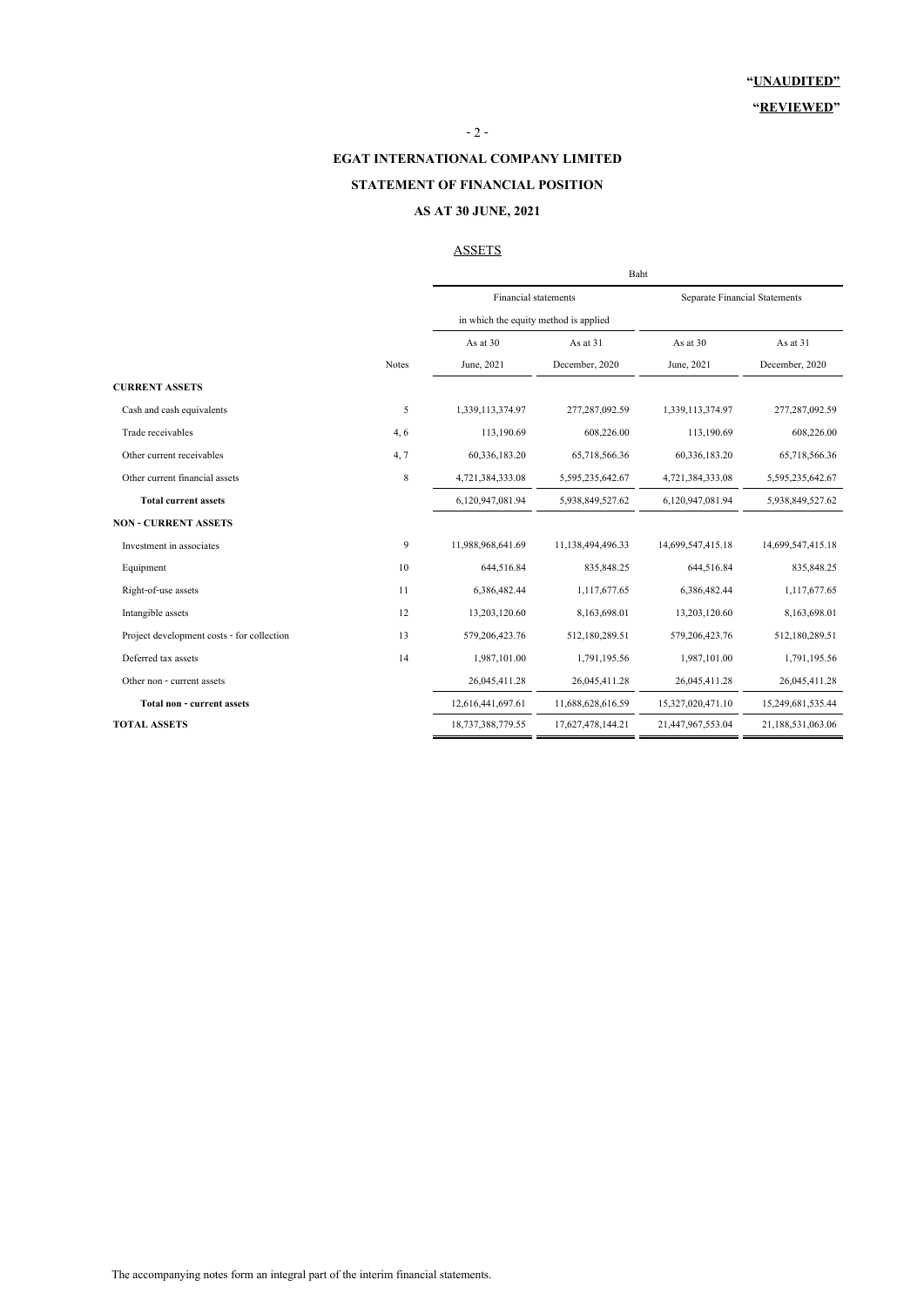#### - 3 -

# **EGAT INTERNATIONAL COMPANY LIMITED STATEMENTS OF FINANCIAL POSITION (CONTINUED) AS AT 30 JUNE, 2021**

### LIABILITIES AND SHAREHOLDERS' EQUITY

|                                                  |                | Baht                                  |                    |                               |                   |  |  |
|--------------------------------------------------|----------------|---------------------------------------|--------------------|-------------------------------|-------------------|--|--|
|                                                  |                | <b>Financial statements</b>           |                    | Separate Financial Statements |                   |  |  |
|                                                  |                | in which the equity method is applied |                    |                               |                   |  |  |
|                                                  |                | As at 30                              | As at 31           | As at 30                      | As at 31          |  |  |
|                                                  | <b>Notes</b>   | June, 2021                            | December, 2020     | June, 2021                    | December, 2020    |  |  |
| <b>CURRENT LIABILITIES</b>                       |                |                                       |                    |                               |                   |  |  |
| Trade payables                                   | 4, 15          | 3,570,011.91                          | 3,836,415.64       | 3,570,011.91                  | 3,836,415.64      |  |  |
| Other current payables                           | 4, 16          | 6,814,641.68                          | 35,761,072.40      | 6,814,641.68                  | 35,761,072.40     |  |  |
| Current portion of lease liabilities             | 18             | 1,901,853.29                          | 565,513.67         | 1,901,853.29                  | 565,513.67        |  |  |
| Other current liabilities                        | 17             | 2,251,623.36                          | 2,368,781.04       | 2,251,623.36                  | 2,368,781.04      |  |  |
| <b>Total current liabilities</b>                 |                | 14,538,130.24                         | 42,531,782.75      | 14,538,130.24                 | 42,531,782.75     |  |  |
| <b>NON - CURRENT LIABILITIES</b>                 |                |                                       |                    |                               |                   |  |  |
| Finance lease liabilities                        | 18             | 4,621,190.72                          | 653,910.75         | 4,621,190.72                  | 653,910.75        |  |  |
| Employee benefit obligations                     | 19             | 9,853,102.06                          | 8,945,539.18       | 9,853,102.06                  | 8,945,539.18      |  |  |
| Share payable - related party                    | $\overline{4}$ | 5,203,836,850.00                      | 4,878,398,200.00   | 5,203,836,850.00              | 4,878,398,200.00  |  |  |
| Total non - current liabilities                  |                | 5,218,311,142.78                      | 4,887,997,649.93   | 5,218,311,142.78              | 4,887,997,649.93  |  |  |
| <b>TOTAL LIABILITIES</b>                         |                | 5,232,849,273.02                      | 4,930,529,432.68   | 5,232,849,273.02              | 4,930,529,432.68  |  |  |
| <b>SHAREHOLDERS' EQUITY</b>                      |                |                                       |                    |                               |                   |  |  |
| Share capital                                    |                |                                       |                    |                               |                   |  |  |
| Authorized share capital                         |                |                                       |                    |                               |                   |  |  |
| 1,219,740,000 ordinary shares, Baht 10 per value |                | 12,197,400,000.00                     | 12,197,400,000.00  | 12,197,400,000.00             | 12,197,400,000.00 |  |  |
| Issued and fully paid - up                       |                |                                       |                    |                               |                   |  |  |
| 1,219,740,000 ordinary shares, Baht 10 per value |                | 12,197,400,000.00                     | 12,197,400,000.00  | 12,197,400,000.00             | 12,197,400,000.00 |  |  |
| Retained earnings                                |                |                                       |                    |                               |                   |  |  |
| Appropriated - legal reserve                     |                | 212,955,648.30                        | 199,320,648.30     | 212,955,648.30                | 199,320,648.30    |  |  |
| Unappropriated                                   |                | 1,682,834,909.56                      | 1,331,367,151.36   | 3,804,762,631.72              | 3,861,280,982.08  |  |  |
| Other components of shareholders' equity         |                | (588, 651, 051.33)                    | (1,031,139,088.13) |                               |                   |  |  |
| Total shareholders' equity                       |                | 13,504,539,506.53                     | 12,696,948,711.53  | 16,215,118,280.02             | 16,258,001,630.38 |  |  |
| TOTAL LIABILITIES AND SHAREHOLDERS' EQUITY       |                | 18,737,388,779.55                     | 17,627,478,144.21  | 21,447,967,553.04             | 21,188,531,063.06 |  |  |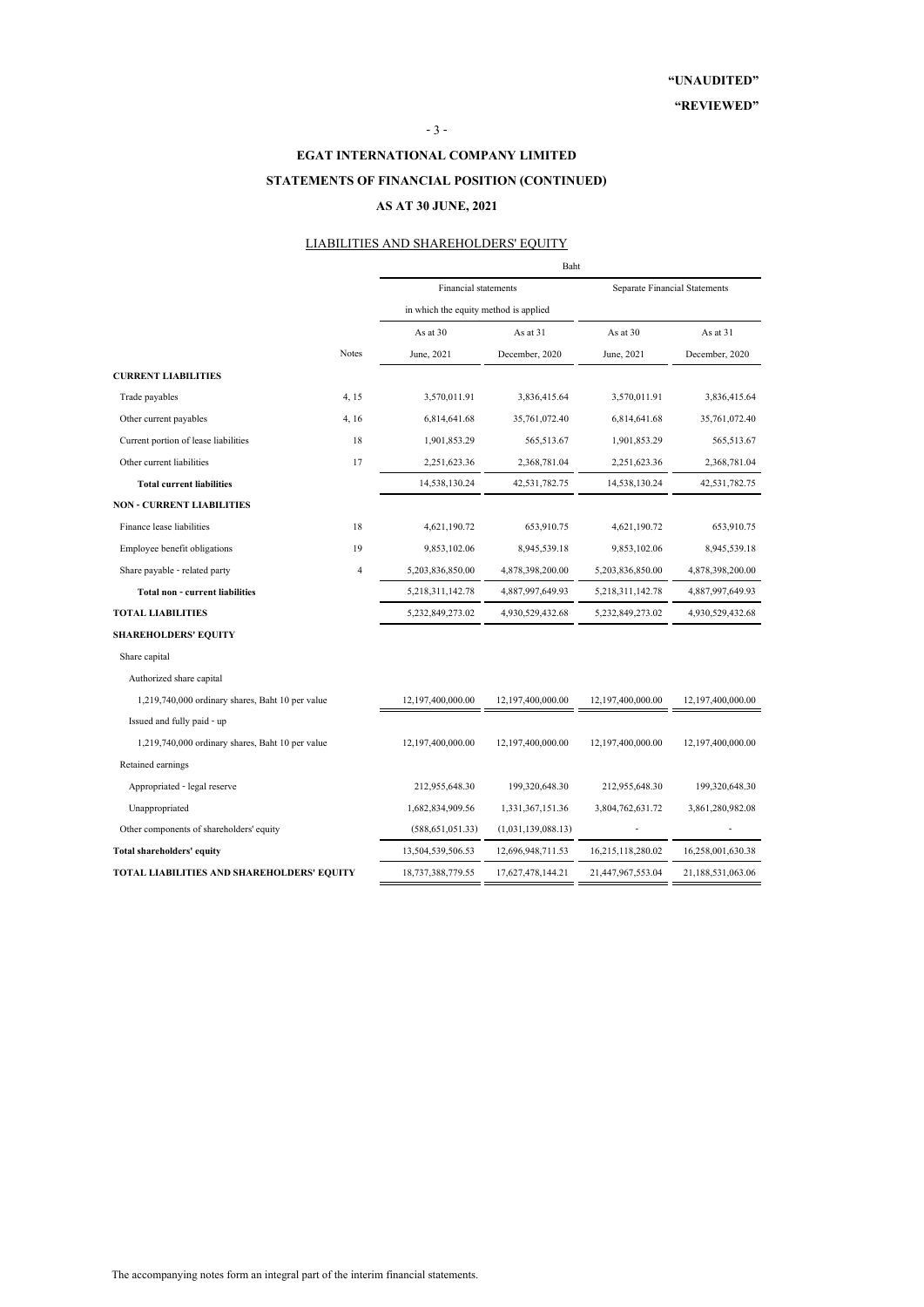### - 4 -

# **EGAT INTERNATIONAL COMPANY LIMITED**

# **STATEMENTS OF COMPREHENSIVE INCOME**

## **FOR THE THREE-MONTH PERIOD ENDED JUNE 30, 2021**

|                                                                 |                | Baht                                  |                    |                                      |                 |  |
|-----------------------------------------------------------------|----------------|---------------------------------------|--------------------|--------------------------------------|-----------------|--|
|                                                                 |                | <b>Financial statements</b>           |                    | <b>Separate Financial Statements</b> |                 |  |
|                                                                 | <b>Notes</b>   | in which the equity method is applied |                    |                                      |                 |  |
|                                                                 |                | 2021                                  | 2020               | 2021                                 | 2020            |  |
| <b>REVENUES</b>                                                 |                |                                       |                    |                                      |                 |  |
| Revenue from services                                           | 4, 20          | 2,525,276.23                          | 624,708.00         | 2,525,276.23                         | 624,708.00      |  |
| Other income                                                    |                |                                       |                    |                                      |                 |  |
| Interest income                                                 |                | 9,485,023.82                          | 21,292,580.99      | 9,485,023.82                         | 21,292,580.99   |  |
| Gain on foreign exchange rate                                   |                | 9,914,720.77                          | 5,659,913.71       | 9,914,720.77                         | 5,659,913.71    |  |
| Others                                                          | $\overline{4}$ | 152,242.93                            | 29,495.63          | 152,242.93                           | 29,495.63       |  |
| <b>Total revenues</b>                                           |                | 22,077,263.75                         | 27,606,698.33      | 22,077,263.75                        | 27,606,698.33   |  |
| <b>EXPENSES</b>                                                 |                |                                       |                    |                                      |                 |  |
| Cost of services                                                | 21             | 2,653,489.97                          | 570,230.50         | 2,653,489.97                         | 570,230.50      |  |
| Administrative expenses                                         | 4, 22          | 33,949,585.94                         | 36, 543, 781.07    | 33,949,585.94                        | 36, 543, 781.07 |  |
| <b>Total expenses</b>                                           | 23             | 36,603,075.91                         | 37,114,011.57      | 36,603,075.91                        | 37,114,011.57   |  |
| Loss from operating activities                                  |                | (14,525,812.16)                       | (9,507,313.24)     | (14,525,812.16)                      | (9,507,313.24)  |  |
| Finance costs                                                   |                | 68,155.64                             | 24,741.01          | 68,155.64                            | 24,741.01       |  |
| Share of profit (loss) from investment in associates            | 9.2            | 245,810,952.16                        | (158,029,273.92)   |                                      |                 |  |
| Profit (loss) before income tax expenses                        |                | 231,216,984.36                        | (167, 561, 328.17) | (14,593,967.80)                      | (9,532,054.25)  |  |
| Income tax revenues                                             | 24             | 100,221.19                            | 613,581.33         | 100,221.19                           | 613,581.33      |  |
| Profit (loss) for the period                                    |                | 231,317,205.55                        | (166, 947, 746.84) | (14, 493, 746.61)                    | (8,918,472.92)  |  |
| Other comprehensive income:                                     |                |                                       |                    |                                      |                 |  |
| Components of other comprehensive income                        |                |                                       |                    |                                      |                 |  |
| that will be reclassified to profit or loss                     |                |                                       |                    |                                      |                 |  |
| Exchange differences on translating financial statements        |                | 111,702,651.06                        | (237, 347, 524.33) |                                      |                 |  |
| Gain (loss) on cash flow hedges                                 |                | (34,702,340.22)                       | 18,274,892.98      |                                      |                 |  |
| Other comprehensive income (loss) for the period - net of taxes |                | 77,000,310.84                         | (219,072,631.35)   |                                      |                 |  |
| Total comprehensive income (loss) for the period                |                | 308, 317, 516. 39                     | (386,020,378.19)   | (14, 493, 746.61)                    | (8,918,472.92)  |  |
| Basic earnings per share                                        | 25             |                                       |                    |                                      |                 |  |
| Profit (loss) for the period                                    |                | 0.19                                  | (0.14)             | (0.01)                               | (0.01)          |  |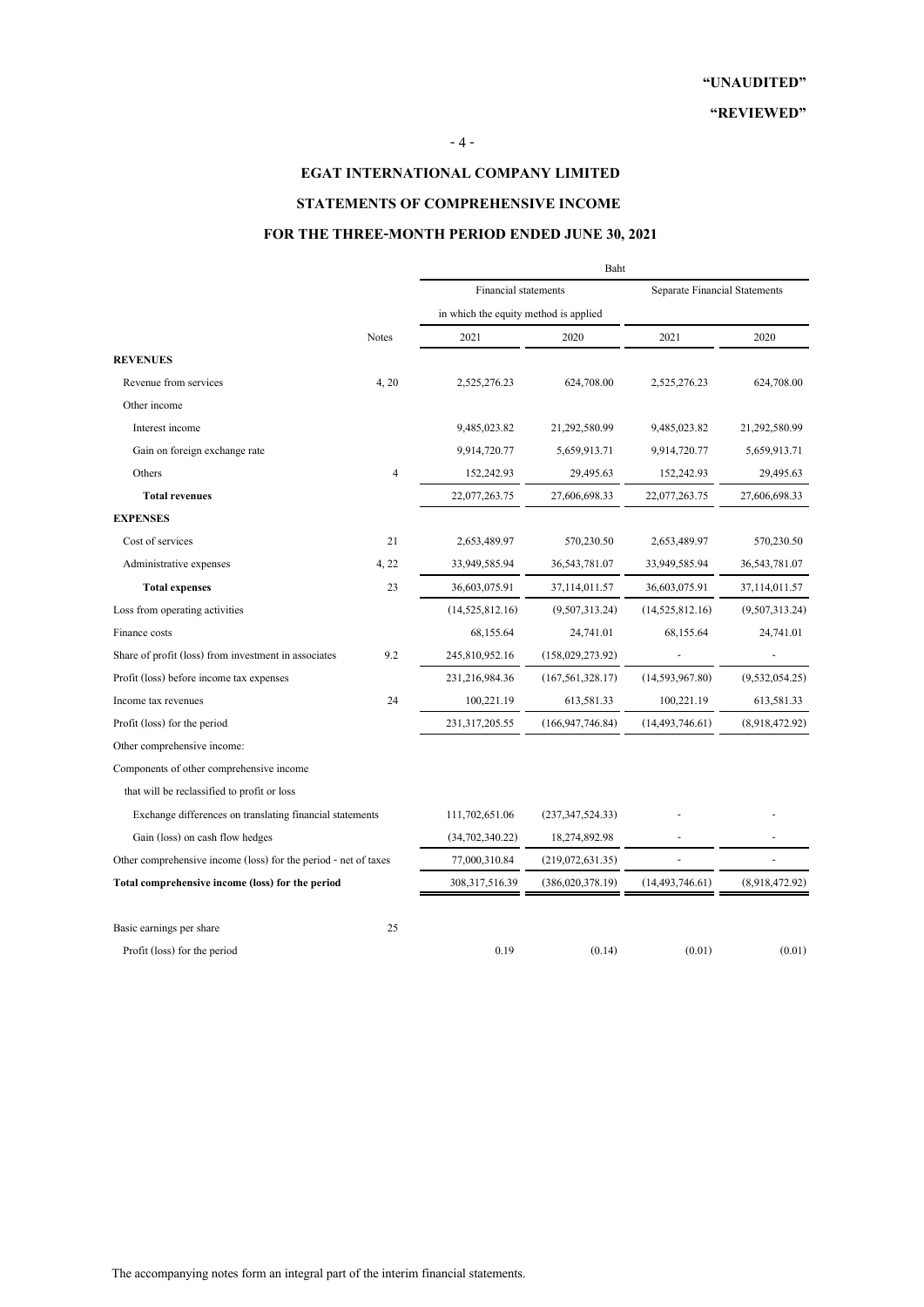## - 5 -

# **EGAT INTERNATIONAL COMPANY LIMITED STATEMENTS OF COMPREHENSIVE INCOME**

# **FOR THE SIX-MONTH PERIOD ENDED JUNE 30, 2021**

|                                                                 |                | Baht                                  |                    |                                      |                   |  |
|-----------------------------------------------------------------|----------------|---------------------------------------|--------------------|--------------------------------------|-------------------|--|
|                                                                 |                | <b>Financial statements</b>           |                    | <b>Separate Financial Statements</b> |                   |  |
|                                                                 |                | in which the equity method is applied |                    |                                      |                   |  |
|                                                                 | <b>Notes</b>   | 2021                                  | 2020               | 2021                                 | 2020              |  |
| <b>REVENUES</b>                                                 |                |                                       |                    |                                      |                   |  |
| Dividend income from associates                                 | 4, 9.2         |                                       |                    |                                      | 409,736,041.88    |  |
| Revenue from services                                           | 4, 20          | 4,944,625.62                          | 1,289,013.00       | 4,944,625.62                         | 1,289,013.00      |  |
| Other income                                                    |                |                                       |                    |                                      |                   |  |
| Interest income                                                 |                | 19,185,436.40                         | 56,216,873.99      | 19,185,436.40                        | 56,216,873.99     |  |
| Gain on foreign exchange rate                                   |                | 11,777,518.76                         |                    | 11,777,518.76                        |                   |  |
| Others                                                          | $\overline{4}$ | 189,814.48                            | 59,198.79          | 189,814.48                           | 59,198.79         |  |
| <b>Total revenues</b>                                           |                | 36,097,395.26                         | 57, 565, 085. 78   | 36,097,395.26                        | 467, 301, 127.66  |  |
| <b>EXPENSES</b>                                                 |                |                                       |                    |                                      |                   |  |
| Cost of services                                                | 21             | 4,477,535.37                          | 1,107,560.84       | 4,477,535.37                         | 1,107,560.84      |  |
| Administrative expenses                                         | 4, 22          | 61,607,907.86                         | 76,577,997.22      | 61,607,907.86                        | 76,577,997.22     |  |
| Other expenses                                                  |                |                                       |                    |                                      |                   |  |
| Loss on foreign exchange rate                                   |                |                                       | 30,321,066.86      |                                      | 30,321,066.86     |  |
| <b>Total expenses</b>                                           | 23             | 66,085,443.23                         | 108,006,624.92     | 66,085,443.23                        | 108,006,624.92    |  |
| Profit (loss) from operating activities                         |                | (29,988,047.97)                       | (50, 441, 539, 14) | (29,988,047.97)                      | 359,294,502.74    |  |
| Finance costs                                                   |                | 141,207.83                            | 51,527.31          | 141,207.83                           | 51,527.31         |  |
| Share of profit from investment in associates                   | 9.2            | 407,986,108.56                        | 189,409,748.96     |                                      |                   |  |
| Profit (loss) before income tax revenues (expenses)             |                | 377,856,852.76                        | 138,916,682.51     | (30, 129, 255.80)                    | 359,242,975.43    |  |
| Income tax revenues (expenses)                                  | 24             | 195,905.44                            | (74, 509, 242.62)  | 195,905.44                           | (74, 509, 242.62) |  |
| Profit (loss) for the period                                    |                | 378,052,758.20                        | 64,407,439.89      | (29, 933, 350.36)                    | 284,733,732.81    |  |
| Other comprehensive income:                                     |                |                                       |                    |                                      |                   |  |
| Components of other comprehensive income                        |                |                                       |                    |                                      |                   |  |
| that will be reclassified to profit or loss                     |                |                                       |                    |                                      |                   |  |
| Exchange differences on translating financial statements        |                | 302,375,144.49                        | 113,312,486.01     |                                      |                   |  |
| Gain (loss) on cash flow hedges                                 |                | 140, 112, 892. 31                     | (237,610,414.83)   |                                      |                   |  |
| Other comprehensive income (loss) for the period - net of taxes |                | 442,488,036.80                        | (124, 297, 928.82) | $\overline{a}$                       |                   |  |
| Total comprehensive income (loss) for the period                |                | 820,540,795.00                        | (59,890,488.93)    | (29, 933, 350.36)                    | 284,733,732.81    |  |
| Basic earnings per share                                        | 25             |                                       |                    |                                      |                   |  |
| Profit (loss) for the period                                    |                | 0.31                                  | 0.05               | (0.02)                               | 0.23              |  |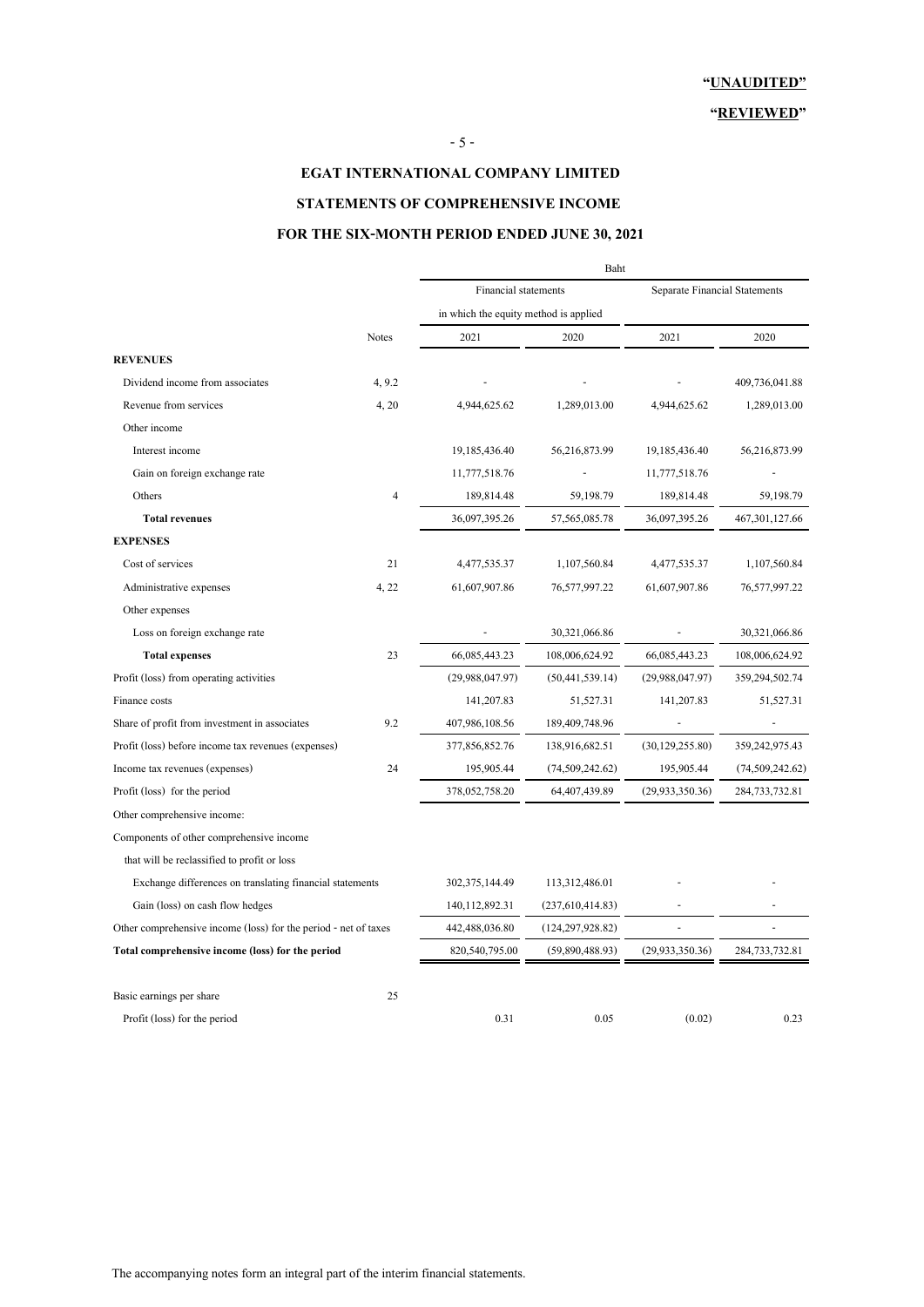### **EGAT INTERNATIONAL COMPANY LIMITED**

### **STATEMENT OF CHANGES IN SHAREHOLDERS' EQUITY**

### **FOR THE SIX-MONTH PERIOD ENDED JUNE 30, 2021**

|                                                  |       | Financial statements in which the equity method is applied                  |                          |                  |                                  |                                   |                              |                        |                      |
|--------------------------------------------------|-------|-----------------------------------------------------------------------------|--------------------------|------------------|----------------------------------|-----------------------------------|------------------------------|------------------------|----------------------|
|                                                  |       | Retained earnings<br>Other components of shareholders' equity<br>Issued and |                          |                  |                                  |                                   |                              | Total                  |                      |
|                                                  |       | paid-up                                                                     | Appropriated to          | Unappropriated   |                                  | Other comprehensive income (loss) |                              | Total other components | shareholders' equity |
|                                                  |       | share capital                                                               | legal reserve            |                  | Exchange differences on          | Profit (loss) on                  | Share of other comprehensive | shareholders' equity   |                      |
|                                                  | Notes |                                                                             |                          |                  | translating financial statements | cash flow hedge                   | income of associates         |                        |                      |
| Balance as at January 1, 2021                    |       | 12,197,400,000.00                                                           | 199,320,648.30           | 1,331,367,151.36 | (600, 710, 655.75)               | (430, 747, 374.56)                | 318,942.18                   | (1,031,139,088.13)     | 12,696,948,711.53    |
| Legal reserve                                    | 26    | $\overline{\phantom{a}}$                                                    | 13,635,000.00            | (13,635,000.00)  |                                  |                                   |                              |                        |                      |
| Dividend paid                                    | 26    |                                                                             |                          | (12,950,000.00)  |                                  |                                   |                              |                        | (12,950,000.00)      |
| Profit for the period                            |       |                                                                             | $\overline{\phantom{a}}$ | 378,052,758.20   |                                  |                                   |                              |                        | 378,052,758.20       |
| Other comprehensive income                       |       |                                                                             |                          |                  | 302,375,144.49                   | 140, 112, 892. 31                 | $\overline{\phantom{a}}$     | 442,488,036.80         | 442,488,036.80       |
| Total comprehensive income for the period        |       |                                                                             | $\overline{\phantom{a}}$ | 378,052,758.20   | 302, 375, 144. 49                | 140,112,892.31                    | $\sim$                       | 442,488,036.80         | 820,540,795.00       |
| Balance as at June 30, 2021                      |       | 12,197,400,000.00                                                           | 212,955,648.30           | 1,682,834,909.56 | (298, 335, 511.26)               | (290, 634, 482.25)                | 318,942.18                   | (588, 651, 051.33)     | 13,504,539,506.53    |
|                                                  |       |                                                                             |                          |                  |                                  |                                   |                              |                        |                      |
| Balance as at January 1, 2020                    |       | 12,197,400,000.00                                                           | 183,403,148.30           | 1,276,224,656.18 | (594, 480, 106.71)               | (285,070,311.70)                  | 318,942.18                   | (879, 231, 476, 23)    | 12,777,796,328.25    |
| Legal reserve                                    |       |                                                                             | 15,917,500.00            | (15,917,500.00)  |                                  |                                   |                              |                        |                      |
| Dividend paid                                    |       |                                                                             | $\overline{\phantom{a}}$ | (12,197,400,00)  |                                  |                                   |                              |                        | (12, 197, 400.00)    |
| Profit for the period                            |       |                                                                             |                          | 64,407,439.89    |                                  |                                   |                              |                        | 64,407,439.89        |
| Other comprehensive income (loss)                |       |                                                                             | $\overline{\phantom{a}}$ |                  | 113,312,486.01                   | (237,610,414.83)                  | $\overline{\phantom{a}}$     | (124, 297, 928.82)     | (124, 297, 928.82)   |
| Total comprehensive income (loss) for the period |       |                                                                             | $\overline{\phantom{a}}$ | 64,407,439.89    | 113,312,486.01                   | (237,610,414.83)                  | $\overline{\phantom{a}}$     | (124, 297, 928, 82)    | (59,890,488.93)      |
| Balance as at June 30, 2020                      |       | 12,197,400,000.00                                                           | 199,320,648.30           | 1,312,517,196.07 | (481, 167, 620.70)               | (522,680,726.53)                  | 318,942.18                   | (1,003,529,405.05)     | 12,705,708,439.32    |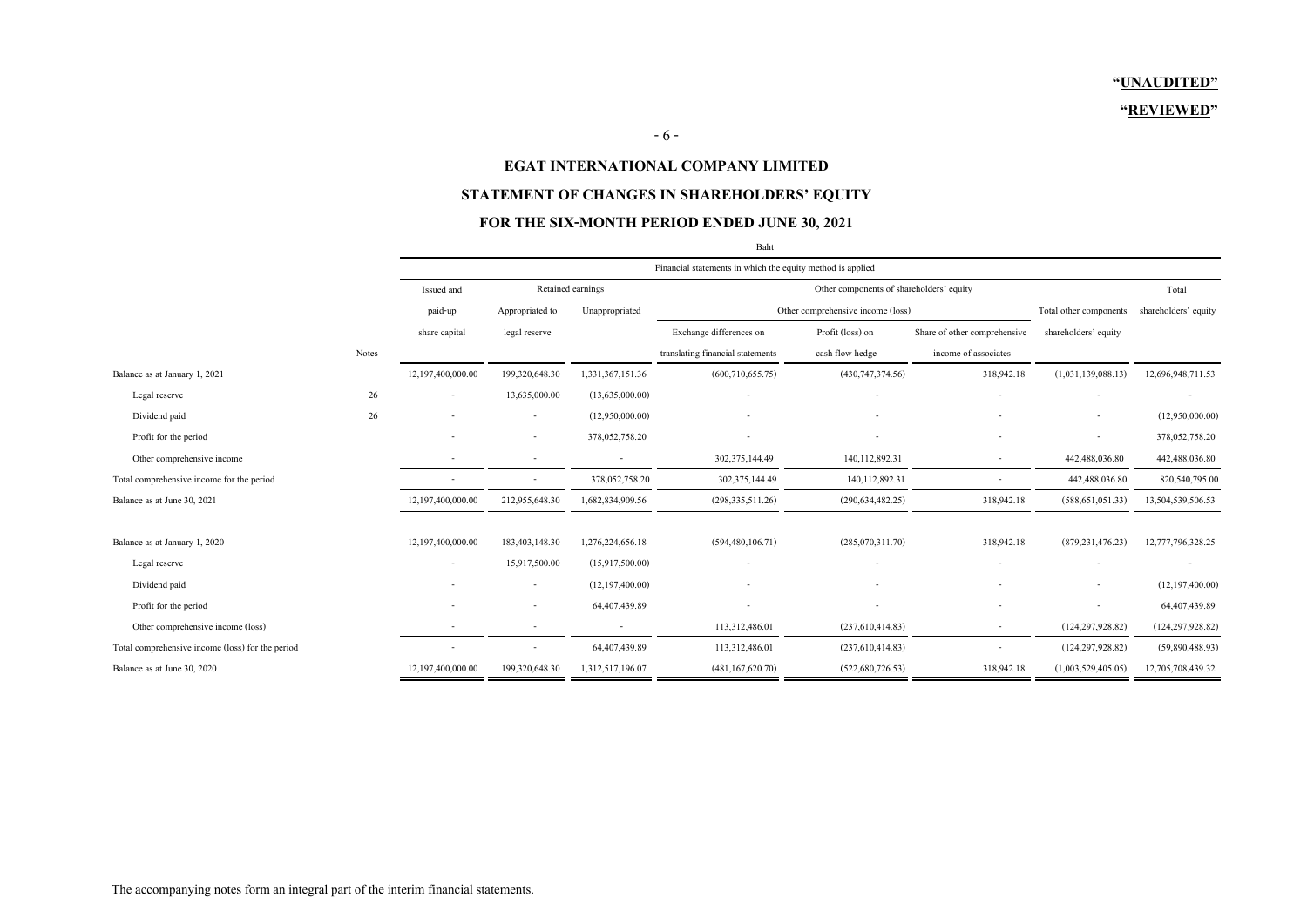# **EGAT INTERNATIONAL COMPANY LIMITED STATEMENT OF CHANGES IN SHAREHOLDERS' EQUITY (CONTINUED) FOR THE SIX-MONTH PERIOD ENDED JUNE 30, 2021**

- 7 -

|                                           |              | Baht              |                               |                   |                      |  |  |  |  |
|-------------------------------------------|--------------|-------------------|-------------------------------|-------------------|----------------------|--|--|--|--|
|                                           |              |                   | Separate financial statements |                   |                      |  |  |  |  |
|                                           |              | Issued and        | Retained earnings             | Total             |                      |  |  |  |  |
|                                           |              | paid-up           | Appropriated to               | Unappropriated    | shareholders' equity |  |  |  |  |
|                                           | <b>Notes</b> | share capital     | legal reserve                 |                   |                      |  |  |  |  |
| Balance as at January 1, 2021             |              | 12,197,400,000.00 | 199,320,648.30                | 3,861,280,982.08  | 16,258,001,630.38    |  |  |  |  |
| Legal reserve                             | 26           |                   | 13,635,000.00                 | (13,635,000.00)   |                      |  |  |  |  |
| Dividend paid                             | 26           |                   |                               | (12,950,000.00)   | (12,950,000.00)      |  |  |  |  |
| Total comprehensive loss for the period   |              |                   |                               | (29, 933, 350.36) | (29, 933, 350.36)    |  |  |  |  |
| Balance as at June 30, 2021               |              | 12,197,400,000.00 | 212,955,648.30                | 3,804,762,631.72  | 16,215,118,280.02    |  |  |  |  |
| Balance as at January 1, 2020             |              | 12,197,400,000.00 | 183,403,148.30                | 3,616,340,756.48  | 15,997,143,904.78    |  |  |  |  |
| Legal reserve                             |              |                   | 15,917,500.00                 | (15,917,500.00)   |                      |  |  |  |  |
| Dividend paid                             |              |                   |                               | (12,197,400.00)   | (12, 197, 400.00)    |  |  |  |  |
| Total comprehensive income for the period |              |                   |                               | 284, 733, 732.81  | 284, 733, 732.81     |  |  |  |  |
| Balance as at June 30, 2020               |              | 12,197,400,000.00 | 199,320,648.30                | 3,872,959,589.29  | 16,269,680,237.59    |  |  |  |  |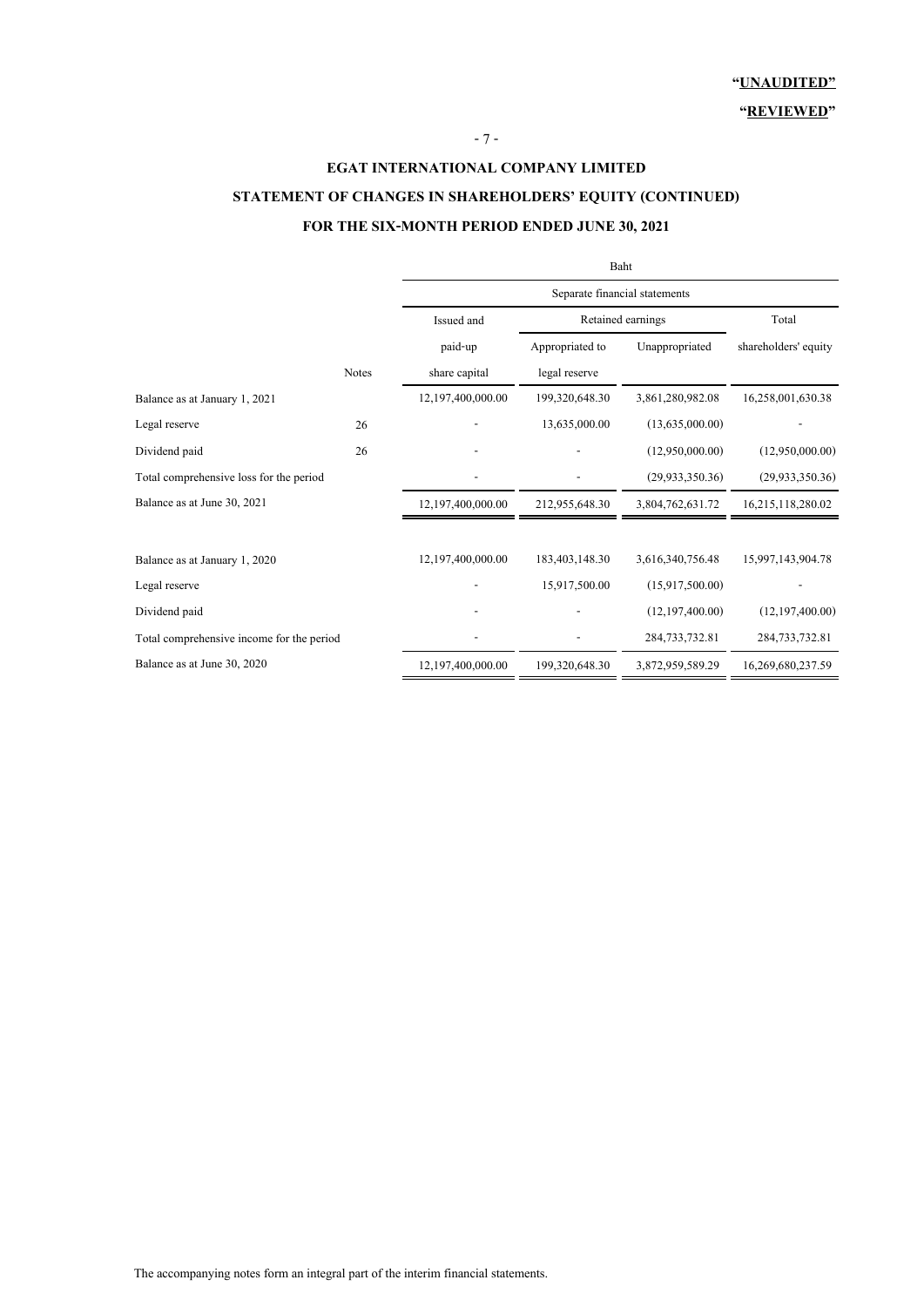#### **EGAT INTERNATIONAL COMPANY LIMITED**

#### **STATEMENT OF CASH FLOWS**

### **FOR THE SIX-MONTH PERIOD ENDED JUNE 30, 2021**

|                                                                      | Baht                                  |                     |                               |                    |  |
|----------------------------------------------------------------------|---------------------------------------|---------------------|-------------------------------|--------------------|--|
|                                                                      | <b>Financial statements</b>           |                     | Separate Financial Statements |                    |  |
|                                                                      | in which the equity method is applied |                     |                               |                    |  |
|                                                                      | 2021                                  | 2020                | 2021                          | 2020               |  |
| Cash flows from operating activities                                 |                                       |                     |                               |                    |  |
| Profit (loss) before income tax revenues (expenses)                  | 377,856,852.76                        | 138,916,682.51      | (30, 129, 255.80)             | 359,242,975.43     |  |
| Adjustment to profit (loss) before income tax revenues (expenses) to |                                       |                     |                               |                    |  |
| cash provided by (used in) from operations:                          |                                       |                     |                               |                    |  |
| Depreciation                                                         | 1,111,376.98                          | 472,656.97          | 1,111,376.98                  | 472,656.97         |  |
| Amortization                                                         | 182,977.41                            | 150,586.76          | 182,977.41                    | 150,586.76         |  |
| Loss from amortization of fixed assets                               | 35,696.40                             |                     | 35,696.40                     |                    |  |
| Employee benefit expenses                                            | 907,562.88                            | 627,791.00          | 907,562.88                    | 627,791.00         |  |
| Unrealized (gain) loss on exchange rate                              | (12,461,043.67)                       | 30,794,773.06       | (12,461,043.67)               | 30,794,773.06      |  |
| Share of profit from investment in associates                        | (407,986,108.56)                      | (189, 409, 748, 96) |                               |                    |  |
| Dividend income from investment in associates                        |                                       |                     |                               | (409, 736, 041.88) |  |
| Interest income                                                      | (19, 185, 436.40)                     | (56, 216, 873.99)   | (19, 185, 436, 40)            | (56,216,873.99)    |  |
| Interest expenses                                                    | 141,207.83                            | 51,527.31           | 141,207.83                    | 51,527.31          |  |
| Loss from operations before                                          |                                       |                     |                               |                    |  |
| changes in operating assets and liabilities                          | (59,396,914,37)                       | (74, 612, 605.34)   | (59,396,914.37)               | (74,612,605.34)    |  |
| Changes in operating assets - (Increase) decrease                    |                                       |                     |                               |                    |  |
| Trade receivables                                                    | 496,689.88                            | 189,476.00          | 496,689.88                    | 189,476.00         |  |
| Other current receivables                                            | (21,634,644,54)                       | 11,358,394.18       | (21,634,644.54)               | 11,358,394.18      |  |
| Changes in operating liabilities - Increase (decrease)               |                                       |                     |                               |                    |  |
| Trade payables                                                       | 85,814.64                             | 701,074.74          | 85,814.64                     | 701,074.74         |  |
| Other current payables                                               | (29, 420, 358.12)                     | (3,257,090.27)      | (29, 420, 358.12)             | (3,257,090.27)     |  |
| Other current liabilities                                            | (117, 157.68)                         | 1,230,436.77        | (117, 157.68)                 | 1,230,436.77       |  |
| Cash generated from operation                                        | (109,986,570.19)                      | (64,390,313.92)     | (109, 986, 570.19)            | (64,390,313.92)    |  |
| Cash received from interest income                                   | 1,209,799.08                          | 1,796,365.62        | 1,209,799.08                  | 1,796,365.62       |  |
| Cash received (paid) from income taxes and withholding tax           | 22,803,531.30                         | (65,279,764.77)     | 22,803,531.30                 | (65,279,764.77)    |  |
| Net cash flows used in operating activities                          | (85,973,239.81)                       | (127, 873, 713.07)  | (85,973,239.81)               | (127, 873, 713.07) |  |
| Cash flows from investing activities                                 |                                       |                     |                               |                    |  |
| Cash paid (received) for other current financial assets              | 1,143,620,575.76                      | (690,066,915.59)    | 1,143,620,575.76              | (690,066,915.59)   |  |
| Dividend received from investment in associates                      |                                       | 657,326,198.08      |                               | 657,326,198.08     |  |
| Cash paid for purchase of equipment and intangible assets            | (5,310,872.95)                        | (2,830,650.30)      | (5,310,872.95)                | (2,830,650.30)     |  |
| Cash paid for project development cost - for collection              | (28, 781, 604.22)                     | (9,175,193.91)      | (28, 781, 604.22)             | (9,175,193.91)     |  |
| Cash received from interest income                                   | 23,325,495.64                         | 97,190,292.29       | 23,325,495.64                 | 97,190,292.29      |  |
| Net cash flows provided by investing activities                      | 1,132,853,594.23                      | 52,443,730.57       | 1,132,853,594.23              | 52,443,730.57      |  |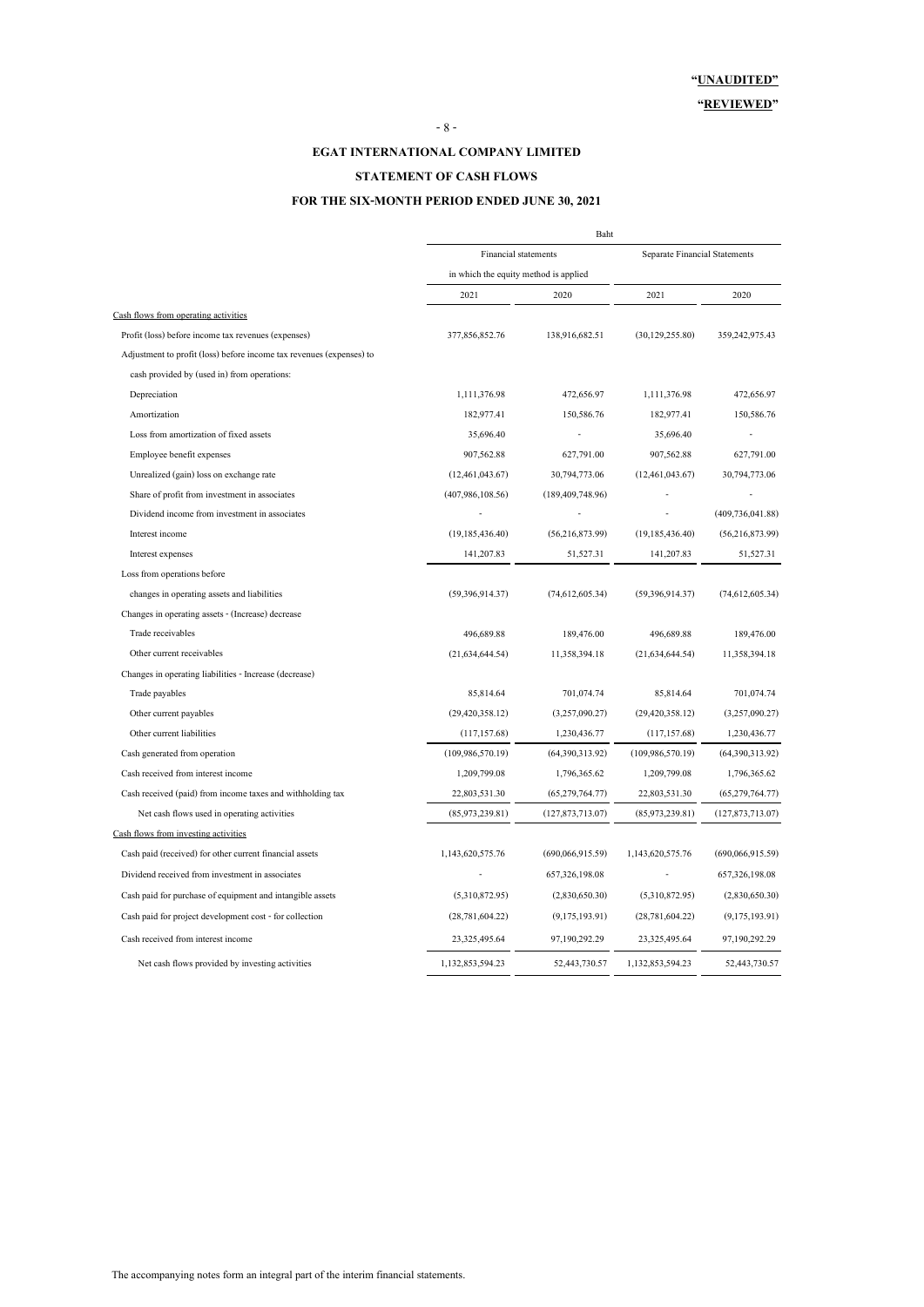#### - 9 -

# **EGAT INTERNATIONAL COMPANY LIMITED STATEMENT OF CASH FLOWS (CONTINUED) FOR THE SIX-MONTH PERIOD ENDED JUNE 30, 2021**

| Baht                                  |                   |                               |                 |  |
|---------------------------------------|-------------------|-------------------------------|-----------------|--|
|                                       |                   | Separate Financial Statements |                 |  |
| in which the equity method is applied |                   |                               |                 |  |
| 2021                                  | 2020              | 2021                          | 2020            |  |
|                                       |                   |                               |                 |  |
| (920, 927, 17)                        | (261, 447.69)     | (920.927.17)                  | (261, 447.69)   |  |
| (141, 207.83)                         | (51,527.31)       | (141, 207.83)                 | (51, 527.31)    |  |
| (12,950,000,00)                       | (12, 197, 400.00) | (12,950,000,00)               | (12,197,400.00) |  |
| (14,012,135,00)                       | (12,510,375.00)   | (14,012,135,00)               | (12,510,375.00) |  |
| 1,032,868,219.42                      | (87,940,357.50)   | 1,032,868,219.42              | (87,940,357,50) |  |
| 277,287,092.59                        | 441,972,106.50    | 277,287,092.59                | 441,972,106.50  |  |
|                                       |                   |                               |                 |  |
| 28,958,062.96                         | (438, 362, 78)    | 28,958,062.96                 | (438, 362, 78)  |  |
| 1,339,113,374.97                      | 353,593,386.22    | 1,339,113,374.97              | 353,593,386.22  |  |
|                                       |                   |                               |                 |  |
|                                       |                   |                               |                 |  |
|                                       |                   |                               |                 |  |
| 190,118.70                            | (708, 429.82)     | 190.118.70                    | (708, 429.82)   |  |
| (88, 472.95)                          | (517, 828.30)     | (88, 472, 95)                 | (517, 828.30)   |  |
| 6,224,546.76                          |                   | 6,224,546.76                  |                 |  |
|                                       |                   | Financial statements          |                 |  |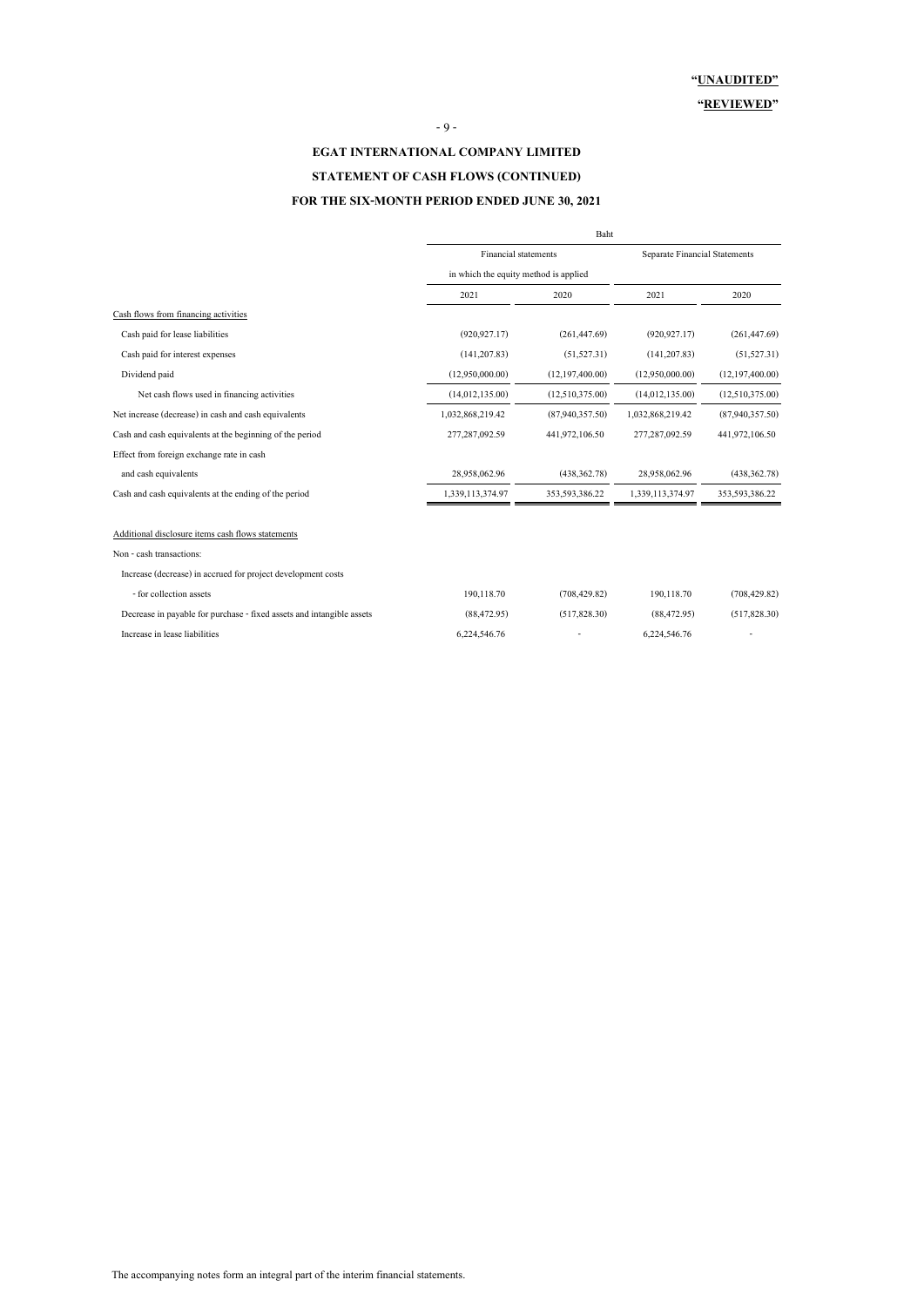- 10 -

# **EGAT INTERNATIONAL COMPANY LIMITED NOTES TO INTERIM FINANCIAL STATEMENTS FOR JUNE 30,2021**

### **1. General information**

1.1 The Company's general information

EGAT International Company Limited, "(the Company)", is a limited company, incorporated in Thailand on December 18, 2007. The Company is an investment arm for Electricity Generating Authority of Thailand "EGAT" of which the main objectives are to secure domestic power system by importing electricity and to create value added by investing abroad in power and power related businesses for benefits of EGAT businesses and the country. The Company is located at 53 Moo 2, Charan Sanitwong Road, Bang Kruai, Nonthaburi.

#### 1.2 Coronavirus disease 2019 pandemic

The Coronavirus disease 2019 (COVID-19) pandemic is continuing to evolve, resulting in an economic slowdown and adversely impacting most businesses and industries. This situation may impact the Company's operates. However, the Company's management has continuously monitored ongoing developments and assessed the financial impact in respect of the valuation of assets, provisions and contingent liabilities.

## **2. Basis of interim financial statements preparation**

2.1 The objectives of interim financial statements

 The interim financial statements are prepared to provide an update on the financial statements for the year ended December 31, 2020. They basically focus on new activities, events and circumstances to avoid repetition of information previously reported. Accordingly, these interim financial statements should be read in conjunction with the financial statements for the year ended December 31, 2020.

#### 2.2 Basis of interim financial statements preparation

These interim financial statements have been prepared in accordance with Thai Financial Reporting Standards (TFRSs) under the Accounting Profession Act, B.E. 2547 (2004), including interpretations and guidelines promulgated by the Federation of Accounting Professions (FAP). These interim financial statements, including Statements of Financial Position, Statements of Comprehensive Income, Statement of Changes in Shareholders' Equity, Statement of Cash Flows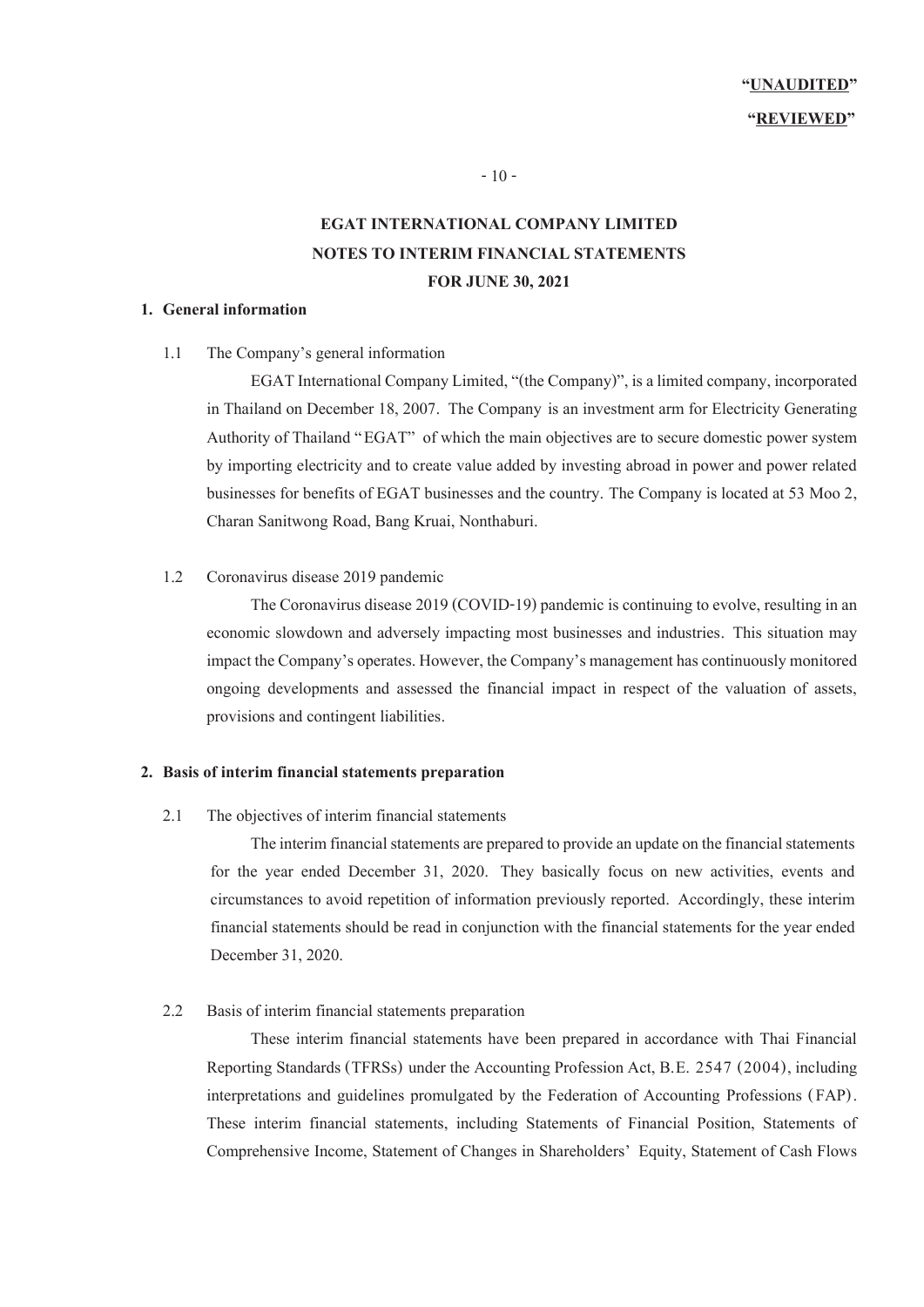# **"UNAUDITED" "REVIEWED"**

and Notes to the Interim Financial Statements are prepared on a condensed basis in accordance with Thai Accounting Standard (TAS) No. 34 "Interim Financial Reporting".

#### 2.3 Financial reporting standards that became effective in the current period

During the period, The Company has adopted the revised and new financial reporting standards, interpretations and the accounting guidance, which are effective for fiscal years beginning on or after January 1, 2021. These financial reporting standards were aimed at alignment with the corresponding International Financial Reporting Standards with most of the changes directed towards clarifying accounting treatment and providing accounting guidance for users of the standards.

Including Thai Financial Reporting Standard No.16 on Leases ( Covid-19- Related Rent Concessions) after June 30, 2021, which is effective from April 1, 2021. These amendments provide a practical expedient that permits a lessee to not assess whether rent concessions are lease modifications. The practical expedient applies only to rent concessions occurring as a direct consequence of the Coronavirus disease 2019 pandemic ( COVID-19) and only if all of the conditions are met (Amend paragraph 46 B.2 from June 30, 2021 to June 30, 2022) by recording rent concessions as if "there is no substantive change to conditions of the lease" which the Federation of Accounting Professions has announced and published in the Government Gazette.

The adoption of these financial reporting standards does not have any significant impact on the Company's financial statements in this period.

#### 2.4 Financial reporting standards that become effective in the future

The Federation of Accounting Professions issued a number of revised financial reporting standards and published in the Government Gazette, which are effective for fiscal years beginning on or after 1 January 2022. These financial reporting standards were aimed at alignment with the corresponding International Financial Reporting Standards with most of the changes directed towards clarifying accounting treatment and, for some standards, providing temporary reliefs or temporary exemptions for users.

The management of the Company is in the process to assess the impact of this TFRS on the financial statements in the period of initial application.

#### **3. Summary of Significant accounting policies**

The Company prepared the interim financial statement with the same accounting policies used in the preparation of the annual financial statements for the year ended December 31, 2020.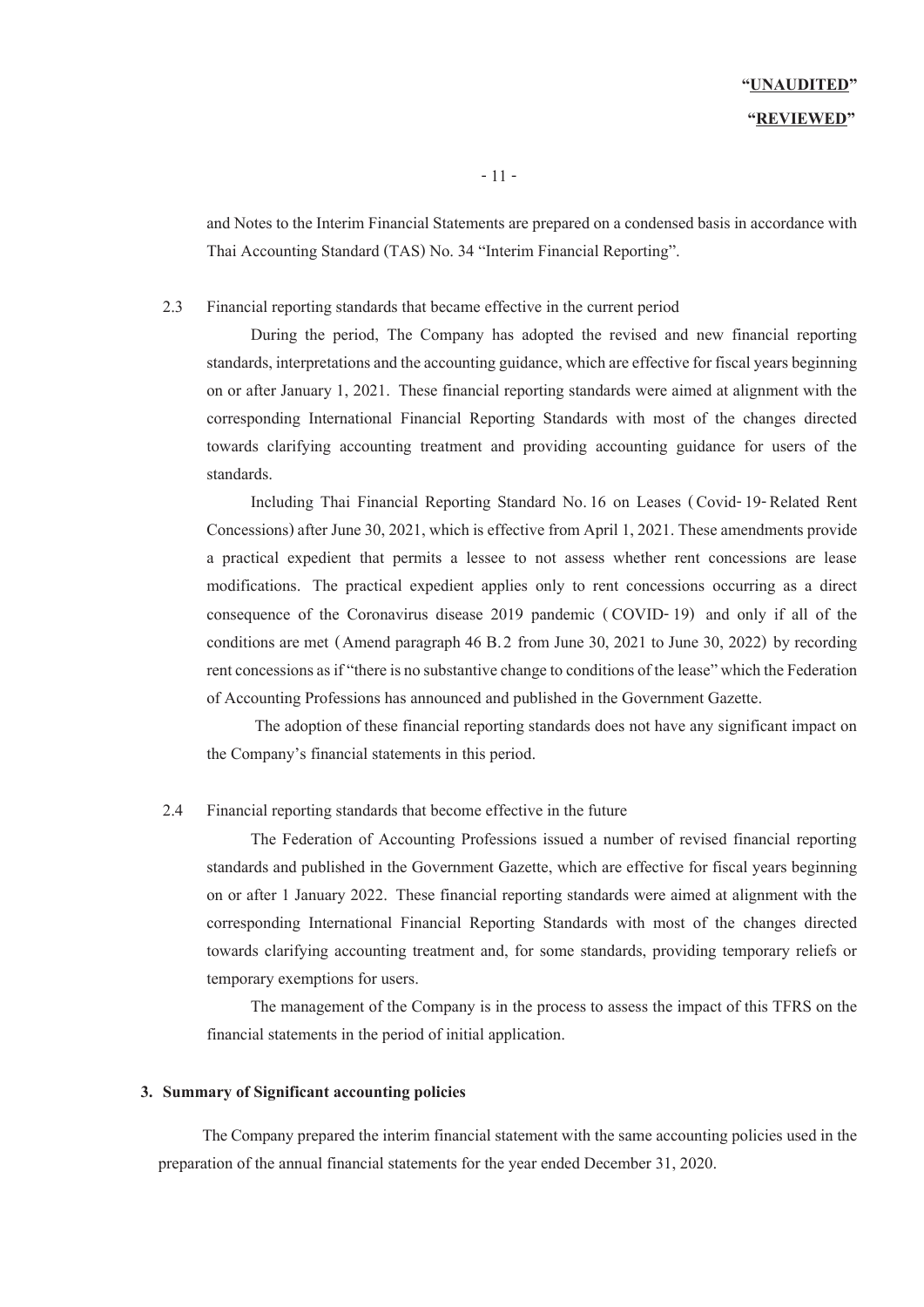# **4. Related party transactions**

|                           | Country of incorporation / |                                       |
|---------------------------|----------------------------|---------------------------------------|
| Name of entity            | nationality                | Nature of relationship                |
| <b>EGAT</b>               | Thailand                   | $100\%$ shareholding                  |
|                           |                            | Associated company, EGATi has $30\%$  |
| Nam Ngiep 1 Power Company | Lao PDR                    | shareholding                          |
|                           |                            | Associated company, EGATi has 11.533% |
| PT Adaro Indonesia        | Republic of Indonesia      | shareholding                          |

Related parties significant transactions in the statements of financial position as at June 30, 2021 and December 31, 2020 are as follow:

|                                                     | Baht                                               |                   |  |  |
|-----------------------------------------------------|----------------------------------------------------|-------------------|--|--|
|                                                     | Financial statements in which the equity method is |                   |  |  |
|                                                     | applied / Separate Financial Statements            |                   |  |  |
|                                                     | As at                                              | As at             |  |  |
|                                                     | June 30, 2021                                      | December 31, 2020 |  |  |
| Trade accounts receivable - related party           |                                                    |                   |  |  |
| Nam Ngiep 1 Power Company Limited                   | 113,190.69                                         | 608,226.00        |  |  |
| Other current accounts receivable - related parties |                                                    |                   |  |  |
| Managements and officers                            | 104,500.00                                         |                   |  |  |
| Nam Ngiep 1 Power Company Limited                   | 2,569,907.13                                       | 482,788.11        |  |  |
| <b>EGAT</b>                                         |                                                    | 8,085.00          |  |  |
|                                                     | 2,674,407.13                                       | 490,873.11        |  |  |
| Trade accounts payable - related party              |                                                    |                   |  |  |
| <b>EGAT</b>                                         | 789,911.73                                         | 797,238.27        |  |  |
| Other current accounts payable - related parties    |                                                    |                   |  |  |
| Managements and officers                            | 167,935.36                                         | 836,273.90        |  |  |
| <b>EGAT</b>                                         | 511.30                                             | 34,979.25         |  |  |
|                                                     | 168,446.66                                         | 871,253.15        |  |  |
|                                                     |                                                    |                   |  |  |

Accrued expenses

EGAT 796,535.93 817,538.34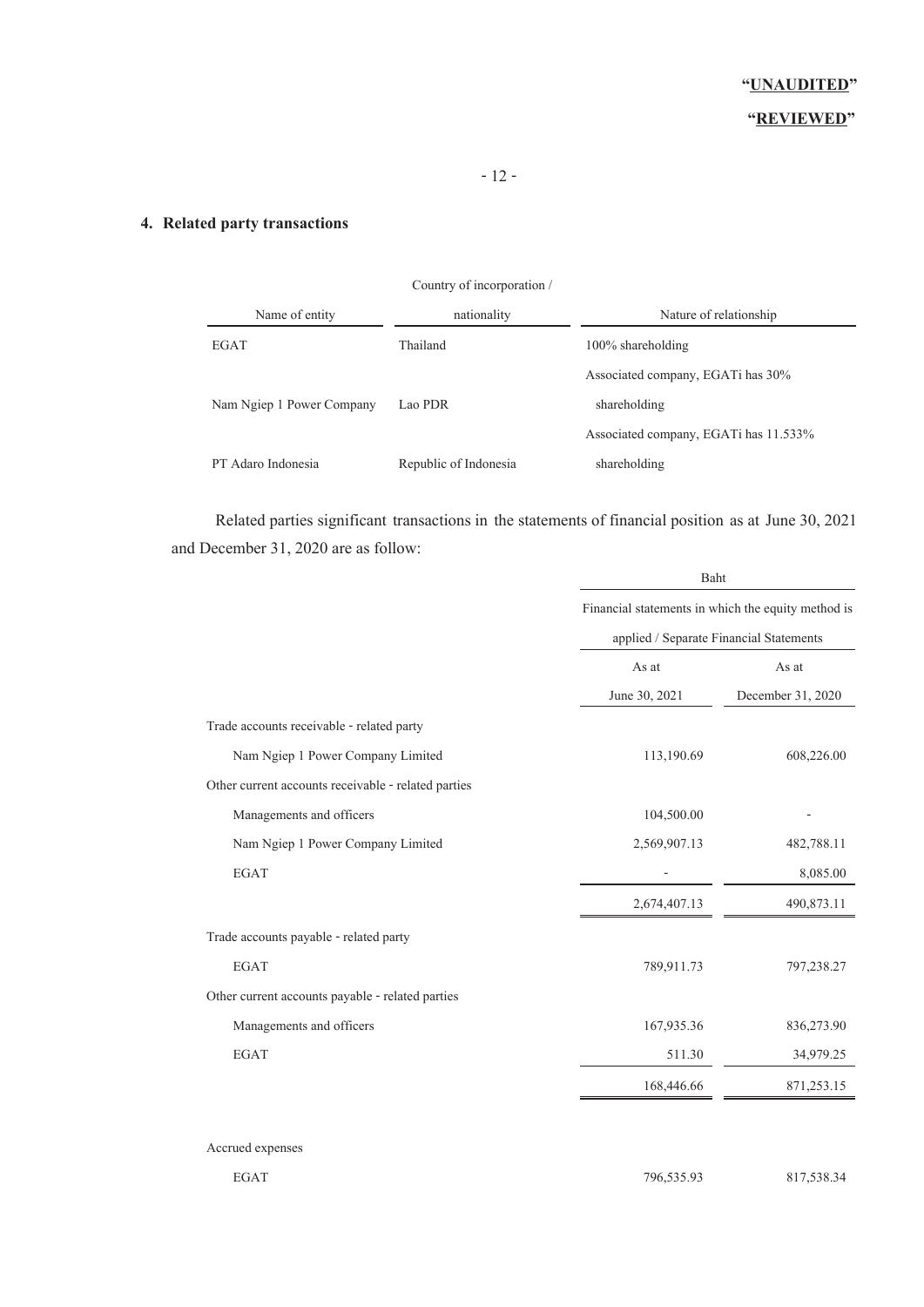# **"REVIEWED"**

| Financial statements in which the equity method is                               |  |
|----------------------------------------------------------------------------------|--|
|                                                                                  |  |
| applied / Separate Financial Statements                                          |  |
| As at<br>As at                                                                   |  |
| June 30, 2021<br>December 31, 2020                                               |  |
| Share payable - related party                                                    |  |
| PT Adaro Indonesia (161.50 USD Million)                                          |  |
| The beginning balance of the period/year<br>4,878,398,200.00<br>4,898,504,950.00 |  |
| (20,106,750,00)<br>(Gain) Loss from exchange rate<br>325,438,650.00              |  |
| 5,203,836,850.00<br>4,878,398,200.00<br>The ending balance of the period/year    |  |

Related parties significant transactions in the statements of comprehensive income for the threemonth and six-month periods ended June 30, 2021 and 2020 are as follows:

|                                           | Baht                                                         |              |              |                |  |
|-------------------------------------------|--------------------------------------------------------------|--------------|--------------|----------------|--|
|                                           | Financial statements in which the equity method is applied / |              |              |                |  |
|                                           | Separate Financial Statements                                |              |              |                |  |
|                                           | For the three-month period<br>For the six-month period       |              |              |                |  |
|                                           | ended 30 June                                                |              |              | ended 30 June  |  |
|                                           | 2021                                                         | 2020         | 2021         | 2020           |  |
| Revenue from services - related party     |                                                              |              |              |                |  |
| Nam Ngiep 1 Power Company Limited         | 2,525,276.23                                                 | 624,708.00   | 4,944,625.62 | 1,289,013.00   |  |
| Other income                              |                                                              |              |              |                |  |
| Nam Ngiep 1 Power Company Limited         | 111,536.12                                                   |              | 111,536.12   |                |  |
| Dividend income                           |                                                              |              |              |                |  |
| PT Adaro Indonesia                        |                                                              |              |              | 409,736,041.88 |  |
| Administrative expenses - related parties |                                                              |              |              |                |  |
| Directors and managements remuneration    | 3,959,602.43                                                 | 4,780,469.49 | 7,681,126.45 | 12,048,690.23  |  |
| <b>EGAT</b>                               | 2,832,772.89                                                 | 3,538,438.51 | 6,797,914.19 | 7,047,387.23   |  |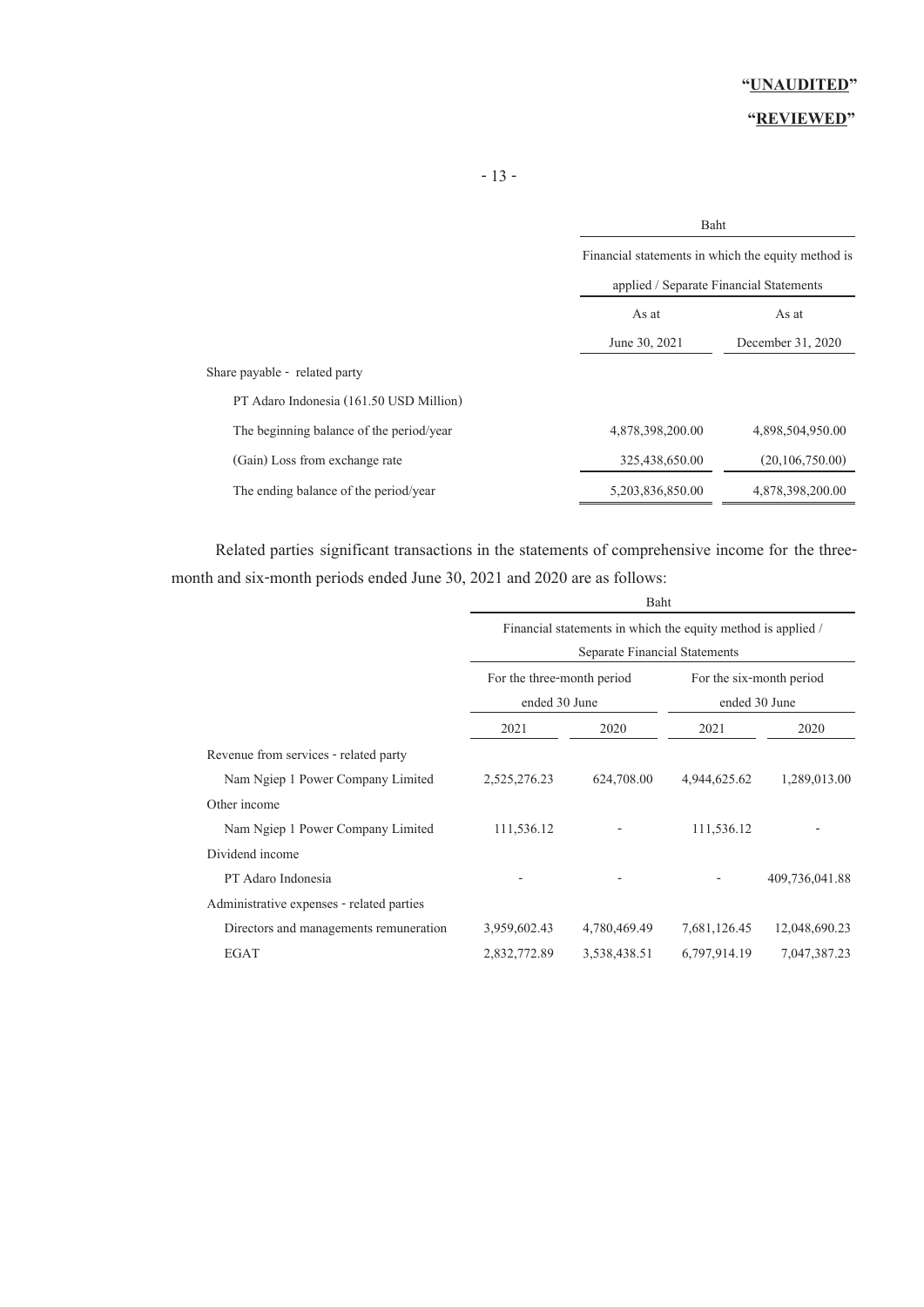# **"REVIEWED"**

# **5. Cash and cash equivalents**

This account consisted of:

|                                               | Baht                                     |                   |  |
|-----------------------------------------------|------------------------------------------|-------------------|--|
|                                               | Financial statements in which the equity |                   |  |
|                                               | method is applied / Separate Financial   |                   |  |
|                                               | <b>Statements</b>                        |                   |  |
|                                               | As at<br>As at                           |                   |  |
|                                               | June 30, 2021                            | December 31, 2020 |  |
| Current accounts                              | 1,000.00                                 | 1,000.00          |  |
| Saving accounts                               | 512,024,196.56                           | 236,889,085.96    |  |
| Fixed deposits not more than 3 months         | 355,642,084.09                           |                   |  |
| Fixed deposit receipts not more than 3 months | 471,446,094.32                           | 40,397,006.63     |  |
| Total cash and cash equivalents               | 1,339,113,374.97                         | 277, 287, 092.59  |  |

# **6. Trade receivables**

This account consisted of:

|                                            |                                          | Baht              |  |  |
|--------------------------------------------|------------------------------------------|-------------------|--|--|
|                                            | Financial statements in which the equity |                   |  |  |
|                                            | method is applied / Separate Financial   |                   |  |  |
|                                            |                                          | <b>Statements</b> |  |  |
|                                            | As at<br>As at                           |                   |  |  |
|                                            | June 30, 2021                            | December 31, 2020 |  |  |
| Trade receivables - related party (Note 4) |                                          |                   |  |  |
| Nam Ngiep 1 Power Company Limited          |                                          |                   |  |  |
| Associated management services             |                                          | 608,226.00        |  |  |
| Others                                     | 113,190.69                               |                   |  |  |
| Total trade receivables                    | 113,190.69                               | 608,226.00        |  |  |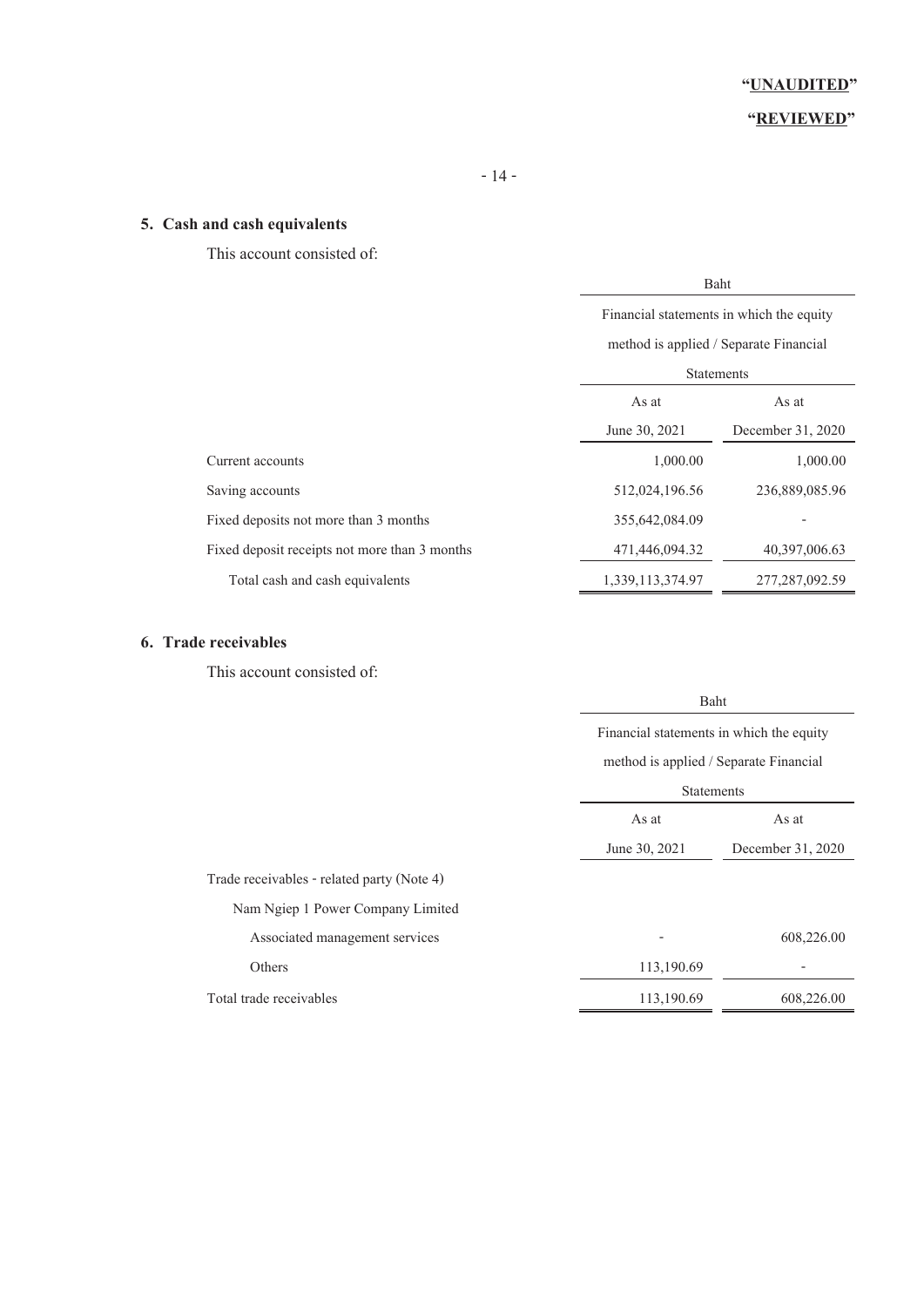# **"REVIEWED"**

## **7. Other current receivables**

This account consisted of:

|                                             | Baht<br>Financial statements in which the equity<br>method is applied / Separate Financial<br><b>Statements</b> |                 |  |
|---------------------------------------------|-----------------------------------------------------------------------------------------------------------------|-----------------|--|
|                                             |                                                                                                                 |                 |  |
|                                             |                                                                                                                 |                 |  |
|                                             |                                                                                                                 |                 |  |
|                                             | As at                                                                                                           | As at           |  |
|                                             | June 30, 2021<br>December 31, 2020                                                                              |                 |  |
| Other receivable - related party (Note 4)   | 2,674,407.13                                                                                                    | 490,873.11      |  |
| Other receivable - co - developer           | 23,453,235.25                                                                                                   | 4, 147, 018. 76 |  |
| Other receivable - other persons or company |                                                                                                                 | 1,065.72        |  |
| Prepaid expenses                            | 692,812.06                                                                                                      | 498, 193.02     |  |
| Accrued interest income                     | 15,854,891.19                                                                                                   | 20,116,911.88   |  |
| Revenue Department receivable               | 17,660,837.57                                                                                                   | 40,464,503.87   |  |
| Total other current receivables             | 60,336,183.20                                                                                                   | 65,718,566.36   |  |

# **8. Other current financial assets**

This account consisted of:

|                                           | Baht                                     |                   |  |
|-------------------------------------------|------------------------------------------|-------------------|--|
|                                           | Financial statements in which the equity |                   |  |
|                                           | method is applied / Separate Financial   |                   |  |
|                                           | <b>Statements</b>                        |                   |  |
|                                           | As at                                    | As at             |  |
|                                           | June 30, 2021                            | December 31, 2020 |  |
| Fixed deposits more than 3 months         |                                          |                   |  |
| but not more than 12 months               | 4,102,560,798.01                         | 4,158,004,302.20  |  |
| Fixed deposit receipts more than 3 months |                                          |                   |  |
| but not more than 12 months               | 618,823,535.07                           | 1,437,231,340.47  |  |
| Total other current financial assets      | 4,721,384,333.08                         | 5,595,235,642.67  |  |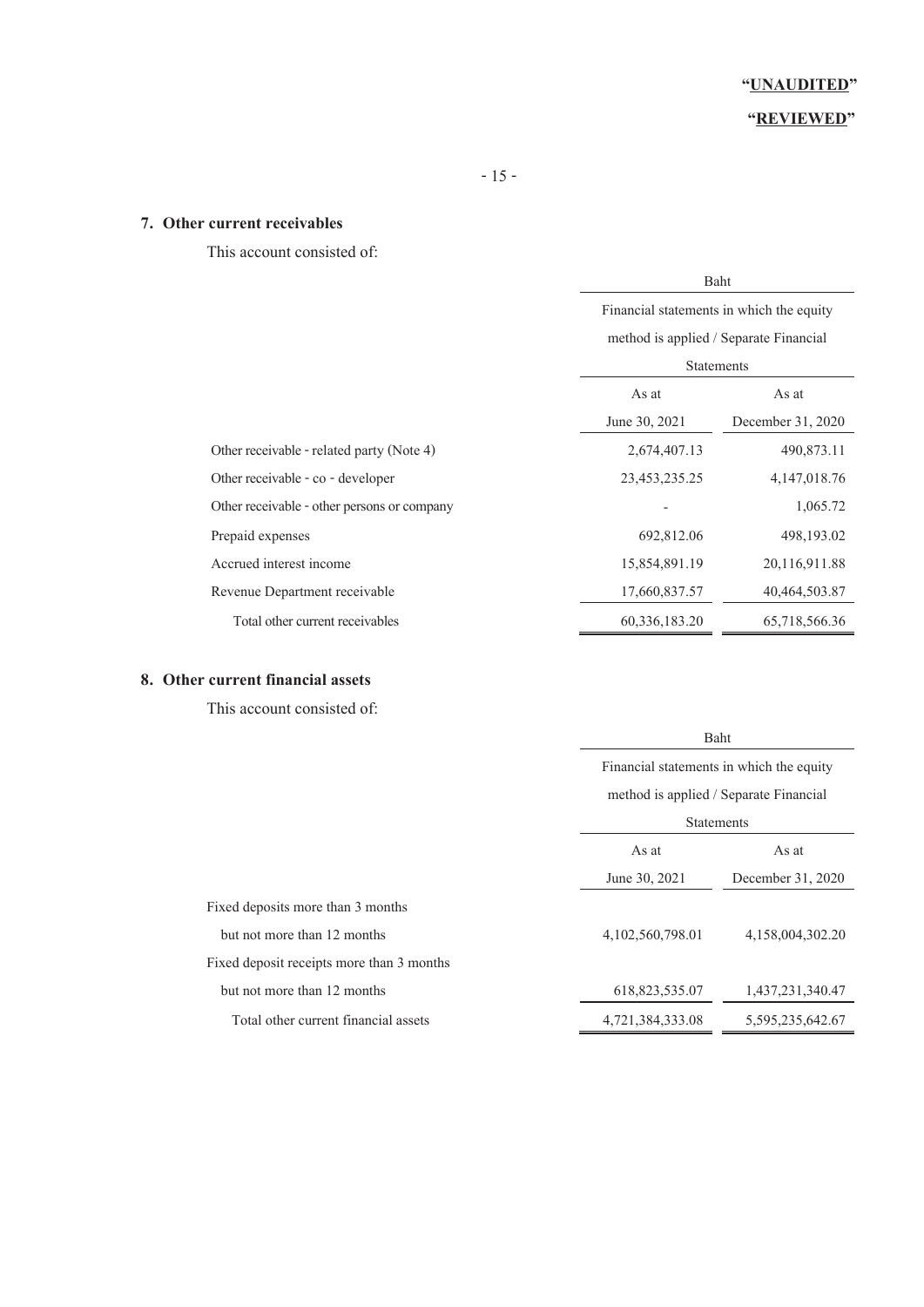# **"REVIEWED"**

# **9. Investment in associates**

9.1 Information of associated companies

|                      |                       |                               |             | Shareholding proportion $(\%)$ |
|----------------------|-----------------------|-------------------------------|-------------|--------------------------------|
|                      | Country of            |                               | As at       | As at                          |
|                      | incorporation/        |                               | June $30$ , | December 31.                   |
|                      | nationality           | <b>Business</b>               | 2021        | 2020                           |
| Associated companies |                       |                               |             |                                |
| Nam Ngiep 1 Power    |                       | Generation and supply of      |             |                                |
| Company Limited      | Lao PDR               | electricity                   | 30          | 30                             |
| PT Adaro Indonesia   | Republic of Indonesia | Generation and supply of coal | 11.533      | 11.533                         |

The Company has invested in PT Adaro Indonesia with a shareholding proportion of 11.533% which the Company has 1 representative in the Board of Commissioners from total 6 representatives to control the management of Board of Directors which the Company has 1 voting right.

### 9.2 Details of investment in associates

|                      |                   |                   |                   | Baht              |                                        |                |
|----------------------|-------------------|-------------------|-------------------|-------------------|----------------------------------------|----------------|
|                      | Equity method     |                   |                   | Cost method       |                                        | Dividend       |
|                      | As at             | As at             | As at             | As at             | For the six-month period ended 30 June |                |
|                      | June 30, 2021     | December 31, 2020 | June 30, 2021     | December 31, 2020 | 2021                                   | 2020           |
| Associated companies |                   |                   |                   |                   |                                        |                |
| Nam Ngiep 1 Power    |                   |                   |                   |                   |                                        |                |
| Company Limited      | 1,875,327,851.66  | 1,514,960,186.73  | 3,096,231,265.18  | 3,096,231,265.18  |                                        |                |
| PT Adaro Indonesia   | 10,113,640,790.03 | 9,623,534,309.60  | 11,603,316,150.00 | 11,603,316,150.00 | $\overline{\phantom{a}}$               | 409,736,041.88 |
| Total                | 11,988,968,641.69 | 11,138,494,496.33 | 14,699,547,415.18 | 14,699,547,415.18 |                                        | 409,736,041.88 |

### Movement in the investments in associates can be analyzed as follows:

|                                                          | Baht              |                    |                   |                       |
|----------------------------------------------------------|-------------------|--------------------|-------------------|-----------------------|
|                                                          | Equity method     |                    | Cost method       |                       |
|                                                          | As at             | As at              | As at             | As at<br>December 31, |
|                                                          | June $30$ ,       | December 31.       | June 30,          |                       |
|                                                          | 2021              | 2020               | 2021              | 2020                  |
| Beginning balance                                        | 11,138,494,496.33 | 11,480,199,838.65  | 14,699,547,415.18 | 14,699,547,415.18     |
| Share of profit from investment in associates            | 407,986,108.56    | 207, 171, 280. 21  |                   |                       |
| Exchange differences on translating financial statements | 302, 375, 144. 49 | (6,230,549,04)     |                   |                       |
| Gain (loss) on cash flow hedges                          | 140, 112, 892. 31 | (145,677,062.86)   |                   |                       |
| Share of other comprehensive income of                   |                   |                    |                   |                       |
| associated companies                                     |                   |                    |                   |                       |
| Re-measure the defined employee benefit plans            |                   | 12,767,031.25      |                   |                       |
| Dividend income                                          |                   | (409, 736, 041.88) |                   |                       |
| Ending balance                                           | 11,988,968,641.69 | 11,138,494,496.33  | 14,699,547,415.18 | 14,699,547,415.18     |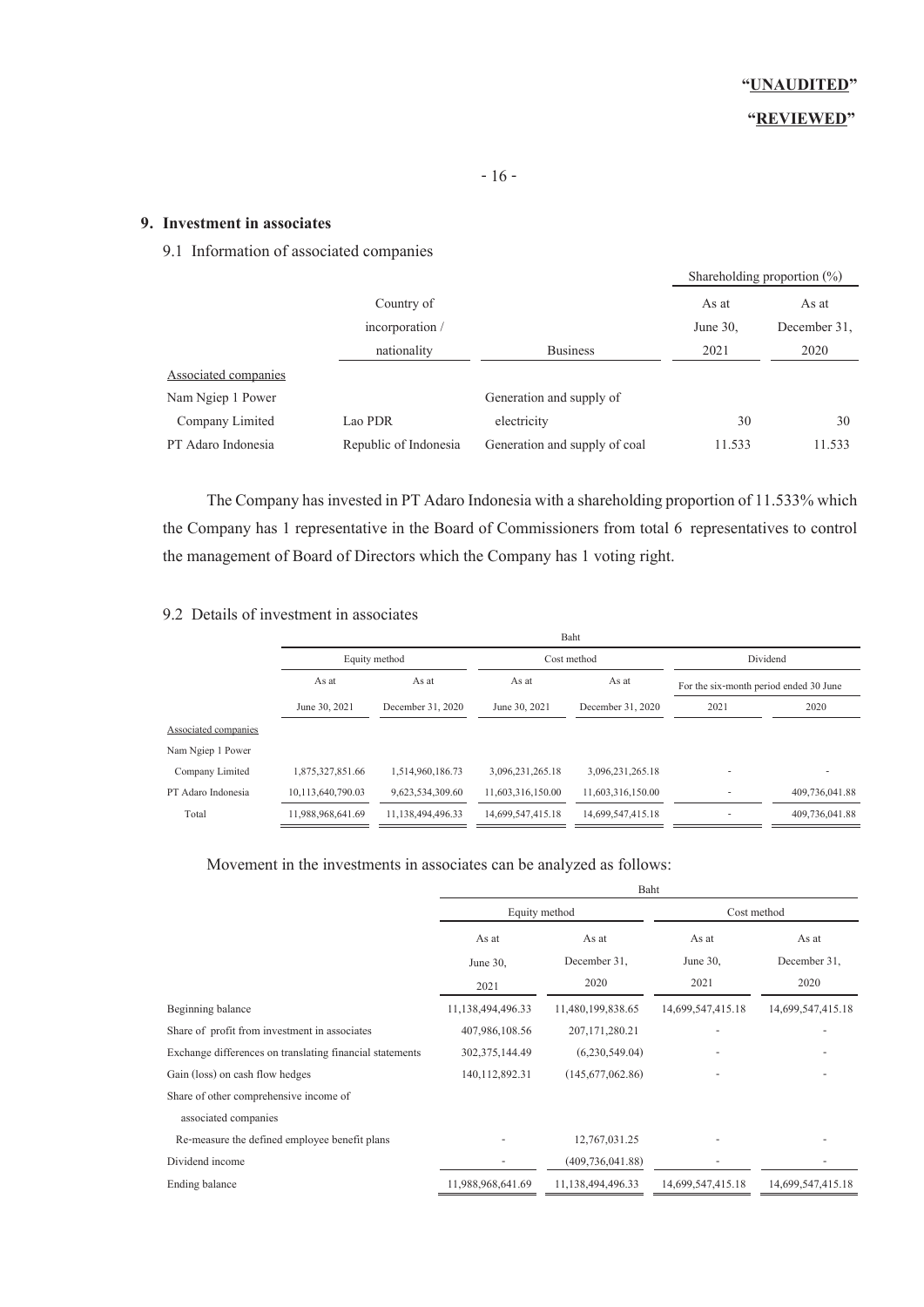Investment in Nam Ngiep 1 Power Company Limited

The Company has pledged all of shares in Nam Ngiep 1 Power Company Limited in amount of 942,000 shares at USD 100.00 per share and grant security over all related dividends and other rights, interests and benefits arising from such shares in favor of Nam Ngiep 1 Power Company Limited's lenders and other secured parties, as at June 30, 2021, the Company has fully paid up share in amount of shares 942,000.

#### Investment in PT Adaro Indonesia

The Company has signed Subscription Agreement for purchase shares in PT Adaro Indonesia in amount of USD 325 million. On November 22, 2016, the Company has paid for such share in amount of USD 163.50 million (approximately Baht 5,829.85 million) and the Company will pay the remaining in amount of USD 161.50 million in 2022 - 2027 when PT Adaro Indonesia has met the conditions in Subscription Agreement. The Company has recorded the value of investment and the remaining amount of share payables in the financial statements.

#### **10. Equipment**

This account consisted of:

|                                          | <b>Baht</b>                     |
|------------------------------------------|---------------------------------|
|                                          | Financial statements in         |
|                                          | which the equity method         |
|                                          | is applied / Separate Financial |
|                                          | <b>Statements</b>               |
| At cost                                  |                                 |
| Balance as at December 31, 2020          | 5,064,496.00                    |
| Disposal and write-off during the period | (1,128,052.85)                  |
| Balance as at June 30, 2021              | 3,936,443.15                    |
| <b>Accumulated depreciation</b>          |                                 |
| Balance as at December 31, 2020          | (4,228,647.75)                  |
| Depreciation for the period              | (155, 635.01)                   |
| Accumulated depreciation of disposal     |                                 |
| and write-off of assets                  | 1,092,356.45                    |
| Balance as at June 30, 2021              | (3,291,926.31)                  |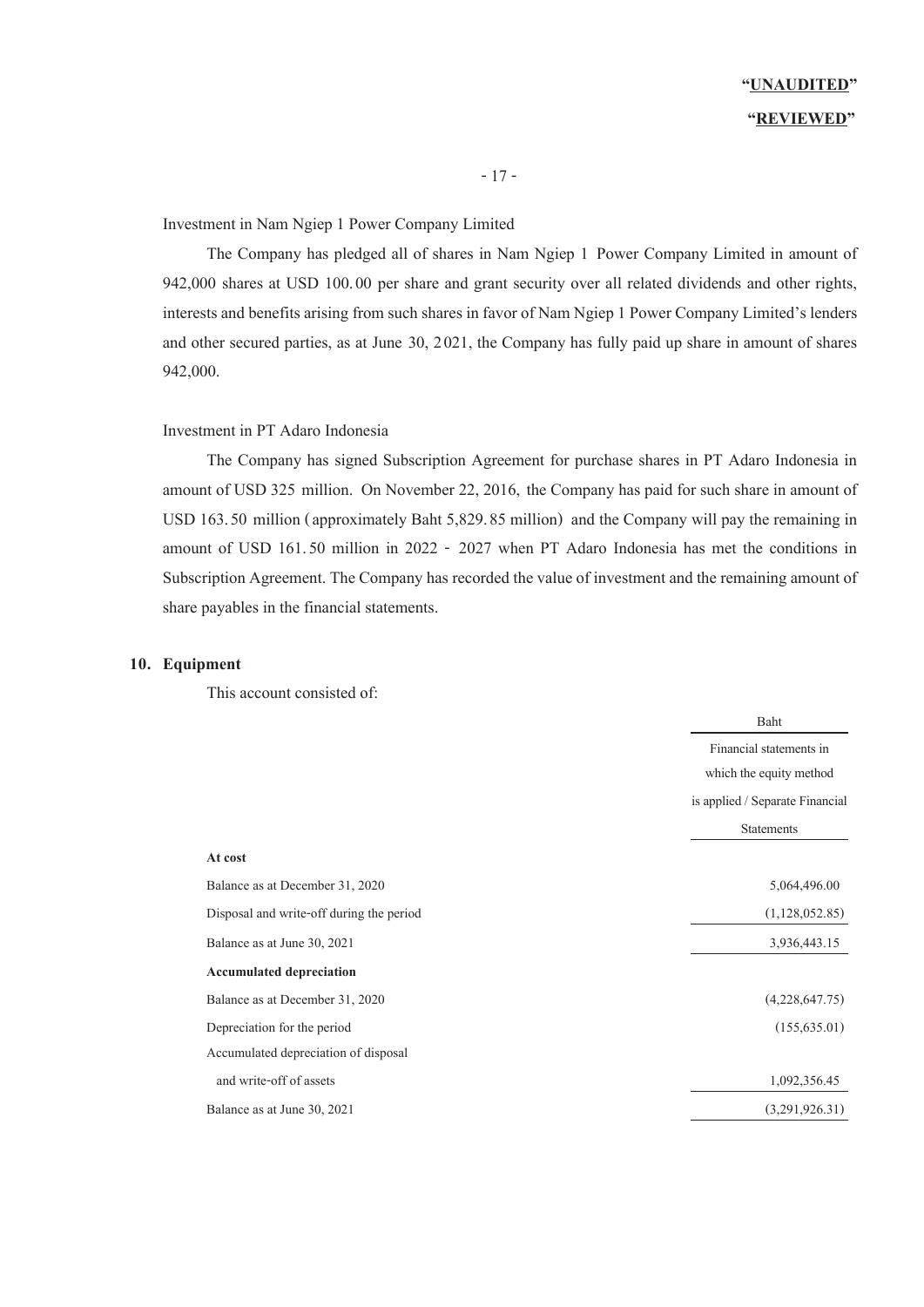### **"REVIEWED"**

|                                 | Baht                            |
|---------------------------------|---------------------------------|
|                                 | Financial statements in         |
|                                 | which the equity method         |
|                                 | is applied / Separate Financial |
|                                 | <b>Statements</b>               |
| Net book value                  |                                 |
| Balance as at December 31, 2020 | 835, 848. 25                    |
| Balance as at June 30, 2021     | 644,516.84                      |
|                                 |                                 |

### **11. Right-of-use assets**

This account consisted of:

|                                                    |                                                                                                  | Baht              |  |  |
|----------------------------------------------------|--------------------------------------------------------------------------------------------------|-------------------|--|--|
|                                                    | Financial statements in which the equity<br>method is applied /<br>Separate Financial Statements |                   |  |  |
|                                                    |                                                                                                  |                   |  |  |
|                                                    |                                                                                                  |                   |  |  |
|                                                    | As at<br>As at                                                                                   |                   |  |  |
|                                                    | June 30, 2021                                                                                    | December 31, 2020 |  |  |
| Net book value at the beginning of the period/year | 1,117,677.65                                                                                     | 1,653,751.70      |  |  |
| Increases during the period/year                   | 6,224,546.76                                                                                     |                   |  |  |
| Depreciation for the period/year                   | (955, 741, 97)                                                                                   | (536,074,05)      |  |  |
| Net book value at the ending of the period/year    | 6,386,482,44                                                                                     | 1, 117, 677. 65   |  |  |

The right-of-use asset is measured at present value of lease payments that are not paid at the commencement date, discounted using the incremental borrowing rate of the Company. The incremental borrowing rate is between 2.24 % to 6.275 % per year (Note 18)

### **12. Intangible assets**

This account consisted of:

|                                 | Baht                                            |                 |               |  |
|---------------------------------|-------------------------------------------------|-----------------|---------------|--|
|                                 | Financial statements in which the equity method |                 |               |  |
|                                 | is applied / Separate Financial Statements      |                 |               |  |
|                                 | Computer                                        |                 |               |  |
|                                 | software -<br>Computer                          |                 |               |  |
|                                 | software                                        | work in process | Total         |  |
| Cost                            |                                                 |                 |               |  |
| Balance as at December 31, 2020 | 4,993,004.07                                    | 6,963,200.00    | 11,956,204.07 |  |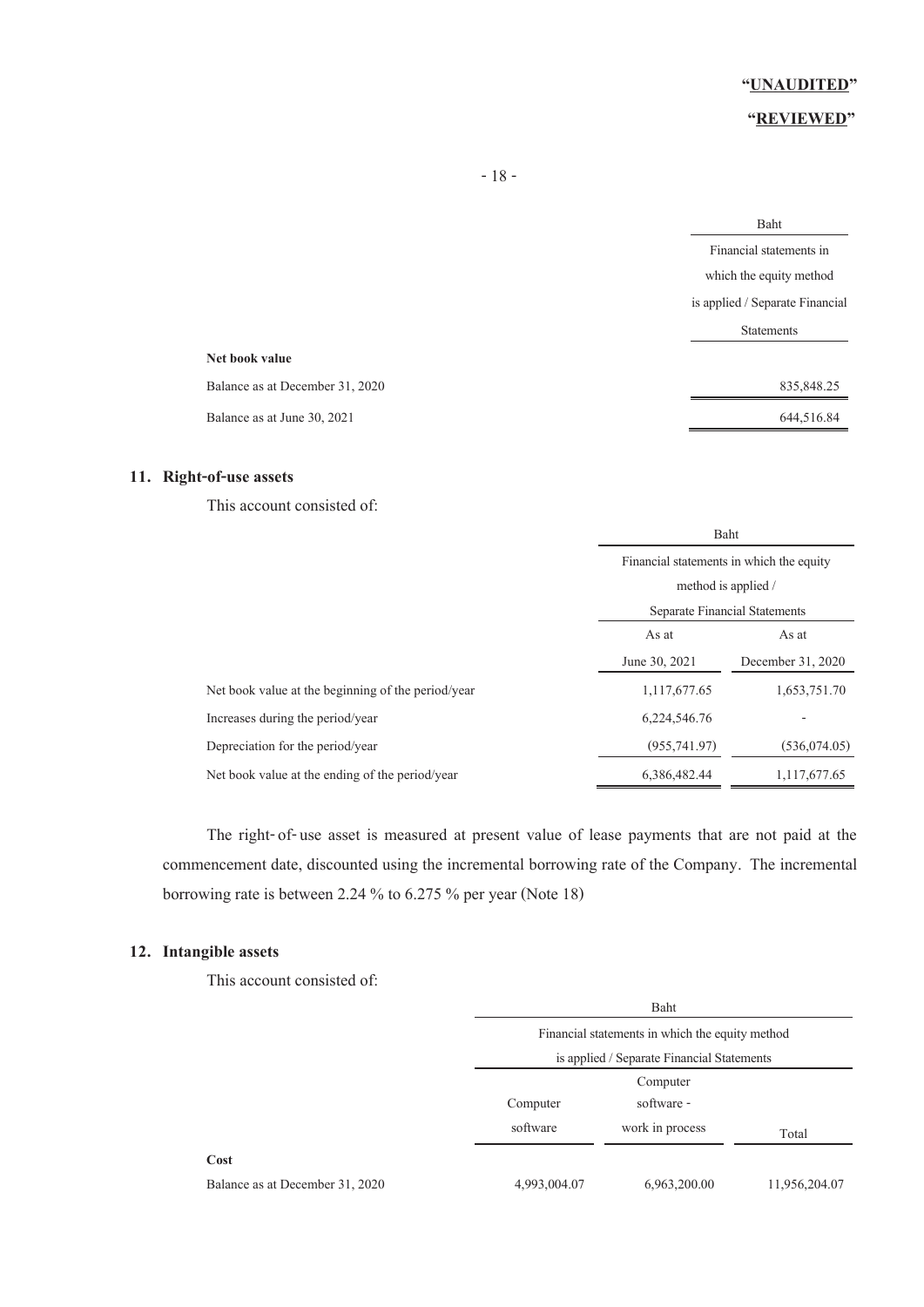## **"REVIEWED"**

- 19 -

|                                          | <b>Baht</b>                                     |                 |                |  |  |
|------------------------------------------|-------------------------------------------------|-----------------|----------------|--|--|
|                                          | Financial statements in which the equity method |                 |                |  |  |
|                                          | is applied / Separate Financial Statements      |                 |                |  |  |
|                                          |                                                 | Computer        |                |  |  |
|                                          | Computer                                        | software -      |                |  |  |
|                                          | software                                        | work in process | Total          |  |  |
| Acquisition during the period            |                                                 | 5,222,400.00    | 5,222,400.00   |  |  |
| Disposal and write-off during the period | (118,791.40)                                    |                 | (118,791.40)   |  |  |
| Balance as at June 30, 2021              | 4,874,212.67                                    | 12,185,600.00   | 17,059,812.67  |  |  |
| <b>Accumulated depreciation</b>          |                                                 |                 |                |  |  |
| Balance as at December 31, 2020          | (3,792,506.06)                                  |                 | (3,792,506.06) |  |  |
| Write-off during the period              | (182, 977, 41)                                  |                 | (182, 977, 41) |  |  |
| Accumulated of disposal and write-off    | 118,791.40                                      |                 | 118,791.40     |  |  |
| Balance as at June 30, 2021              | (3,856,692.07)                                  |                 | (3,856,692.07) |  |  |
| Net book value                           |                                                 |                 |                |  |  |
| Balance as at December 31, 2020          | 1,200,498.01                                    | 6,963,200.00    | 8,163,698.01   |  |  |
| Balance as at June 30, 2021              | 1,017,520.60                                    | 12,185,600.00   | 13,203,120.60  |  |  |

#### **13. Project development costs - for collection**

As at June 30, 2021, the Company has recognized project development costs - for collection of the Upper Thanlwin (Mong Ton) Hydropower Project and Quang Tri 1 Thermal Power Project.These costs are occurred after the principle of project investment was approved by the Minister of Energy on November 21, 2014and May 16, 2016, respectively and agreed by Project Management Committee to reimburse after establishment of the project company as follows:

|                               | Baht                                             |                            |                   |  |  |
|-------------------------------|--------------------------------------------------|----------------------------|-------------------|--|--|
|                               | Financial statements in which the equity method  |                            |                   |  |  |
|                               | is applied / Separate Financial Statements       |                            |                   |  |  |
|                               | Upper Thanlwin                                   |                            |                   |  |  |
|                               | (Mong Ton)                                       | <b>Ouang Tri 1 Thermal</b> | Total             |  |  |
|                               | <b>Hydropower Project</b><br>Power Plant Project |                            |                   |  |  |
| Balance as at January 1, 2021 | 454,773,403.16                                   | 57,406,886.35              | 512,180,289.51    |  |  |
| Additions during the period   |                                                  | 28,971,722.92              | 28,971,722,92     |  |  |
| Gain on exchange rate         | 34,704,512.26                                    | 3,349,899.07               | 38,054,411.33     |  |  |
| Balance as at June 30, 2021   | 489, 477, 915, 42                                | 89,728,508.34              | 579, 206, 423, 76 |  |  |

#### **14. Deferred tax assets and liabilities**

The movements in deferred tax assets and liabilities for the six-month period ended June 30, 2021 are summarized as follows: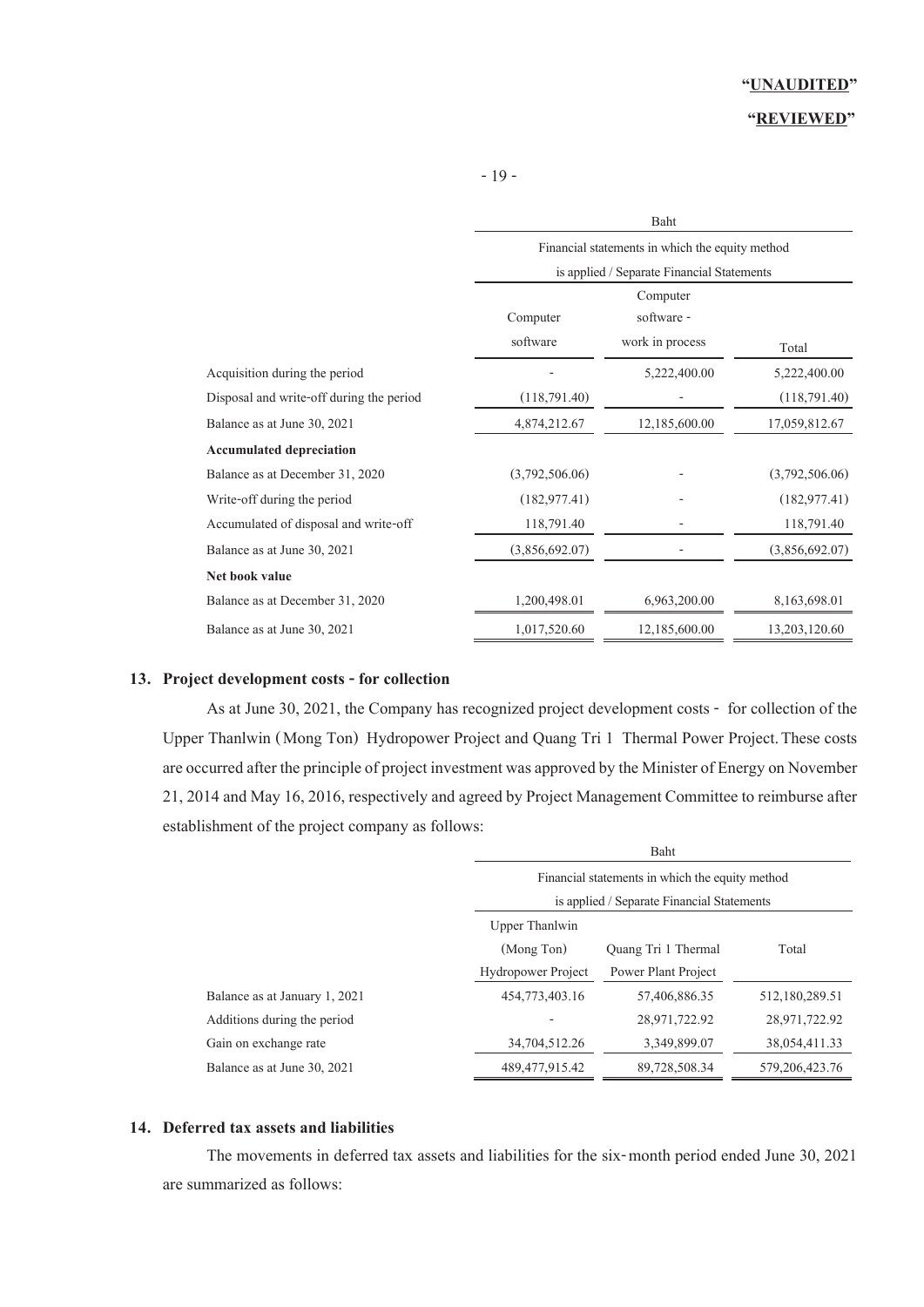# **"REVIEWED"**

- 20 -

|                              | Baht                                                                                          |                    |               |  |  |
|------------------------------|-----------------------------------------------------------------------------------------------|--------------------|---------------|--|--|
|                              | Financial statements in which the equity method<br>is applied / Separate Financial Statements |                    |               |  |  |
|                              | As at                                                                                         | Revenue (expenses) | As at         |  |  |
|                              | December 31, 2020                                                                             | in profit and loss | June 30, 2021 |  |  |
| Deferred tax assets :        |                                                                                               |                    |               |  |  |
| Lease agreements             | 20,349.37                                                                                     | 6,962.96           | 27,312.33     |  |  |
| Employee benefit obligations | 1,789,107.84                                                                                  | 181,512.58         | 1,970,620.42  |  |  |
| Total                        | 1,809,457.21                                                                                  | 188,475.54         | 1,997,932.75  |  |  |
| Deferred tax liabilities :   |                                                                                               |                    |               |  |  |
| Equipment                    | 18,261.65                                                                                     | 7,429.90           | 10,831.75     |  |  |
| Total                        | 18,261.65                                                                                     | 7,429.90           | 10,831.75     |  |  |
| Net                          | 1,791,195.56                                                                                  |                    | 1,987,101.00  |  |  |

# **15. Trade payables**

This account consisted of:

|                                         | Baht<br>Financial statements in which the equity method<br>is applied / Separate Financial Statements |                   |  |
|-----------------------------------------|-------------------------------------------------------------------------------------------------------|-------------------|--|
|                                         |                                                                                                       |                   |  |
|                                         |                                                                                                       |                   |  |
|                                         | As at                                                                                                 | As at             |  |
|                                         | June 30, 2021                                                                                         | December 31, 2020 |  |
| Trade payables - related party (Note 4) |                                                                                                       |                   |  |
| EGAT                                    |                                                                                                       |                   |  |
| Service expenses                        | 789,911.73                                                                                            | 797,238.27        |  |
|                                         | 789,911.73                                                                                            | 797,238.27        |  |
| Trade payables - non - related party    |                                                                                                       |                   |  |
| Consultant fees                         | 2,780,100.18                                                                                          | 3,038,905.51      |  |
| Other expenses                          |                                                                                                       | 271.86            |  |
|                                         | 2,780,100.18                                                                                          | 3,039,177.37      |  |
| Total trade payables                    | 3,570,011.91                                                                                          | 3,836,415.64      |  |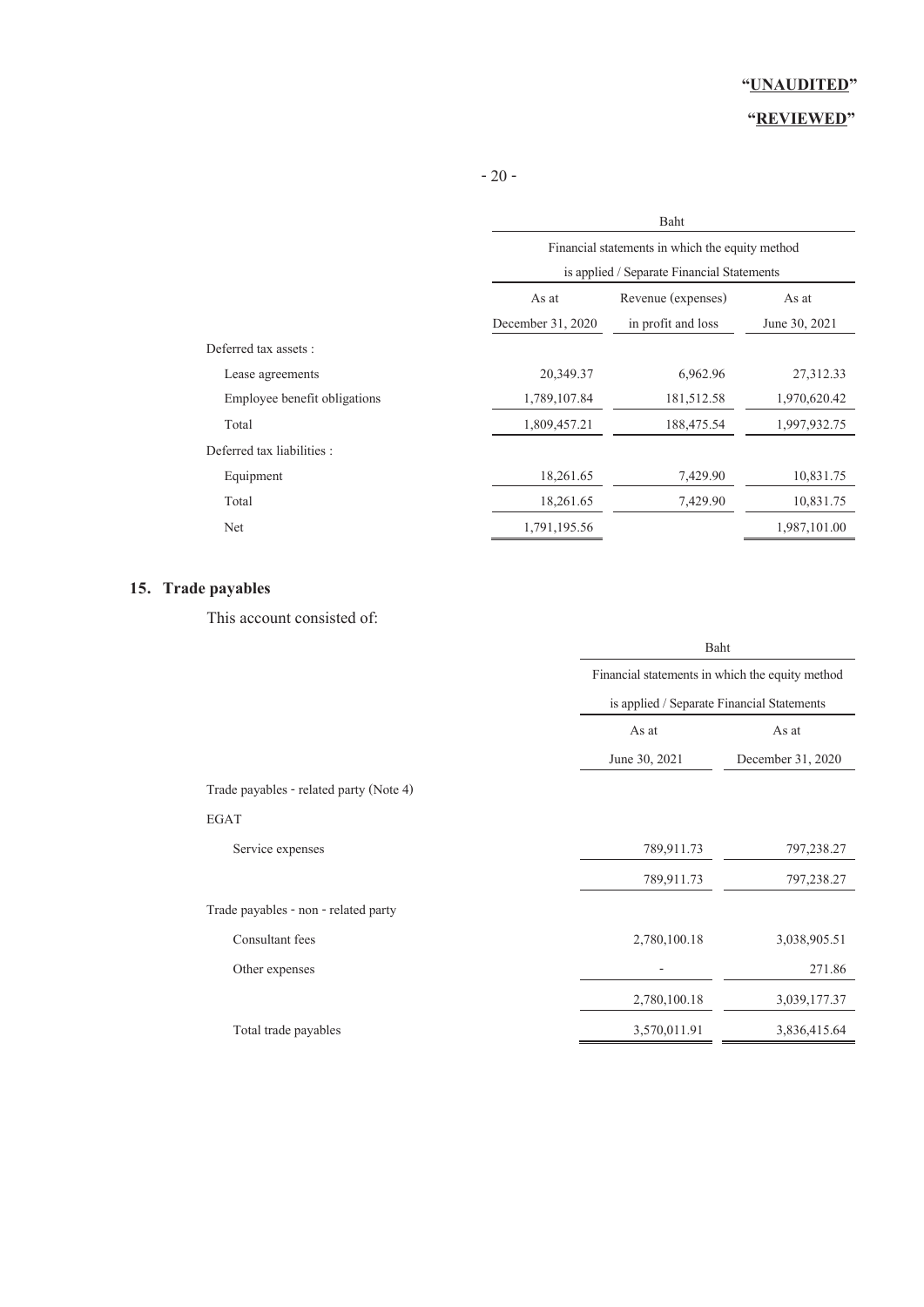# **"REVIEWED"**

# **16. Other current payables**

# This account consisted of:

|                                                  | Baht                                     |                                            |  |
|--------------------------------------------------|------------------------------------------|--------------------------------------------|--|
|                                                  | Financial statements in which the equity |                                            |  |
|                                                  | method                                   |                                            |  |
|                                                  |                                          | is applied / Separate Financial Statements |  |
|                                                  | As at                                    | As at                                      |  |
|                                                  | June 30, 2021                            | December 31, 2020                          |  |
| Other payables - related person (Note 4)         | 167,935.36                               | 836,273.90                                 |  |
| Other payables - related party (Note 4)          | 511.30                                   | 34,979.25                                  |  |
| Other payables - non - related party             | 641,751.14                               | 3,200,833.06                               |  |
| Advanced received - project development expenses | 379,528.26<br>7,206,313.81               |                                            |  |
| Accrued expenses - related party (Note 4)        |                                          |                                            |  |
| <b>EGAT</b>                                      |                                          |                                            |  |
| Service expenses                                 | 796,535.93                               | 794,622.05                                 |  |
| Other expenses                                   |                                          | 22,916.29                                  |  |
|                                                  | 796,535.93                               | 817,538.34                                 |  |
| Other accrued expenses consisted of:             |                                          |                                            |  |
| Project development expenses                     | 2,027,035.46                             | 1,486,041.51                               |  |
| Employee expenses                                | 1,127,081.25                             | 18,578,102.70                              |  |
| Other service fees                               | 549,310.23                               | 881,576.44                                 |  |
| Other expenses                                   | 1,124,952.75                             | 2,719,413.39                               |  |
|                                                  | 4,828,379.69                             | 23,665,134.04                              |  |
| Total other current payables                     | 6,814,641.68                             | 35,761,072.40                              |  |

## **17. Other current liabilities**

This account consisted of:

|                                         |  | Baht<br>Financial statements in which the equity method |              |  |
|-----------------------------------------|--|---------------------------------------------------------|--------------|--|
|                                         |  |                                                         |              |  |
|                                         |  | is applied / Separate Financial Statements              |              |  |
|                                         |  | As at<br>As at                                          |              |  |
|                                         |  | December 31, 2020<br>June 30, 2021                      |              |  |
| Deposit received and security guarantee |  | 1,464,477.33                                            | 1,612,137.33 |  |
| Withholding tax payable                 |  | 787,146.03                                              | 756,643.71   |  |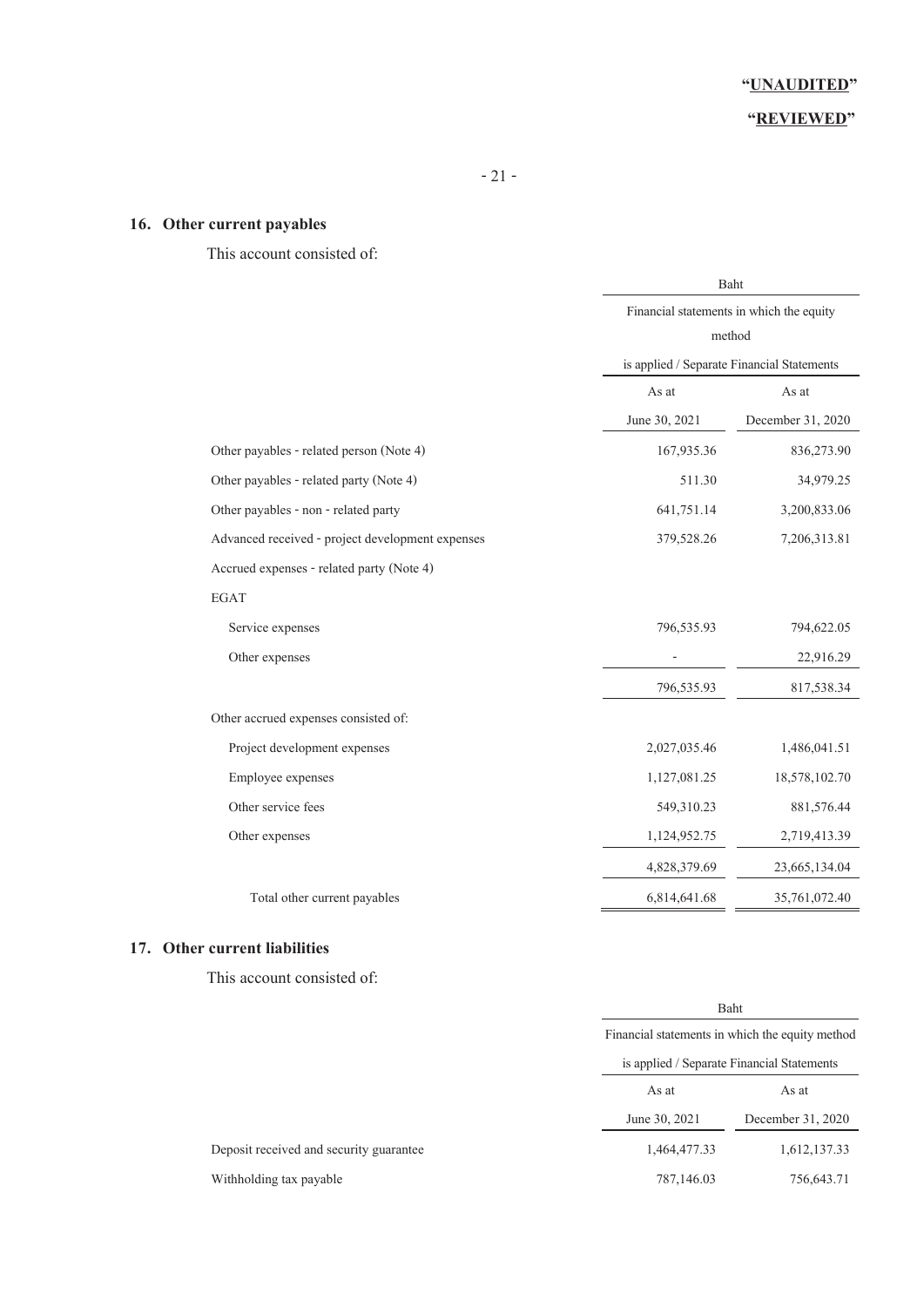# **"REVIEWED"**

|               | Baht                                            |  |  |
|---------------|-------------------------------------------------|--|--|
|               | Financial statements in which the equity method |  |  |
|               | is applied / Separate Financial Statements      |  |  |
| As at         | As at                                           |  |  |
| June 30, 2021 | December 31, 2020                               |  |  |
| 2,251,623.36  | 2,368,781.04                                    |  |  |
|               |                                                 |  |  |

### **18. Lease liabilities**

This account consisted of:

|                                                | Baht                                            |                   |  |
|------------------------------------------------|-------------------------------------------------|-------------------|--|
|                                                | Financial statements in which the equity method |                   |  |
|                                                | is applied / Separate Financial Statements      |                   |  |
|                                                | As at<br>As at                                  |                   |  |
|                                                | June 30, 2021                                   | December 31, 2020 |  |
| Balance as at the beginning of the period/year | 1,219,424.42                                    | 1,750,630.45      |  |
| Increase during the period/year                | 6,224,546.76                                    |                   |  |
| Increase from interest                         | 141, 207.83                                     | 94,743.97         |  |
| Payment during the period/year                 | (1,062,135.00)                                  | (625,950.00)      |  |
| Balance as at the ending of the period/year    | 6,523,044.01                                    | 1,219,424.42      |  |
| Less Current portion due within one year       | (1,901,853,29)                                  | (565, 513, 67)    |  |
| Lease liabilities - net                        | 4,621,190.72                                    | 653,910.75        |  |

# The payment of these contracts are as follows:

|                                    |              | Baht                |              |              |                         |              |
|------------------------------------|--------------|---------------------|--------------|--------------|-------------------------|--------------|
|                                    |              | As at June 30, 2021 |              |              | As at December 31, 2020 |              |
|                                    | Principle    | Deferred Interest   | Total debts  | Principle    | Deferred Interest       | Total debts  |
| Payment due within 1 year          | 1,901,853.29 | 222,416.71          | 2.124.270.00 | 565,513.67   | 60.436.33               | 625,950.00   |
| Payment due over 1 year to 5 years | 4,621,190.72 | 288,066.78          | 4,909,257.50 | 653,910.75   | 24.201.75               | 678,112.50   |
| Total                              | 6,523,044.01 | 510,483.49          | 7,033,527.50 | 1,219,424.42 | 84,638.08               | 1,304,062.50 |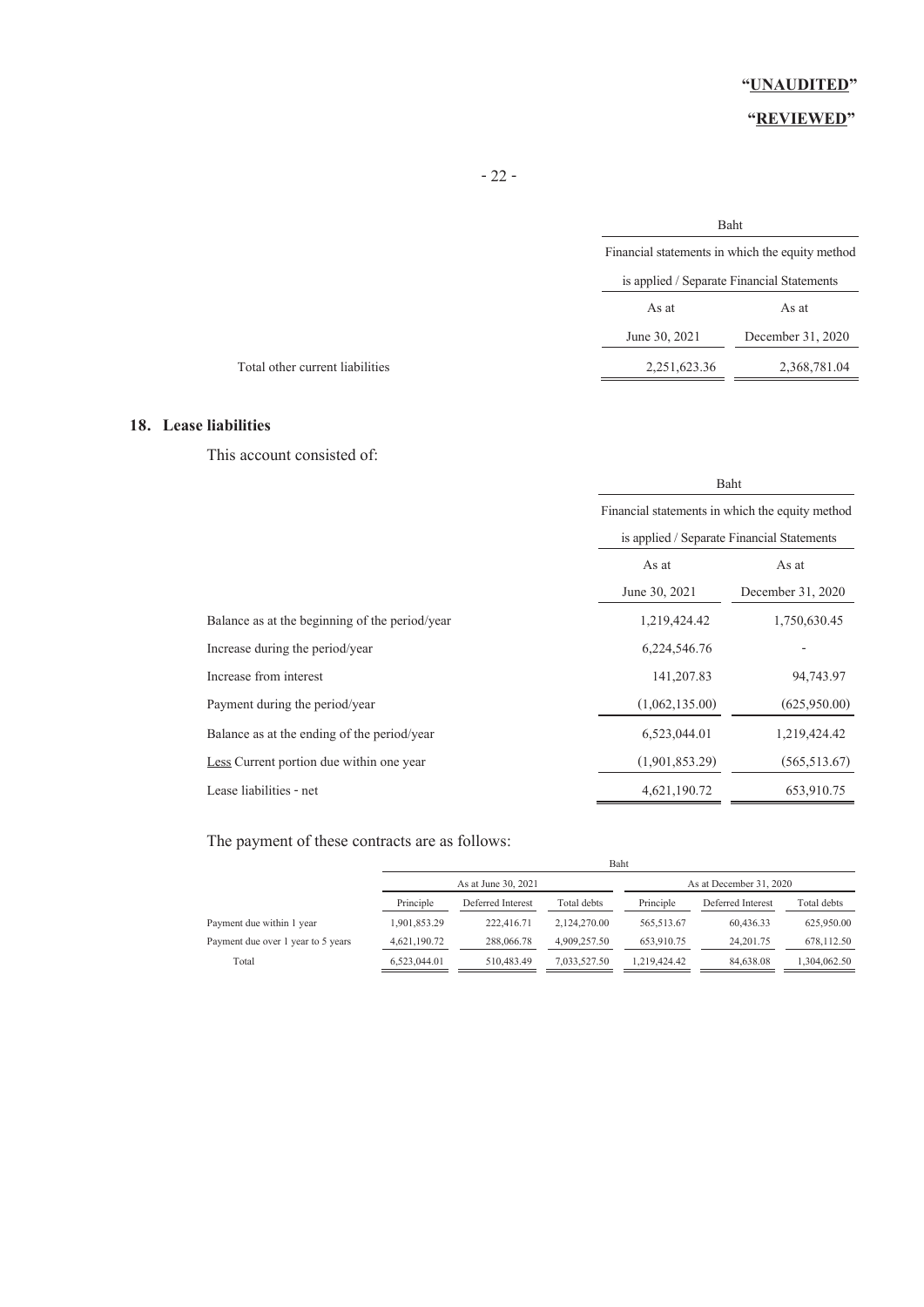# **19. Employee benefit obligations**

# The statements of financial position

|                                                       | Baht<br>Financial statements in which the equity method<br>is applied / Separate Financial Statements |                            |  |
|-------------------------------------------------------|-------------------------------------------------------------------------------------------------------|----------------------------|--|
|                                                       |                                                                                                       |                            |  |
|                                                       | As at<br>June 30, 2021                                                                                | As at<br>December 31, 2020 |  |
| Employee benefit obligations at beginning period/year | 8,945,539.18                                                                                          | 6,523,994.00               |  |
| Actuarial gain (loss)                                 |                                                                                                       |                            |  |
| - Effect on changes in demographic assumptions        |                                                                                                       | 90,597.93                  |  |
| - Effect on changes in financial assumptions          |                                                                                                       | 517,915.26                 |  |
| - Effect on experience adjustments                    |                                                                                                       | (1,067,174.76)             |  |
|                                                       |                                                                                                       | (458, 661.57)              |  |
| Past service costs and interest-change a considered   |                                                                                                       |                            |  |
| post-employment plan amendment                        |                                                                                                       | 1,624,624.75               |  |
| Current service costs and interest                    | 907,562.88                                                                                            | 1,255,582.00               |  |
| Employee benefit obligations at ending period/year    | 9,853,102.06                                                                                          | 8,945,539.18               |  |

# Expense recognized in statement of comprehensive income

For the three-month and six-month periods ended June 30, 2021 and 2020 are as follows:

|                                            | Baht                                                                                          |            |                          |            |  |  |
|--------------------------------------------|-----------------------------------------------------------------------------------------------|------------|--------------------------|------------|--|--|
|                                            | Financial statements in which the equity method<br>is applied / Separate Financial Statements |            |                          |            |  |  |
|                                            |                                                                                               |            |                          |            |  |  |
|                                            | For the three-month period<br>ended 30 June                                                   |            | For the six-month period |            |  |  |
|                                            |                                                                                               |            | ended 30 June            |            |  |  |
|                                            | 2021                                                                                          | 2020       | 2021                     | 2020       |  |  |
| Current service costs                      | 402,514.42                                                                                    | 264,965.25 | 805,028.84               | 529,930.50 |  |  |
| Interest on the defined benefit obligation | 51,267.02                                                                                     | 48,930.25  | 102,534.04               | 97,860.50  |  |  |
| Total                                      | 453,781.44                                                                                    | 313,895.50 | 907, 562.88              | 627,791.00 |  |  |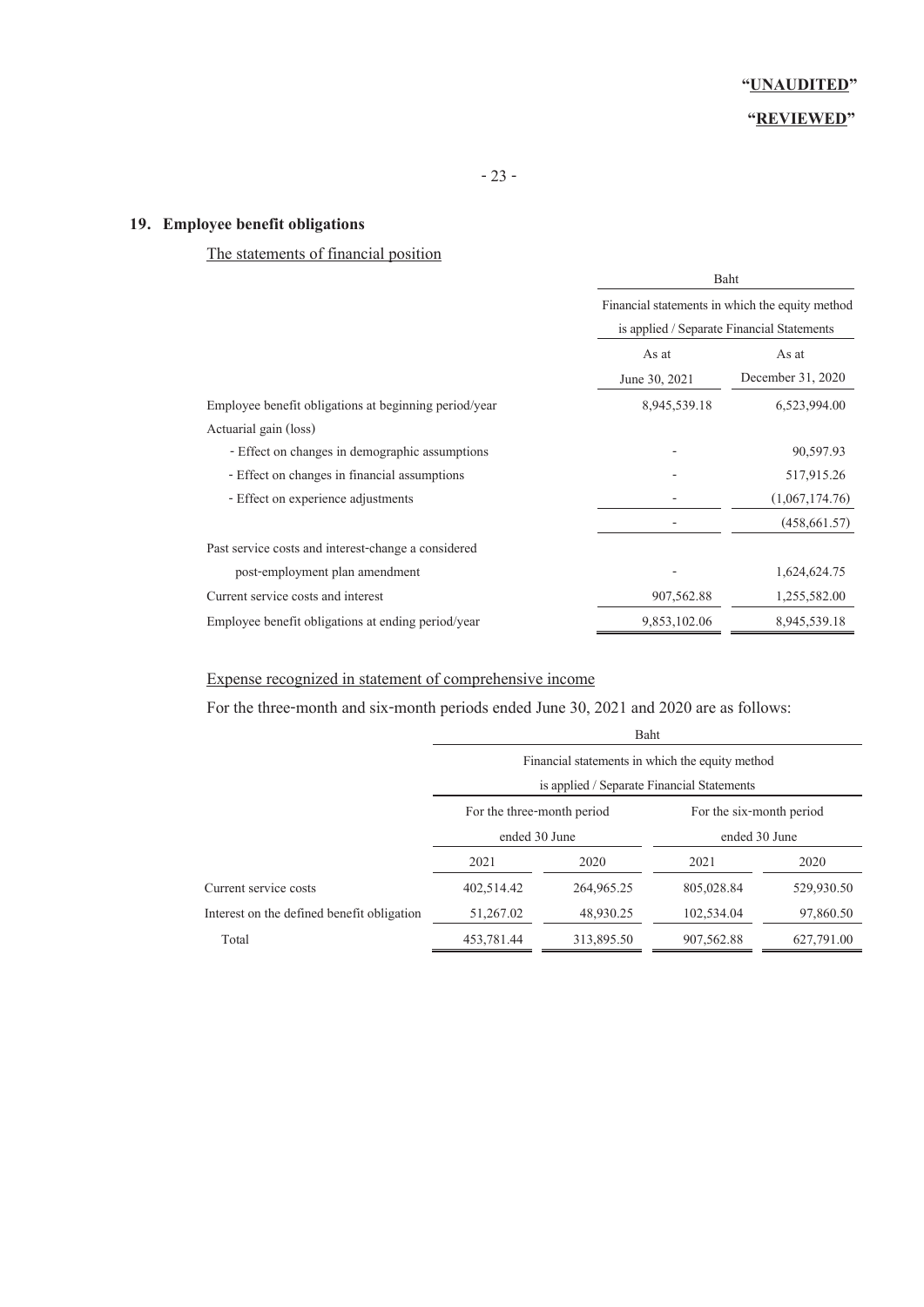#### **20. Revenue from services**

For the three-month and six-month periods ended June 30, 2021 and 2020 are as follows:

|                                                | Baht                                                                                          |            |                                           |              |  |
|------------------------------------------------|-----------------------------------------------------------------------------------------------|------------|-------------------------------------------|--------------|--|
|                                                | Financial statements in which the equity method<br>is applied / Separate Financial Statements |            |                                           |              |  |
|                                                | For the three-month period<br>ended 30 June                                                   |            | For the six-month period<br>ended 30 June |              |  |
|                                                | 2021<br>2020                                                                                  |            | 2021                                      | 2020         |  |
| Revenue from services - related party (Note 4) |                                                                                               |            |                                           |              |  |
| Nam Ngiep 1 Power Company Limited              |                                                                                               |            |                                           |              |  |
| Management services agreement                  | 2,133,638.83                                                                                  | 624,708.00 | 4,278,788.83                              | 1,289,013.00 |  |
| Associate technical support services           | 391,637.40                                                                                    |            | 665,836.79                                |              |  |
| Total revenue from services                    | 2,525,276.23                                                                                  | 624,708.00 | 4,944,625.62                              | 1,289,013.00 |  |

# **21. Cost of services**

For the three-month and six-month periods ended June 30, 2021 and 2020 are as follows:

|                              |                                                 | Baht                                       |                          |              |  |  |
|------------------------------|-------------------------------------------------|--------------------------------------------|--------------------------|--------------|--|--|
|                              | Financial statements in which the equity method |                                            |                          |              |  |  |
|                              |                                                 | is applied / Separate Financial Statements |                          |              |  |  |
|                              | For the three-month period                      |                                            | For the six-month period |              |  |  |
|                              | ended 30 June                                   |                                            | ended 30 June            |              |  |  |
|                              | 2021                                            | 2020                                       | 2021                     | 2020         |  |  |
| Associate management service |                                                 |                                            |                          |              |  |  |
| expenses                     | 2,653,489.97                                    | 570,230.50                                 | 4,477,535.37             | 1,107,560.84 |  |  |
| Total cost of services       | 2,653,489.97                                    | 570,230.50                                 | 4,477,535.37             | 1,107,560.84 |  |  |

### **22. Administrative expenses**

For the three-month and six-month periods ended June 30, 2021 and 2020 are as follows:

|                                           | Financial statements in which the equity method<br>is applied / Separate Financial Statements |              |                                           |              |  |
|-------------------------------------------|-----------------------------------------------------------------------------------------------|--------------|-------------------------------------------|--------------|--|
|                                           | For the three-month period<br>ended 30 June                                                   |              | For the six-month period<br>ended 30 June |              |  |
|                                           | 2021                                                                                          | 2020         | 2021                                      | 2020         |  |
| Administrative expenses - related parties |                                                                                               |              |                                           |              |  |
| (Note 4)                                  |                                                                                               |              |                                           |              |  |
| EGAT                                      |                                                                                               |              |                                           |              |  |
| Service expenses                          | 2,383,372.89                                                                                  | 2,362,967.73 | 4,778,824.19                              | 4,779,874.45 |  |

Baht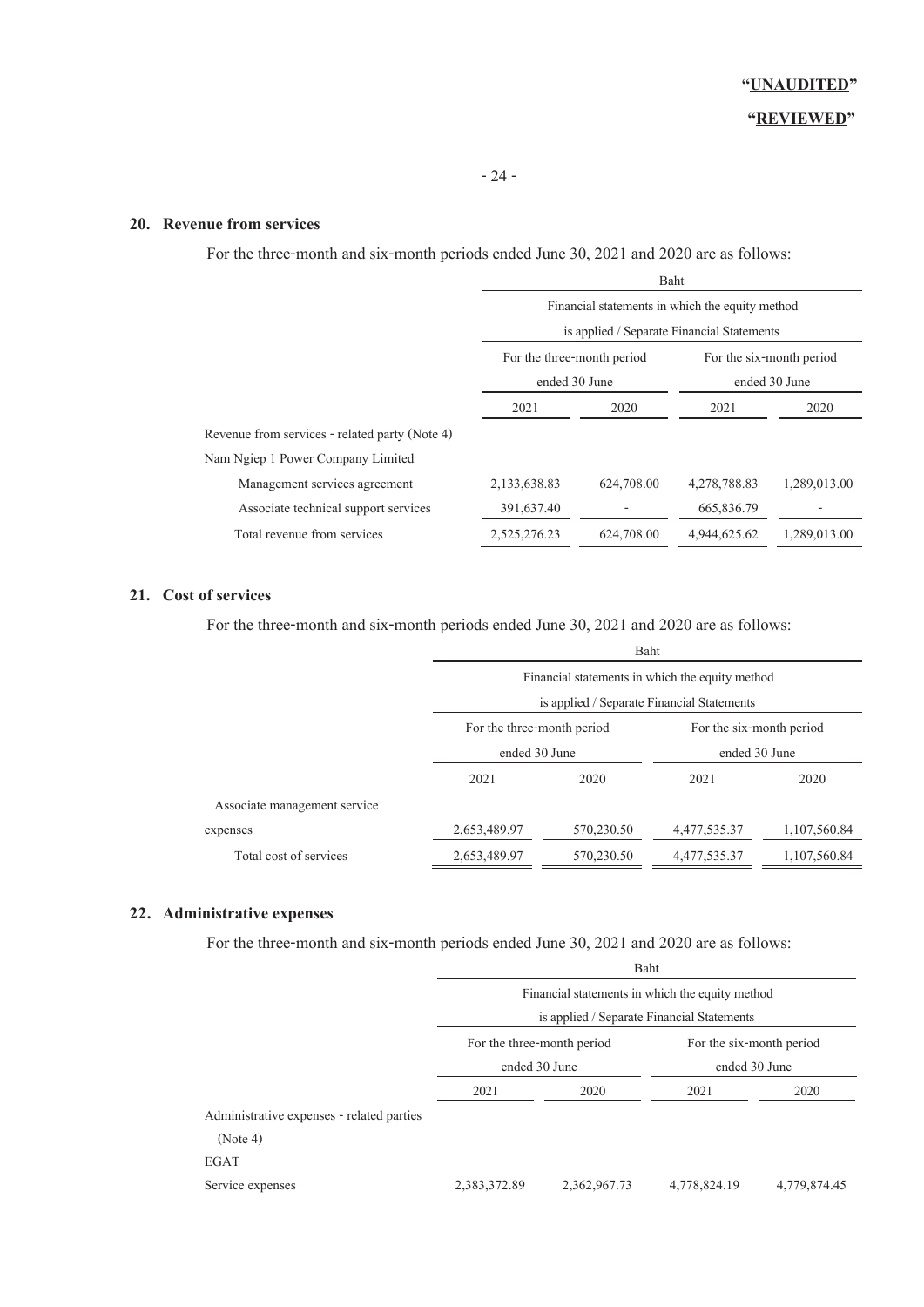# **"REVIEWED"**

|                                       | Baht                                                               |                                                 |                          |               |  |  |
|---------------------------------------|--------------------------------------------------------------------|-------------------------------------------------|--------------------------|---------------|--|--|
|                                       |                                                                    | Financial statements in which the equity method |                          |               |  |  |
|                                       | is applied / Separate Financial Statements                         |                                                 |                          |               |  |  |
|                                       |                                                                    | For the three-month period                      | For the six-month period |               |  |  |
|                                       |                                                                    | ended 30 June                                   |                          | ended 30 June |  |  |
|                                       | 2021                                                               | 2020                                            | 2021                     | 2020          |  |  |
| Car rental for executives             |                                                                    | 129,042.00                                      |                          | 258,084.00    |  |  |
| Consultant fees - Quang Tri 1 Thermal |                                                                    |                                                 |                          |               |  |  |
| Power Project                         | 449,400.00                                                         | 963,000.00                                      | 1,412,400.00             | 1,926,000.00  |  |  |
| Consultant fees - Solar Power Project |                                                                    |                                                 | 606,690.00               |               |  |  |
| Other service fees                    |                                                                    | 83,428.78                                       |                          | 83,428.78     |  |  |
|                                       | 2,832,772.89                                                       | 3,538,438.51                                    | 6,797,914.19             | 7,047,387.23  |  |  |
| Employee expenses                     | 19,470,331.93                                                      | 24,802,204.20                                   | 38,403,955.74            | 50,099,915.21 |  |  |
| Project development expenses          | 5,127,886.00                                                       | 4,221,810.01                                    | 6,023,970.63             | 10,243,850.59 |  |  |
| Associated administrative expenses    | 211,554.91                                                         | 7,426.20                                        | 427,774.93               | 542,575.90    |  |  |
| Other service fees                    | 1,296,754.83                                                       | 1,437,364.10                                    | 2,104,289.54             | 2,731,666.74  |  |  |
| Committee travelling expenses         | 36,050.00                                                          |                                                 | 36,050.00                |               |  |  |
| Others                                | 4,974,235.38                                                       | 2,536,538.05                                    | 7,813,952.83             | 5,912,601.55  |  |  |
| Total administrative expenses         | 33,949,585.94<br>36, 543, 781.07<br>61,607,907.86<br>76,577,997.22 |                                                 |                          |               |  |  |

# **23. Expenses by nature**

For the three-month and six-month periods ended June 30, 2021 and 2020 are as follows:

|                               | Baht                       |                                                                                               |               |                |  |  |  |
|-------------------------------|----------------------------|-----------------------------------------------------------------------------------------------|---------------|----------------|--|--|--|
|                               |                            | Financial statements in which the equity method<br>is applied / Separate Financial Statements |               |                |  |  |  |
|                               |                            |                                                                                               |               |                |  |  |  |
|                               | For the three-month period | For the six-month period                                                                      |               |                |  |  |  |
|                               |                            | ended 30 June                                                                                 |               | ended 30 June  |  |  |  |
|                               | 2021                       | 2020                                                                                          | 2021          | 2020           |  |  |  |
| Employee expenses             | 19,470,331.93              | 24,931,246.20                                                                                 | 38,403,955.74 | 50,357,999.21  |  |  |  |
| Outsourcing costs             | 3,680,127.72               | 3,842,715.43                                                                                  | 6,883,113.73  | 7,594,969.97   |  |  |  |
| Project development expenses  | 5,577,286.00               | 5,184,810.01                                                                                  | 8,043,060.63  | 12,169,850.59  |  |  |  |
| Depreciation and amortization | 648,828.70                 | 335,491.82                                                                                    | 1,294,354.39  | 623, 243. 73   |  |  |  |
| Loss on exchange rate         |                            |                                                                                               |               | 30,321,066.86  |  |  |  |
| Other expenses                | 7,226,501.56               | 2,819,748.11                                                                                  | 11,460,958.74 | 6,939,494.56   |  |  |  |
| Total expenses by nature      | 36,603,075.91              | 37,114,011.57                                                                                 | 66,085,443.23 | 108,006,624.92 |  |  |  |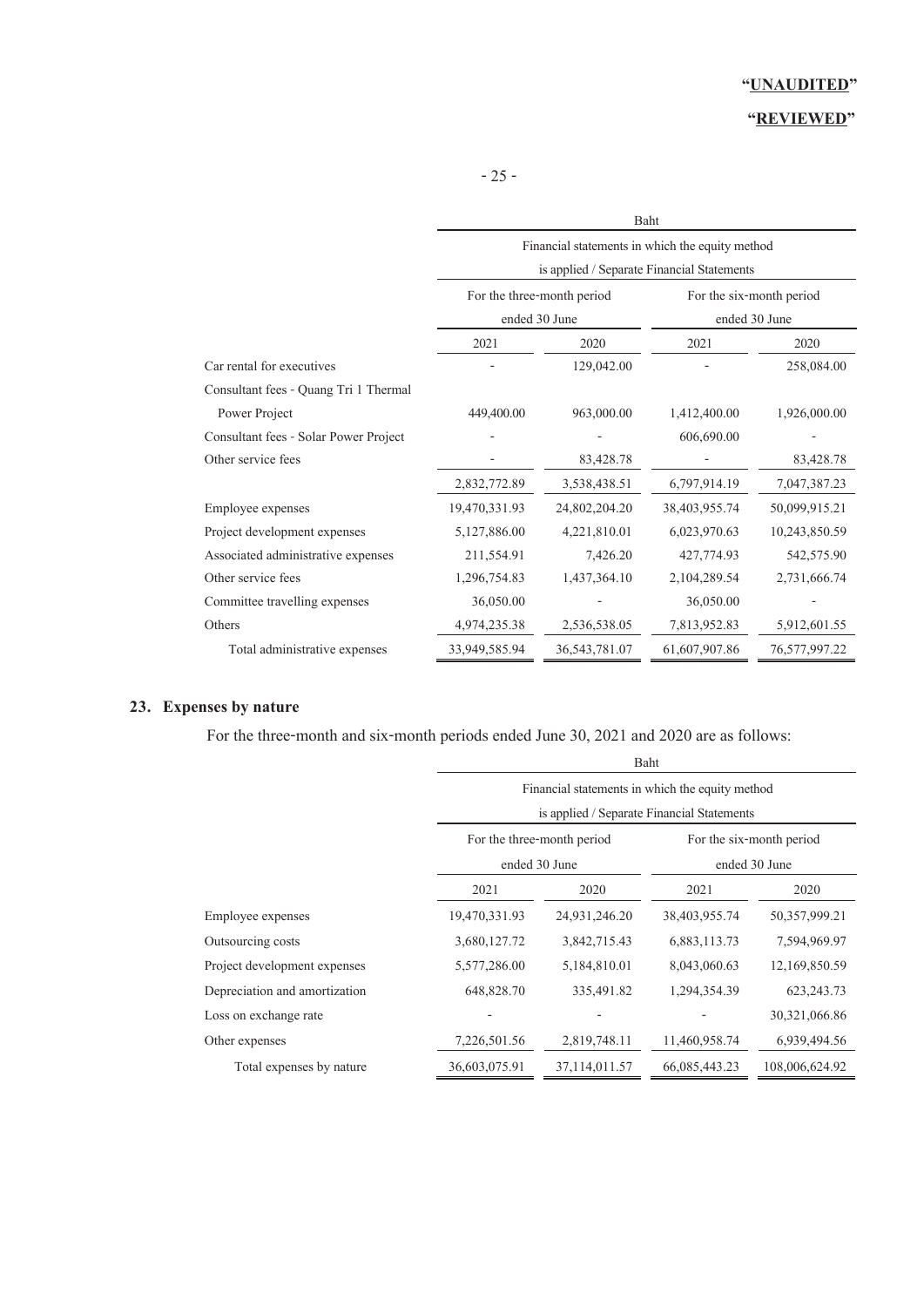### **24. Income tax revenues (expenses)**

Major components of income tax revenues (expenses) for the three-month and six-month periods ended June 30, 2021 and 2020 are as follows:

|                                           | Baht                       |            |                                           |                 |  |
|-------------------------------------------|----------------------------|------------|-------------------------------------------|-----------------|--|
|                                           | For the three-month period |            | For the six-month period<br>ended 30 June |                 |  |
|                                           | ended 30 June              |            |                                           |                 |  |
|                                           | 2021                       | 2020       | 2021                                      | 2020            |  |
| Income tax revenues (expenses) shown in   |                            |            |                                           |                 |  |
| the profit or loss:                       |                            |            |                                           |                 |  |
| Current tax expenses :                    |                            |            |                                           |                 |  |
| Income tax for the period                 |                            | 549,527.64 |                                           | (74,637,759.06) |  |
| Deferred tax expenses :                   |                            |            |                                           |                 |  |
| Changes in temporary differences relating |                            |            |                                           |                 |  |
| to the original recognition and reversal  | 100,221.19                 | 64,053.69  | 195,905.44                                | 128,516.44      |  |
| Total                                     | 100,221.19                 | 613,581.33 | 195,905.44                                | 74,509,242.62   |  |

#### **25. Basic earnings (loss) per share**

 Basic earnings (loss) per share is calculated by dividing the profit (loss) for the period attributable to shareholders of the Company (excluded other comprehensive) by the weighted average number of ordinary share which are issued and paid-up during the period.

|                                                         | Financial statements in which the equity method is applied |                     |                                           |               |  |
|---------------------------------------------------------|------------------------------------------------------------|---------------------|-------------------------------------------|---------------|--|
|                                                         | For the three-month period<br>ended 30 June                |                     | For the six-month period<br>ended 30 June |               |  |
|                                                         |                                                            |                     |                                           |               |  |
|                                                         | 2021                                                       | 2020                | 2021                                      | 2020          |  |
| Profit (loss) for the period attributable to ordinary   |                                                            |                     |                                           |               |  |
| shareholders (Baht)                                     | 231, 317, 205.55                                           | (166, 947, 746, 84) | 378,052,758.20                            | 64,407,439.89 |  |
| Weighted average number of the ordinary shares (Shares) | 1,219,740,000                                              | 1,219,740,000       | 1,219,740,000                             | 1,219,740,000 |  |
| Basic earnings (loss) per share (Baht per share)        | 0.19                                                       | (0.14)              | 0.31                                      | 0.05          |  |

|                                                         | Separate Financial Statements               |                |                                           |                  |  |
|---------------------------------------------------------|---------------------------------------------|----------------|-------------------------------------------|------------------|--|
|                                                         | For the three-month period<br>ended 30 June |                | For the six-month period<br>ended 30 June |                  |  |
|                                                         |                                             |                |                                           |                  |  |
|                                                         | 2021                                        | 2020           | 2021                                      | 2020             |  |
| Profit (loss) for the period attributable to ordinary   |                                             |                |                                           |                  |  |
| shareholders (Baht)                                     | (14, 493, 746.61)                           | (8,918,472,92) | (29, 933, 350, 36)                        | 284, 733, 732.81 |  |
| Weighted average number of the ordinary shares (Shares) | 1,219,740,000                               | 1,219,740,000  | 1,219,740,000                             | 1,219,740,000    |  |
| Basic earnings (loss) per share (Baht per share)        | (0.01)                                      | (0.01)         | (0.02)                                    | 0.23             |  |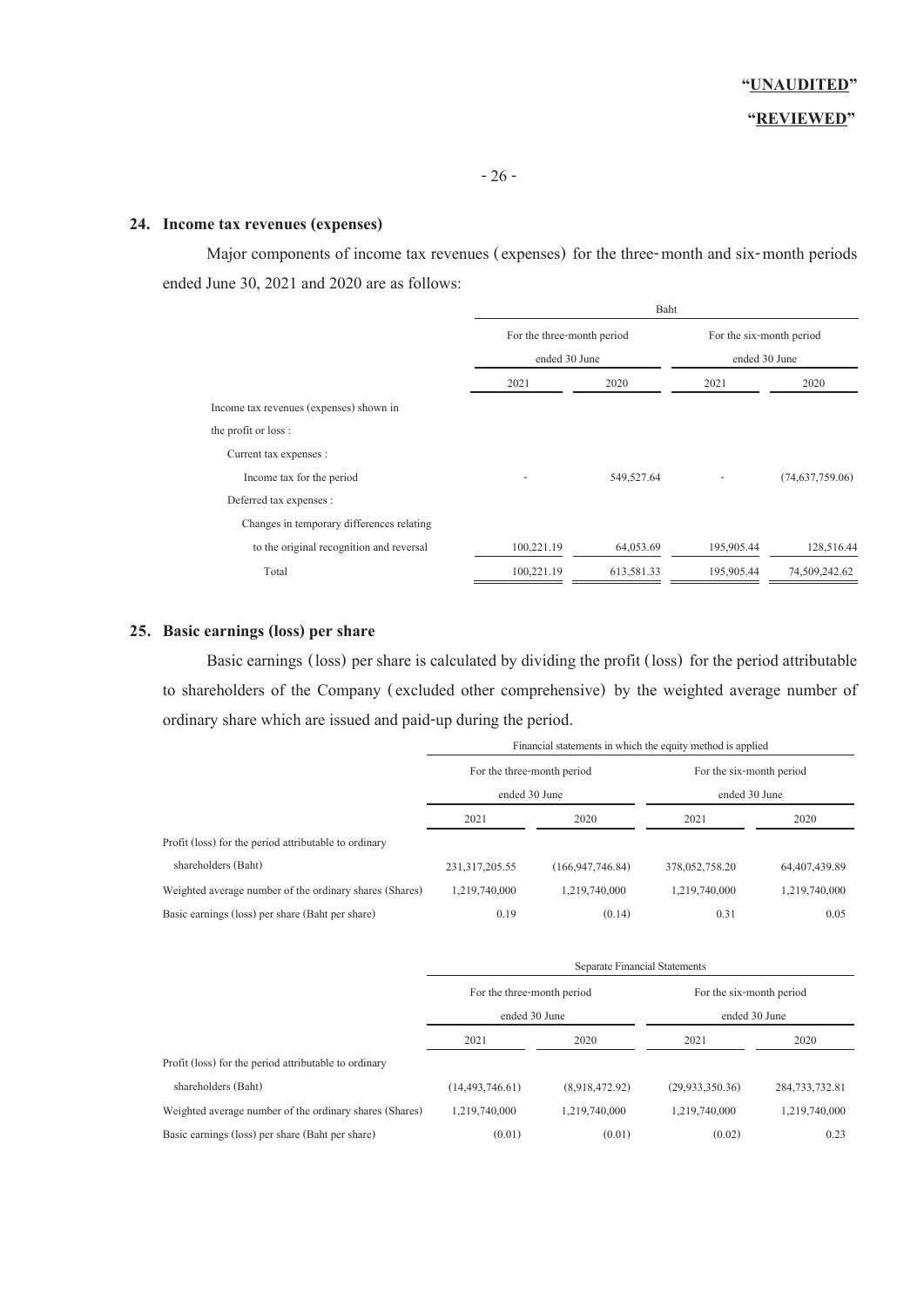- 27 -

#### **26. DIVIDEND AND LEGAL RESERVE**

At the ordinary shareholders' meeting for the year 2021 held on April 22, 2021, the shareholders unanimously approved to pay dividend from the Company operation year 2020 for ordinary shares amount 1,219,740,000 shares with Baht 0.0106 per share, in the amount of Baht 12.95 million and the appropriation of a legal reserve amount of Baht 13.64 million. The dividends paid on April 30, 2021.

### **27. Memorandum of Understanding (MOU) and Memorandum of Agreement (MOA)**

27.1 MOU and MOA for Hutgyi Hydropower Project

On June 26, 2006, EGAT and Sinohydro Corporation Limited (SINOHYDRO), the People's Republic of China signed a bilateral MOU in cooperation with the development of Hutgyi Hydropower Project in the Republic of the Union of Myanmar.

Later, on December 18, 2007, EGAT has established the Company as a wholly-owned subsidiary and an investing arm of EGAT. On June 26, 2008, the Ministry of Energy of Thailand approved EGAT's letter requesting the transfer of Hutgyi Hydropower Project development from EGAT to the Company.

Both parties later extended the aforementioned MOU for 3 additional times on April 25, 2007, March 10, 2008 and December 25, 2008 respectively. The last extension indicated a validity period for 2 years from the effective date. Then, on December 24, 2010, the 4th MOU extension, with some modifications in terms and conditions, was signed between the Company and SINOHYDRO which will be effective until the signing of the Joint Venture Agreement (JVA).

On April 24, 2010, The Company entered into a 4-party MOA with:

- 1. Department of Hydropower Planning Ministry of Electric Power No. (1), the Union of Myanmar (DHPP)
- 2. Sinohydro Corporation Limited, the People's Republic of China (SINOHYDRO)
- 3. International Group of Entrepreneur Company Limited, the Union of Myanmar (IGOEC)

The aim is for joint engineering and financial feasibility study for development of the Hutgyi Hydropower Project.

 There are still conflicts among ethnic minorities in the Project areas. Management of the Company agreed to delay development of this Project.

27.2 Joint Development Memorandum of Understanding (JD-MOU) for Upper Thanlwin (Mong Ton) Hydropower Project

On November 11, 2010, the Company entered into a Joint Development MOU with

1. China Three Gorges Corporation (CTGC)

2. International Group of Entrepreneurs Company Limited (IGOEC)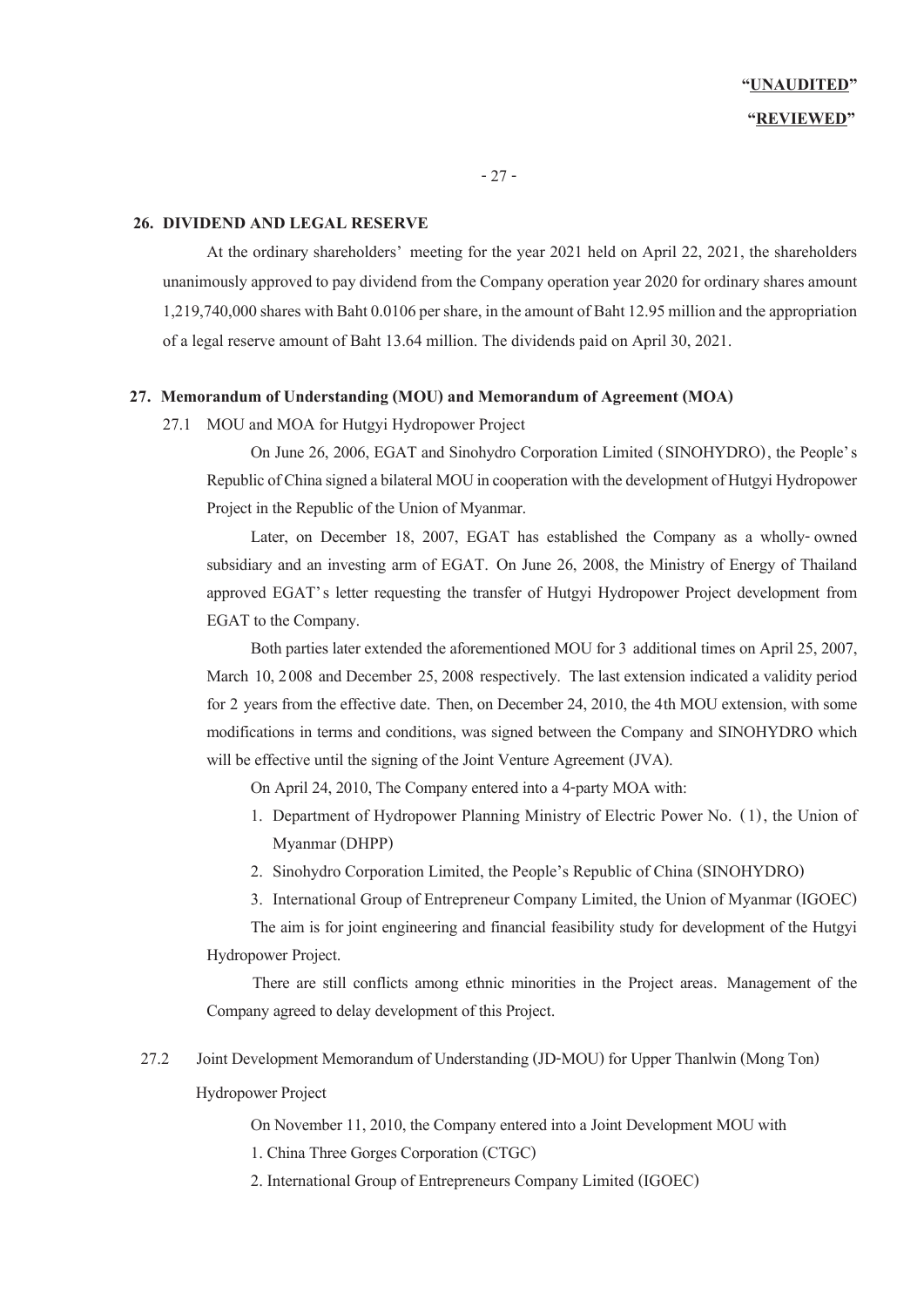# **"UNAUDITED" "REVIEWED"**

- 28 -

The objective of JD-MOU was to jointly develop the Upper Thanlwin (Mong Ton) Hydropower Project in the Republic of the Union of Myanmar. The Company will be responsible for the Transmission Line and Power System Study for connection to Thailand's power grid as well as the project finance if required. Furthermore, the Company and CTGC shall be responsible for EIA and O&M for the project.

In order that, all parties of the project's development shall prepare and submit the feasibility study report to the government of Republic of the Union of Myanmar and once approved, the parties will enter into a Memorandum of Agreement (MOA) and establish a Joint Venture Company.

27.3 MOU for Cooperation in the Development of Quang Tri 1 Thermal Power Project, Vietnam

On December 8, 2011, an MOU has signed between the Company and People's Committee of Quang Tri Province (PCQT) to set a scope of feasibility study regarding the commercial, financial, technical and environmental aspects in the joint cooperation for mutual benefits. If the project is feasible and Government of Vietnam approves this project, PCQT would cooperate with related ministries in supporting the Company for further processes.

To support this project, the Company is responsible for conducting survey and feasibility studies to develop the project in order to submit the project proposal to PCQT, Ministry of Industry and Trade (MOIT), and Government of Vietnam.

Each party will bear its own internal costs and both parties have agreed that the external costs will be ultimately borne by a new established Joint Venture Company. The method of project development cost reimbursement and external costs payment as well as related agreements under this MOU shall be approved by the Company.

On August 12, 2013, the Company has approved by the Vietnamese government to be the project developer. The project shall be operated in a form of Build - Operate - Transfer (BOT) with the support from MOIT and PCQT.

On December 17, 2013, the Company's Board of Directors had resolution to delay the signing of MOU between the Company and MOIT for about 6 months to find solutions for proportion of project equity.

On June 24, 2014, MOU between the Company and MOIT was signed in Hanoi, Vietnam to specify scope in developing the project between MOIT and the Company; which is in accordance with promulgated Vietnamese law. On March 6, 2017, the Companysigned a new MOU with MOIT for extend the terms to replace the original MOU which expired.

On July 1, 2014, the Company and Power Engineering Consulting Joint Stock Company 2 (PECC2) had signed on the service agreement to prepare Feasibility Study and Environmental Impact Assessment Report ( $F/S \& EIA$ ), in which the Supercritical (SC) technology was used, for submitting to the Vietnamese government. On October 8, 2015, Ministry of Natural Resources and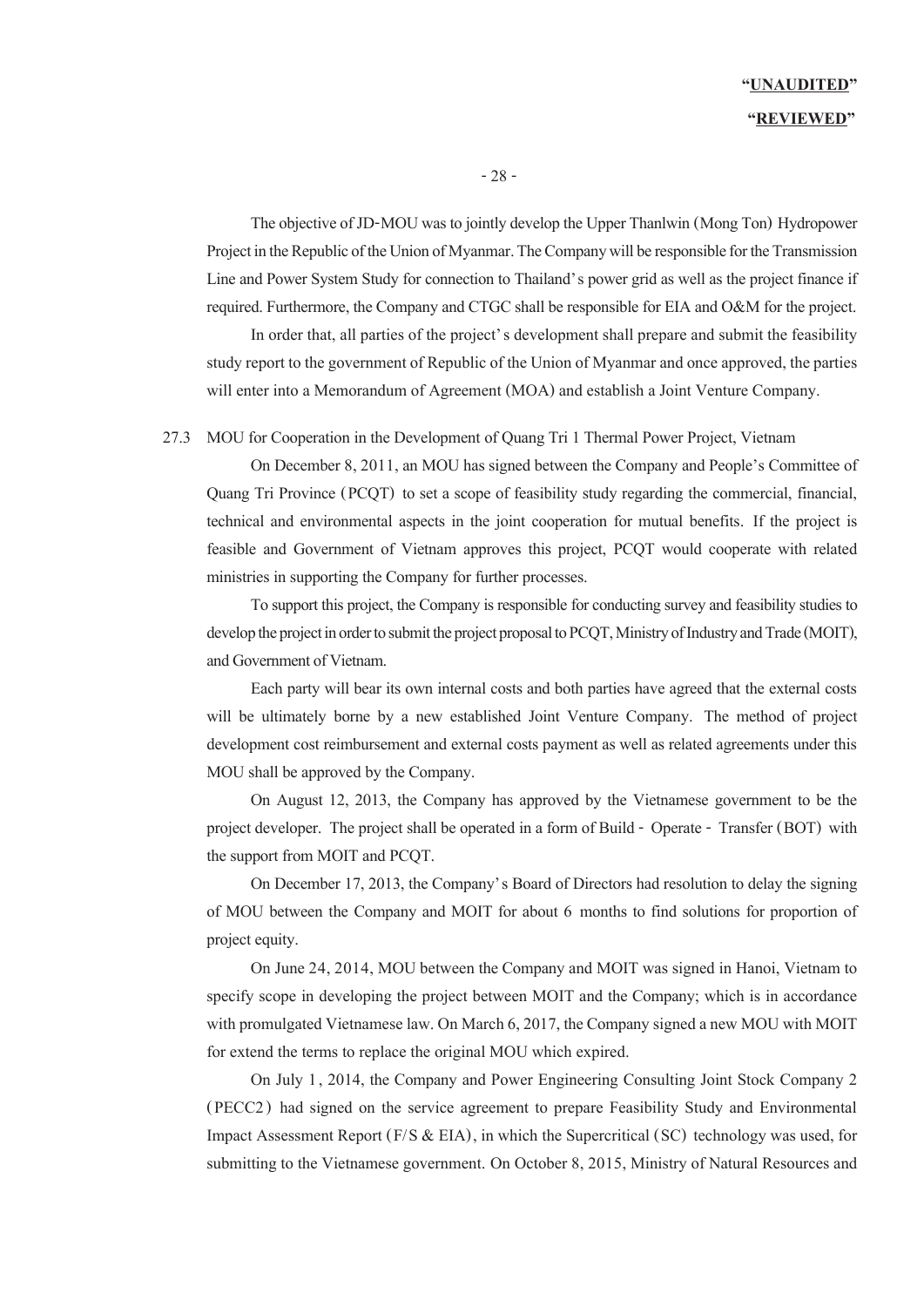# **"UNAUDITED" "REVIEWED"**

Environment (MONRE) approved the Environmental Impact Assessment Report (EIA), while the Feasibility Study Report (F/S) is still under the reviewed of MOIT for approval.

On November 27, 2015, the Organization for Economic Co-operation and Development (OECD) announced the financing policy of the Export-Credit Agency (ECA) for the coal-fired power plants project which had an impact on Quang Tri 1 Thermal Power Project, ECA's criteria for financing the project with capacity larger than 500 MW shall use the Ultra-Supercritical (USC) technology, which differ from the past criteria that allowed to use the Supercritical (SC) technology. For this reason, the Company had to adjust the F/S & EIA, which had been conducted based on SC technology, to USC technology to be conform to ECA's new financing policy. On October 14, 2016, the adjusted EIA was approved by MONRE. Subsequently, the adjusted F/S was approved by MOIT on December 7, 2016.

On July 11, 2014, MOU between the Company and PCQT in Quang Tri province was signed to strengthen relationship and specific scope in developing project between PCQT and the Company.

On December 28, 2015, MOU between the Company and Electricity Generating Public Company Limited (EGCO) was signed for cooperation in the development of Quang Tri 1 Thermal Power Project which EGCO has 30 percent of shareholder.

On June 10, 2016, Joint Development Agreement (JDA) between the Company, EGCO and Kyushu Electric Power Co., Inc. (KYUSHU) was signed for cooperation in development of Quang Tri 1 Thermal Power Project in with shareholdings proportion of 40: 30: 30, respectively. Signing of the JDA resulted in the termination of the previous MOU with EGCO on December 28, 2015. Two addition MOUs were also signed, one between EGCO and the Company and another between KYUSHU and the Company, in order to specify other substantial terms and conditions that are not indicated in JDA.

On March 28, 2017, KYUSHU had sent organization reform notice to the Company which Quang Tri 1 Thermal Power Project development had transfer to Kyuden International Corporation (KYUDEN) to strengthen and improve the efficiency of operations. Later on, the meeting dated on February 19, 2020, it had a resolution to cease the operation with KYUDEN from February 21, 2020.

On September 16, 2020, the Company had prepared the new joint venture agreement with EGCO and Ratch Group Public Company Limited (RATCH) with shareholding at 40: 30: 30, respectively. The signing of JDA had caused the MOU that the Company signed with ECGO on June 10, 2016 to be finalized. In addition, the Company had signed the 2 additional MOU with ECGO and RATCH to define the additional conditions from the specified in JDA.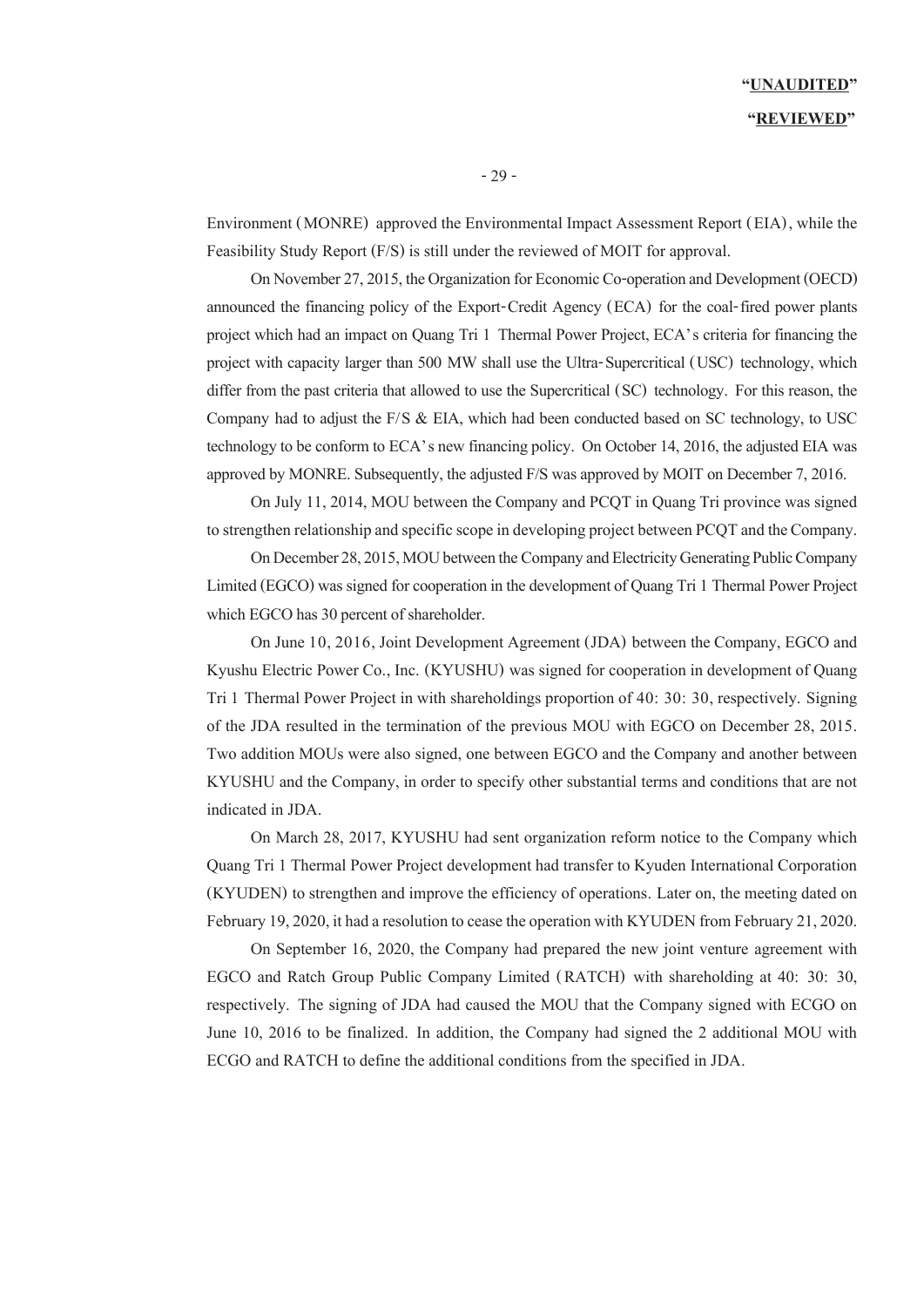27.4 MOU for Cooperation in the Development of Hydro Power Project Nam Ngum 3

Hydro Power Project Nam Ngum 3 is owned by Electricite du Laos (EDL). Later, in July 2017, EDL has granted the development right to Chaleun Sekong Group Co. , Ltd. (CSG) for cooperation in the development, investment and seeking for Strategic Investor.

On September 22, 2017, the Company has signed in MOU with CSG with the objective to jointly develop, and invest in Nam Ngum 3 Hydropower Project. Later on, June29and December 14, 2018, it has signed the amendment of MOU to extend both parties cooperation period. On July 16, 2019, EDL and CSG/CSE have reached the Share Purchase Agreement: SPA of Nam Ngum 3 Power Co., Ltd. (NNG3). If the Company has been approved for trading from all related departments, it will have 25% shareholding.

At present, the co-developers of the Nam Ngum 3 Hydropower Project have successfully negotiated a memorandum of understanding on the purchase of electric power (Tariff MOU) which has been approved by the Sub-committee on Electric power Cooperation between Thailand and Neighboring (S-ECTN). On January 21, 2021, EGAT and the Ministry of Energy purposed this MOU to the National Energy Policy Council (NEPC) for consideration.

Moreover, the co-developers are in the process of negotiating the main agreements that are used in investment such as Concession Agreement (CA), Share Holder Agreement (SHA), including the draft of Power Purchase Agreement (PPA), and so on.

Furthermore, the project has been progressed more than 78% of the construction and expected to be complete and ready to supply electricity by 2022.

#### 27.5 MOU for signing to acquire the solar power plant projects in Taiwan

 On December 11, 2019, the Company has signed the MOU with MP Energy Co., Ltd. in order to acquire the solar power plant projects in Taiwan with installation power 54.34 MW at 25%. The project was under the construction and was expected to be able to supply commercial electricity in 2021.

 Currently, the Company is under the negotiation the shares purchase agreement and the shareholders agreement. The acquisition process is expected to be finished in the third quarter of 2021.

#### **28. Commitments and contingent liabilities**

As at June 30, 2021, the Company has commitments and contingent liabilities as follows:

28.1 The Company has contingent liabilities associated Hutgyi Hydropower Project, the expenses in the development project before the establishment of the Project Company in the amount of Baht 80.86 million. The Company must refund to EGAT when the Project Company is established and the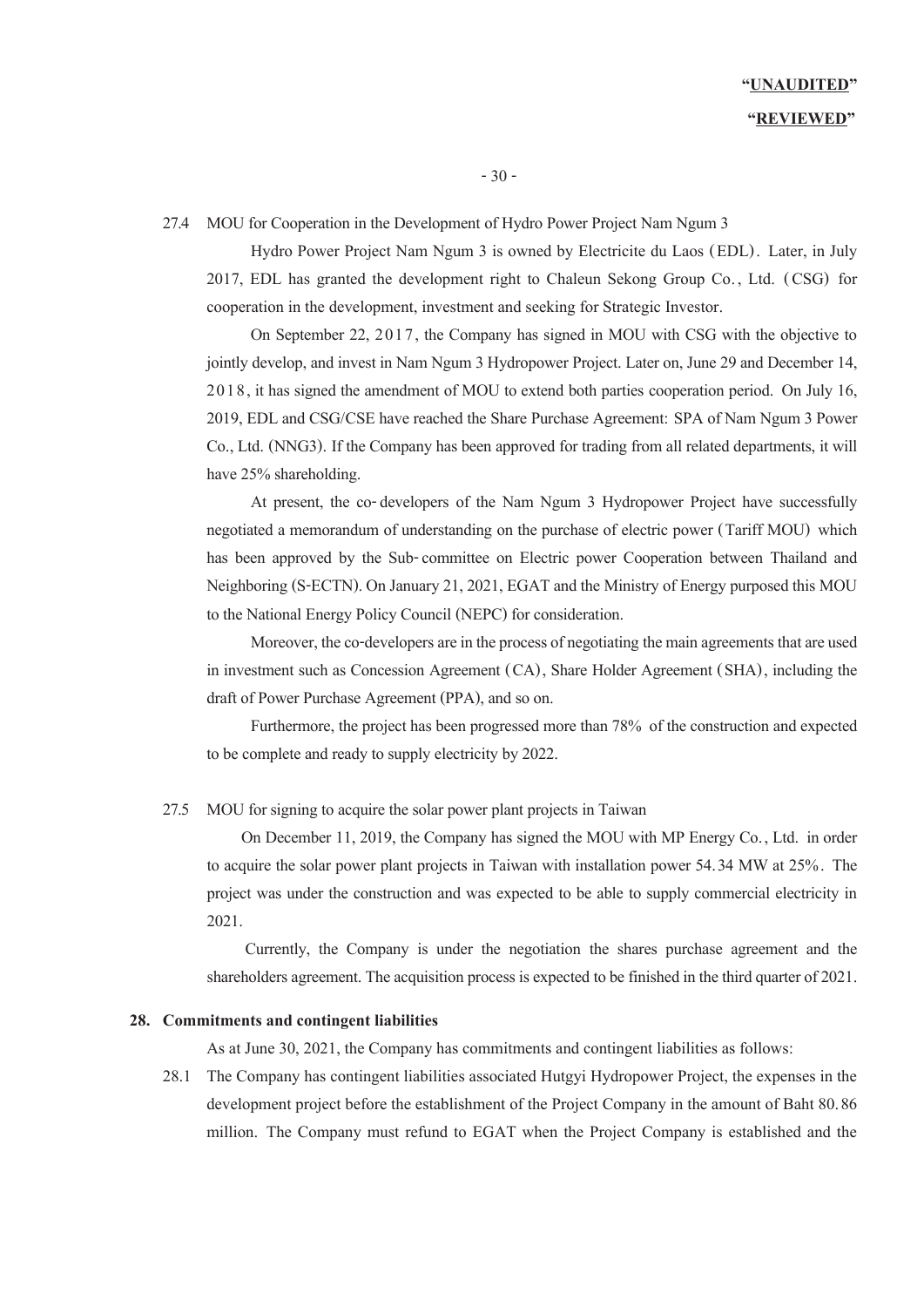### **"REVIEWED"**

expenses in the development project was able to repay from the Project Company after the establishment of the Project Company when the Company is ready to pay.

#### 28.2 Procurement agreements

The Company has 8 significant procurement agreements with the remaining contract value in the amount of Baht 263.91 million as follows:

- 28.2.1 There are2 consulting service agreement in local currency with the principal contract value in the amount of Baht 108.18 million and the remaining contract value in the amount of Baht 91.16 million.
- 28.2.2 There are 5 consulting service agreements in foreign currencies. The 5 agreements were made in US dollar with the principal contract value in the amount of USD 6.729 million and the remaining contract value in the amount of USD 5.036 million, or approximately Baht 162.27 million (using the selling rate as at June 30, 2021at Baht 32.2219 per USD).
- 28.2.3 There is a company system development contract in local currency with the principle contract value in the amount of Baht 21.87 million and the remaining contract value in the amount of Baht 10.48 million.

#### 28.3 Letter of Credit

The Company, as a shareholder of Nam Ngiep 1 Power Company Limited, has provided the Standby Letter of Credit (SBLC) to guarantee the Company's equity in Nam Ngiep 1 Power Company Limited to lender with MIZUHO BANK, LTD. BANGKOK BRANCH for 1 year (expired on August 31, 2020), which is in accordance with the conditions specified in the Shareholder Support and Subordination Deed (SSSD). On July 31, 2020, the Company has renewed the SBLC for 1 year from September 1, 2020 to August 31, 2021 in the amount of USD 6.438 million.

#### 28.4 Account Agreement

On January 4, 2021, the Company has provided the Standby Letter of Credit (SBLC) to guarantee the Company's equity in Nam Ngiep 1 Power Company Limited to lender with MIZUHO BANK, LTD. BANGKOK BRANCH for 6 months from February 10, 2021 to August 10, 2021, in the amount of USD 4.81 million and in the amount of Baht 126.22 million, which is in accordance with the conditions specified in Shareholder Support and Subordination Deed (SSSD) agreement and Account Agreement (AA).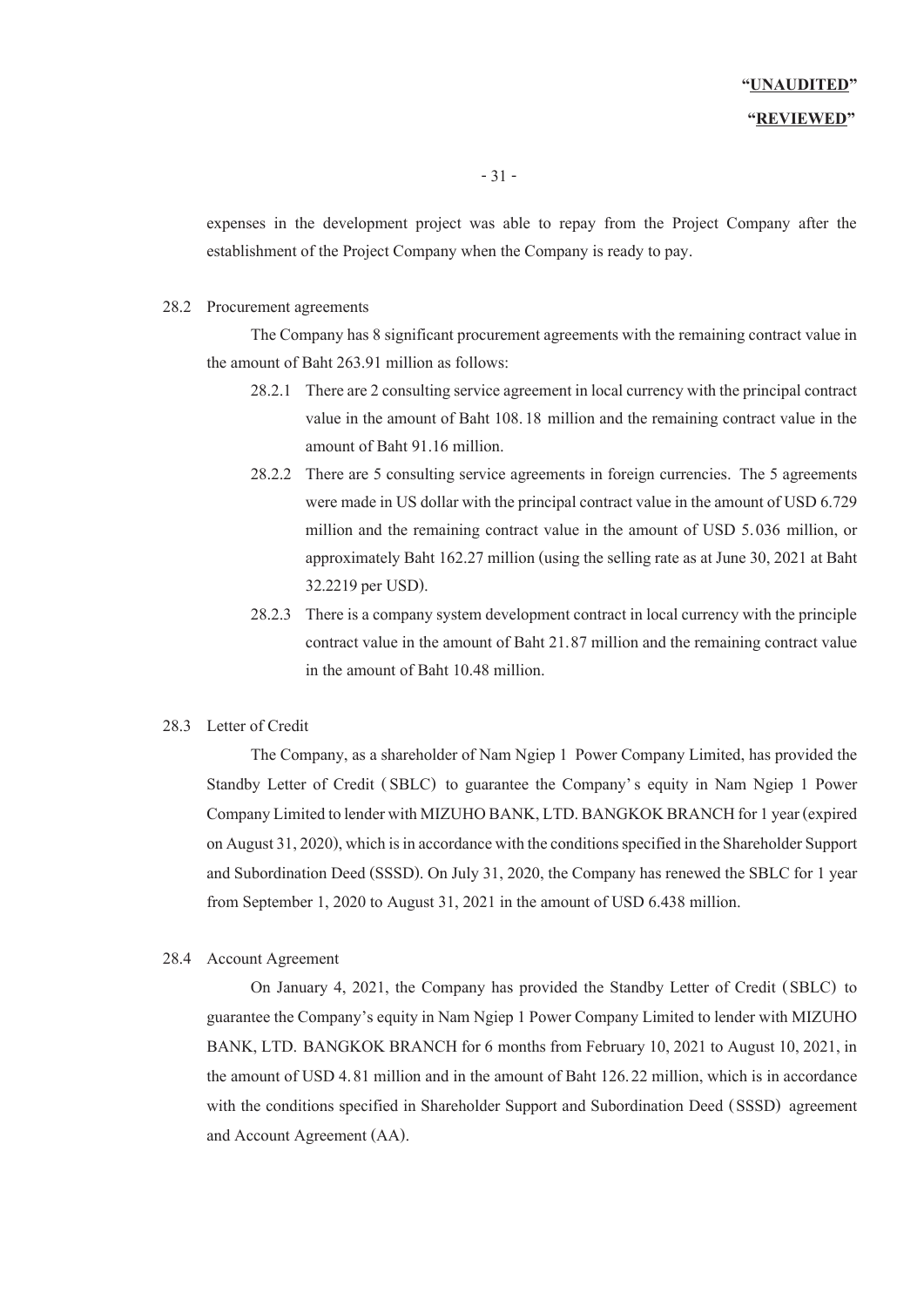#### **29. Financial instruments**

# 29.1 Risk management

The Company' s significant financial instruments as defined in the Financial Reporting Standards consist of cash and cash equivalents, trade receivables, other current receivables, other current financial assets, trade payables, other current payables, lease liabilities and payables from related parties. The Company has the risks associated with such financial instruments and has the risk management policy.

### 29.2 Interest rate risk

The Company is exposed to interest rate risk that relates primarily to cash at banks, financial assets and financial liabilities, the significant financial assets and financial liabilities classified by types of interest rates were as follow:

|                                |                                            | Baht                                            |                  |                  |  |  |  |
|--------------------------------|--------------------------------------------|-------------------------------------------------|------------------|------------------|--|--|--|
|                                |                                            | Financial statements in which the equity method |                  |                  |  |  |  |
|                                | is applied / Separate Financial Statements |                                                 |                  |                  |  |  |  |
|                                | As at June 30, 2021                        |                                                 |                  |                  |  |  |  |
|                                | Floating                                   |                                                 |                  |                  |  |  |  |
|                                | interest rate                              | interest rate                                   | interest bearing | Total            |  |  |  |
| Financial assets               |                                            |                                                 |                  |                  |  |  |  |
| Cash and cash equivalents      | 512,024,196.56                             | 827,088,178.41                                  | 1,000.00         | 1,339,113,374.97 |  |  |  |
| Trade receivables              |                                            |                                                 | 113,190.69       | 113,190.69       |  |  |  |
| Other current receivables      |                                            |                                                 | 60,336,183.20    | 60,336,183.20    |  |  |  |
| Other current financial assets |                                            | 4,721,384,333.08                                |                  | 4,721,384,333.08 |  |  |  |
| <b>Financial liabilities</b>   |                                            |                                                 |                  |                  |  |  |  |
| Trade payables                 |                                            |                                                 | 3,570,011.91     | 3,570,011.91     |  |  |  |
| Other current payables         |                                            |                                                 | 6,814,641.68     | 6,814,641.68     |  |  |  |
| Lease liabilities              |                                            | 6,523,044.01                                    |                  | 6,523,044.01     |  |  |  |

|                           |                                                 | раш                                        |                  |                   |  |  |
|---------------------------|-------------------------------------------------|--------------------------------------------|------------------|-------------------|--|--|
|                           | Financial statements in which the equity method |                                            |                  |                   |  |  |
|                           |                                                 | is applied / Separate Financial Statements |                  |                   |  |  |
|                           |                                                 | As at December 31, 2020                    |                  |                   |  |  |
|                           | Floating                                        | Fixed<br>Non-                              |                  |                   |  |  |
|                           | rate                                            | rate                                       | interest bearing | Total             |  |  |
| Financial assets          |                                                 |                                            |                  |                   |  |  |
| Cash and cash equivalents | 236,889,085.96                                  | 40,397,006.63                              | 1,000.00         | 277, 287, 092, 59 |  |  |
| Trade receivables         |                                                 |                                            | 608,226.00       | 608,226.00        |  |  |
| Other current receivables |                                                 |                                            | 65,718,566.36    | 65,718,566.36     |  |  |
|                           |                                                 |                                            |                  |                   |  |  |

Baht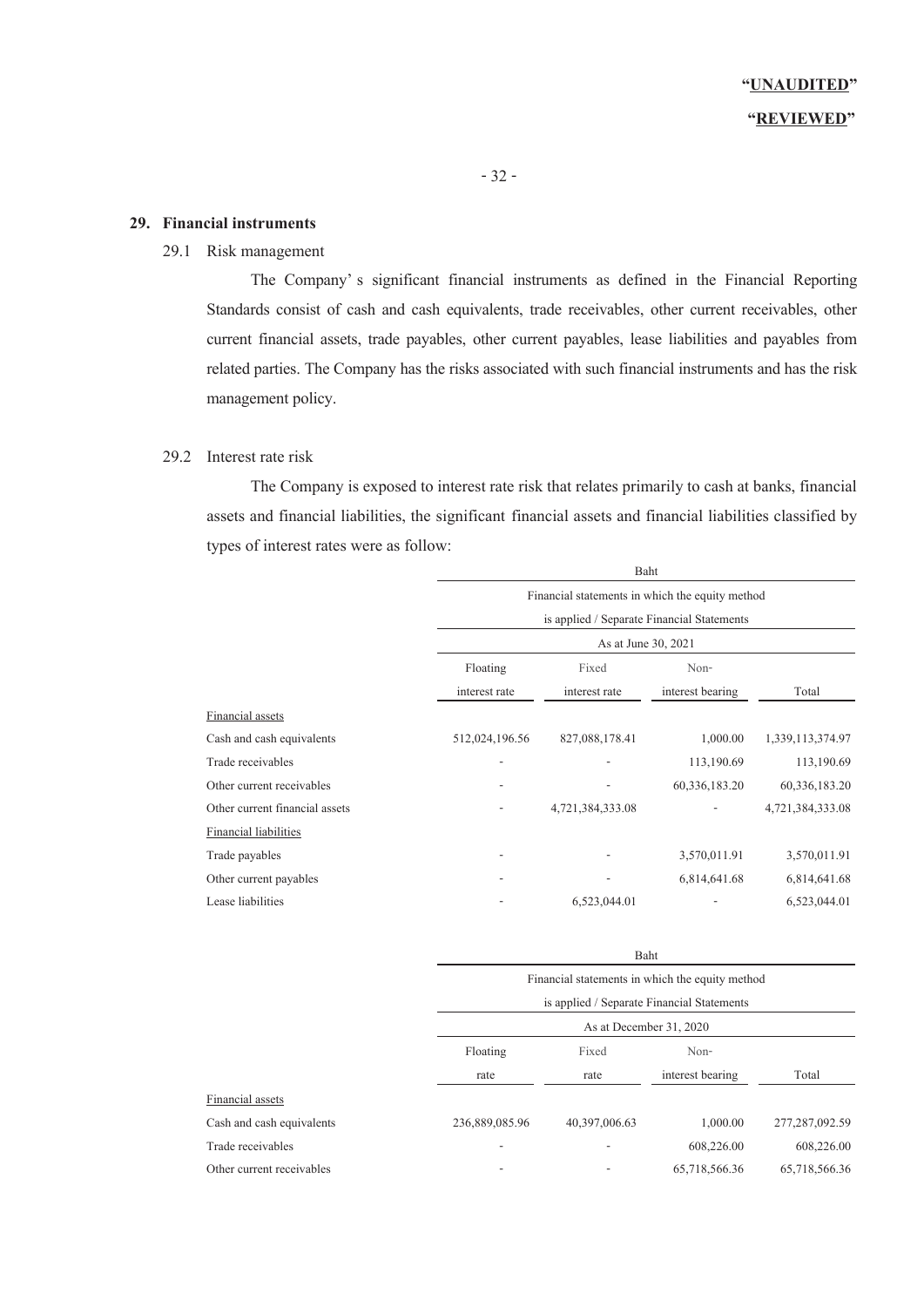|                                | Baht                                            |                                            |                  |                  |  |  |
|--------------------------------|-------------------------------------------------|--------------------------------------------|------------------|------------------|--|--|
|                                | Financial statements in which the equity method |                                            |                  |                  |  |  |
|                                |                                                 | is applied / Separate Financial Statements |                  |                  |  |  |
|                                | As at December 31, 2020                         |                                            |                  |                  |  |  |
|                                | Floating                                        | Fixed                                      | Non-             |                  |  |  |
|                                | rate                                            | rate                                       | interest bearing | Total            |  |  |
| Other current financial assets |                                                 | 5,595,235,642.67                           |                  | 5,595,235,642.67 |  |  |
| Financial liabilities          |                                                 |                                            |                  |                  |  |  |
| Trade payables                 |                                                 |                                            | 3,836,415.64     | 3,836,415.64     |  |  |
| Other current payables         |                                                 |                                            | 35,761,072.40    | 35,761,072.40    |  |  |
| Lease liabilities              |                                                 | 1,219,424.42                               |                  | 1,219,424.42     |  |  |

Financial assets and financial liabilities that carry fixed interest rates further classified based on the maturity date (or the repricing date if this occurs before the maturity date). In the statement of financial position are as follows:

|                                |                  | Financial statements in which the equity method<br>is applied / Separate Financial Statements |                  |                  |  |  |
|--------------------------------|------------------|-----------------------------------------------------------------------------------------------|------------------|------------------|--|--|
|                                |                  |                                                                                               |                  |                  |  |  |
|                                |                  | As at June 30, 2021                                                                           |                  |                  |  |  |
|                                | Within           | More than                                                                                     |                  |                  |  |  |
|                                | 12 months        | 12 months                                                                                     | Total            | $(\%$ per annum) |  |  |
| Financial assets               |                  |                                                                                               |                  |                  |  |  |
| Cash and cash equivalents      | 827,088,178.41   | 827,088,178.41                                                                                |                  |                  |  |  |
| Other current financial assets | 4,721,384,333.08 | 4,721,384,333.08                                                                              |                  |                  |  |  |
| <b>Financial liabilities</b>   |                  |                                                                                               |                  |                  |  |  |
| Lease liabilities              | 1,901,853.29     | 4,621,190.72                                                                                  | 6,523,044.01     | $2.24 - 6.275$   |  |  |
|                                |                  | Baht                                                                                          |                  |                  |  |  |
|                                |                  | Financial statements in which the equity method                                               |                  |                  |  |  |
|                                |                  | is applied / Separate Financial Statements                                                    |                  |                  |  |  |
|                                |                  | As at December 31, 2020                                                                       |                  |                  |  |  |
|                                | Within           | More than                                                                                     |                  | Interest rate    |  |  |
|                                | 12 months        | 12 months                                                                                     | Total            | $(\%$ per annum) |  |  |
| Financial assets               |                  |                                                                                               |                  |                  |  |  |
| Cash and cash equivalents      | 40,397,006.63    |                                                                                               | 40,397,006.63    | 0.35             |  |  |
| Other current financial assets | 5,595,235,642.67 |                                                                                               | 5,595,235,642.67 | $0.40 - 2.12$    |  |  |
| Financial liabilities          |                  |                                                                                               |                  |                  |  |  |
| Lease liabilities              | 565,513.67       | 653,910.75                                                                                    | 1,219,424.42     | 6.275            |  |  |

### 29.3 Foreign currency risk

The Company does not enter to any forward foreign exchange contracts for managing foreign exchange risk.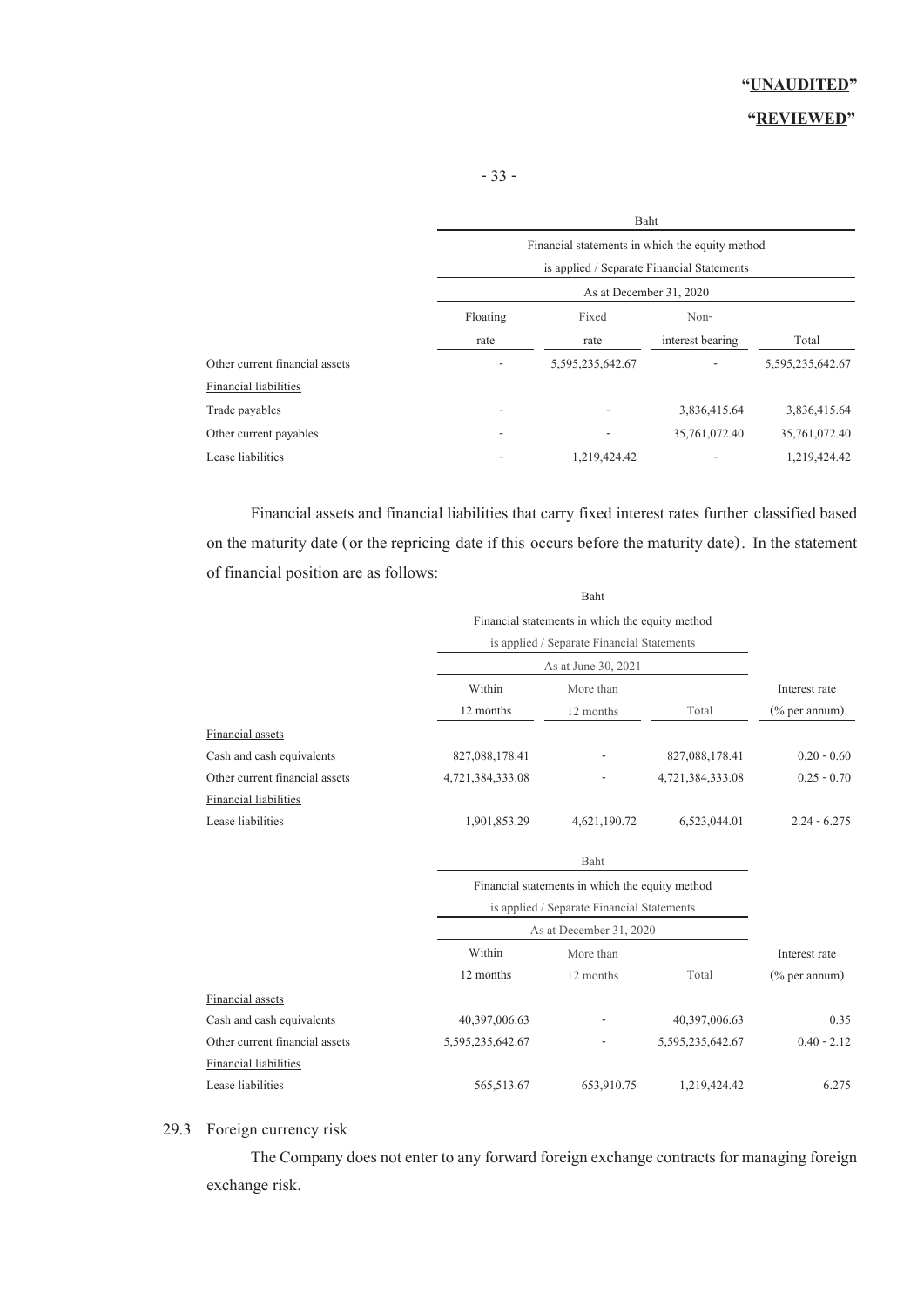#### **"REVIEWED"**

As at June 30, 2021 and December 31, 2020, the Company has assets and liabilities denominated in foreign currencies as follow:

|                                |                           |                              | Financial statements in which the equity method |                           |                              |
|--------------------------------|---------------------------|------------------------------|-------------------------------------------------|---------------------------|------------------------------|
|                                |                           |                              | is applied / Separate Financial Statements      | Exchange rate             |                              |
|                                | As at<br>June<br>30, 2021 | As at<br>December<br>31,2020 | Currency                                        | As at<br>June<br>30, 2021 | As at<br>December<br>31,2020 |
|                                | (Million)                 | (Million)                    |                                                 |                           | (Baht per foreign)           |
|                                |                           |                              |                                                 |                           | currency)                    |
| Assets                         |                           |                              |                                                 |                           |                              |
| Cash and cash equivalents      | 20.07                     | 1.88                         | United States dollar                            | 31.8847                   | 29.8674                      |
| Other current financial assets | 128.67                    | 139.22                       | United States dollar                            | 31.8847                   | 29.8674                      |
| Project development costs      |                           |                              |                                                 |                           |                              |
| - for collection               | 2.07                      | 1.41                         | United States dollar                            | 31.8847                   | 29.8674                      |
|                                | 96.92                     | 96.92                        | Chinese Yuan                                    | 4.8957                    | 4.5447                       |
|                                | 3,945.13                  | 146.50                       | Vietnam Dong                                    | 0.001385                  | 0.001292                     |
| Liabilities                    |                           |                              |                                                 |                           |                              |
| Trade payables                 | 0.03                      | 0.02                         | United States dollar                            | 32,2219                   | 30.2068                      |
| Share payable - related party  | 161.50                    | 161.50                       | United States dollar                            | 32,2219                   | 30.2068                      |

#### 29.4 Credit risk

The Company exposed to credit risk primarily with respect to trade receivables. Management has a credit policy in place and the exposure to credit risk in monitored on an ongoing basis. In addition, there were no significant concentrations of credit risk since they has only one customer base that is a related party. Therefore, the Company is not expected to incur any material losses from credit the maximum amount a Company may have to lose from credit which is the book value of trade receivables deducted the allowance for expected credit loss. (if any)

#### 29.5 Fair value of financial instruments

Since some of financial assets and financial liabilities are short-term in nature or carrying interest at rates close to the market interest rates, their fair value is not expected to materially different from the amounts presented in the statements of financial position.

#### **30. Reclassification**

Certain accounts in the 2020 statement of financial statements have been reclassified to conform to the current year's classification, without any effect to the previously profit (loss) or shareholder's equity. The reclassifications are as follows: